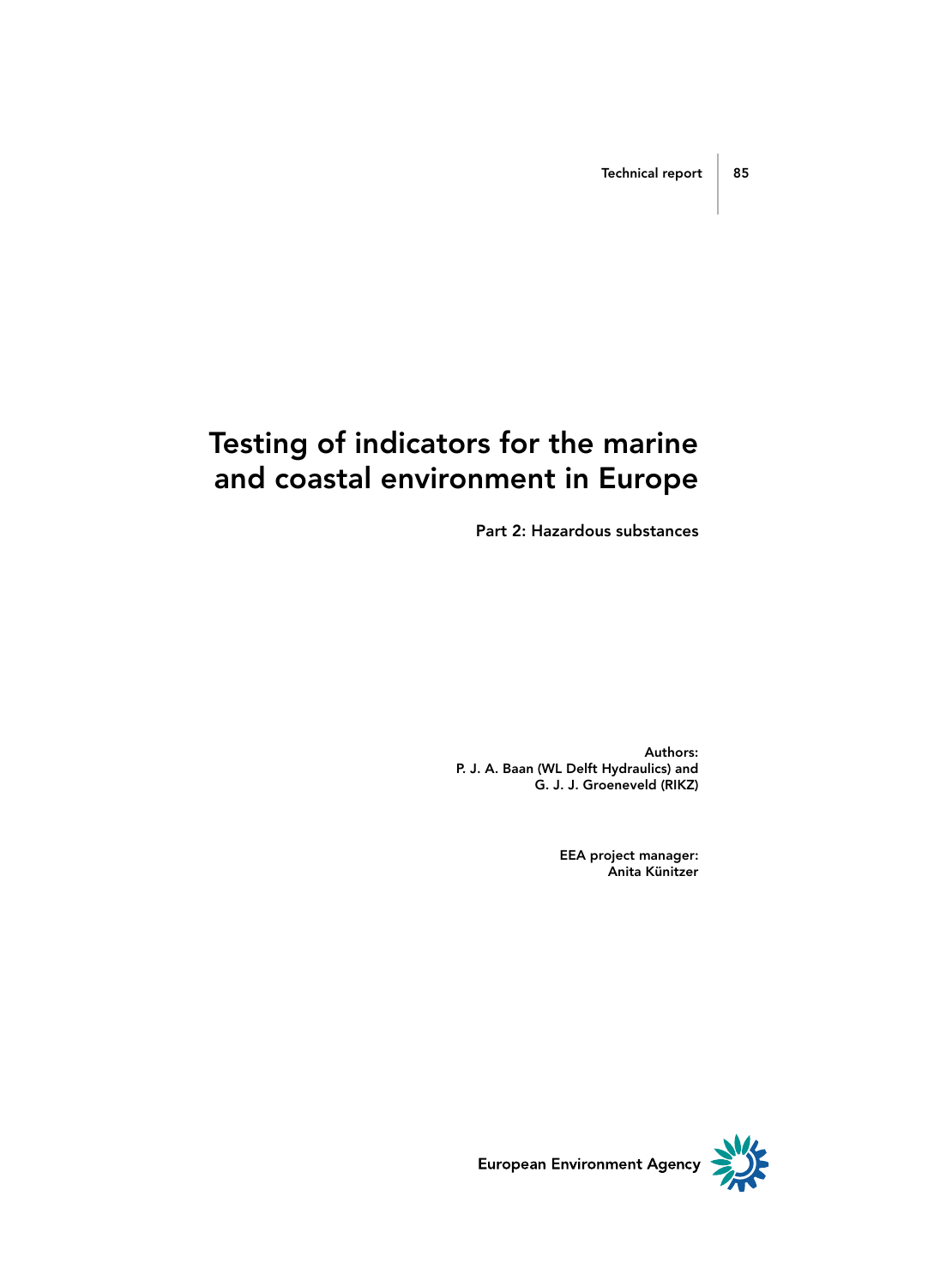Cover design: Rolf Kuchling, EEA Layout: Brandenborg a/s

### Legal notice

The contents of this report do not necessarily reflect the official opinion of the European Commission or other European Communities institutions. Neither the European Environment Agency nor any person or company acting on behalf of the Agency is responsible for the use that may be made of the information contained in this report.

A great deal of additional information on the European Union is available on the Internet. It can be accessed through the Europa server (http://europa.eu.int)

#### Disclaimer

The information describing the situation during summer 2002 is partly based on non-validated monitoring data and hence should be regarded as preliminary.

©EEA, Copenhagen, 2002

Reproduction is authorised provided the source is acknowledged

ISBN: 92-9167-507-5

European Environment Agency Kongens Nytorv 6 DK-1050 Copenhagen K Tel. (45) 33 36 71 00 Fax (45) 33 36 71 99 E-mail: eea@eea.eu.int Internet: http://www.eea.eu.int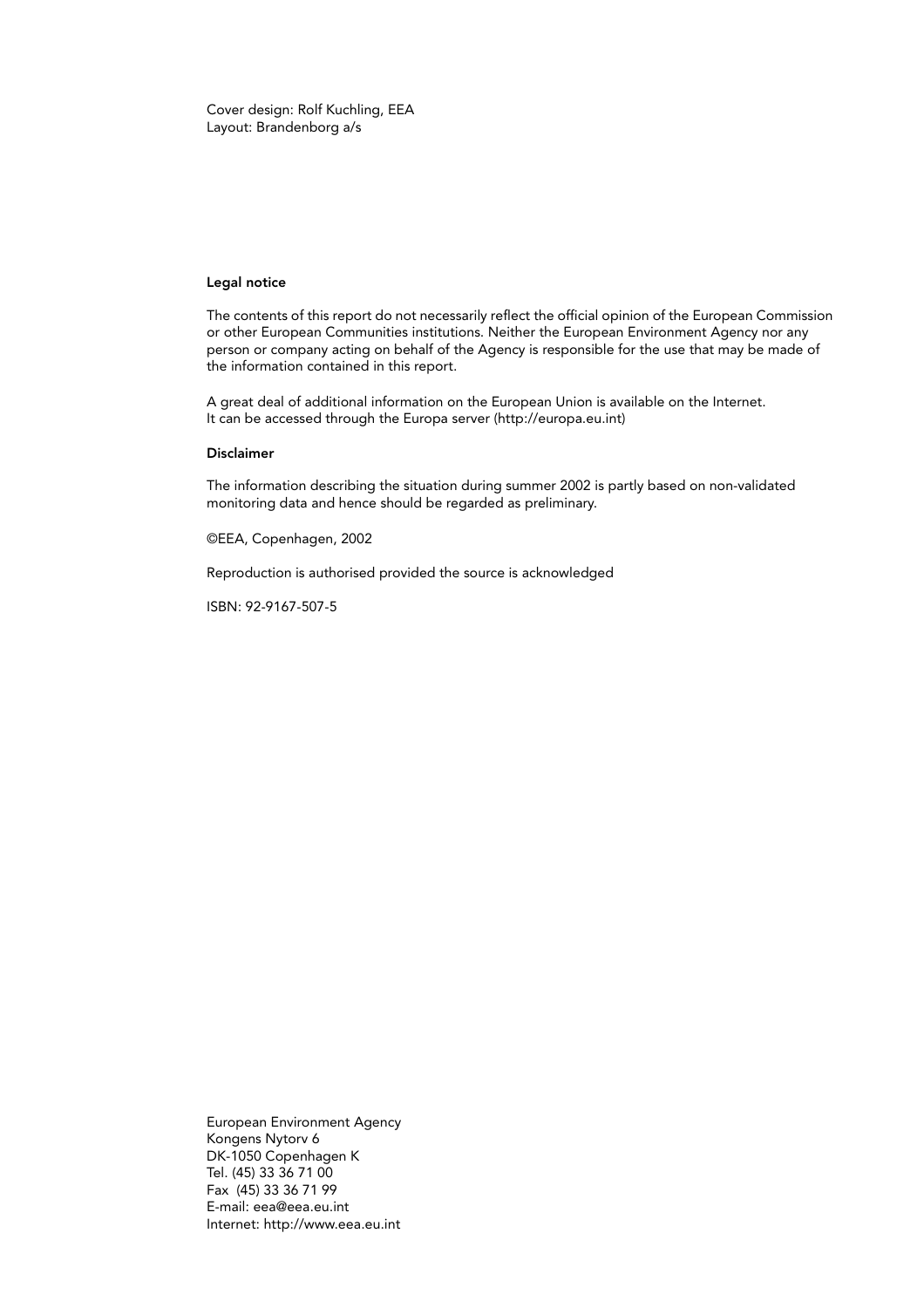# **Contents**

|    |      |                                                                                                                                                  | 5              |
|----|------|--------------------------------------------------------------------------------------------------------------------------------------------------|----------------|
|    |      |                                                                                                                                                  | $\overline{7}$ |
|    | 1.1. |                                                                                                                                                  | 7              |
|    | 1.2. |                                                                                                                                                  | 7<br>7         |
|    |      |                                                                                                                                                  | $\overline{7}$ |
|    |      |                                                                                                                                                  | 8              |
|    |      |                                                                                                                                                  | 8              |
|    |      |                                                                                                                                                  | 8              |
|    |      | 1.2.6. Policies aimed at input reduction                                                                                                         | 8              |
|    | 1.3. |                                                                                                                                                  | 8              |
|    | 1.4. |                                                                                                                                                  | 9              |
|    |      | 2. Pressure indicators of hazardous substances                                                                                                   | 10             |
|    | 2.1. |                                                                                                                                                  | 10             |
|    | 2.2. | Data collection and data availability<br>2.2.1. Data sources and geographical and time coverage                                                  | 10<br>10       |
|    |      |                                                                                                                                                  | 13             |
|    | 2.3. |                                                                                                                                                  | 14<br>14       |
|    |      | 2.3.2. Trend detection applied on the inputs of hazardous substances                                                                             | 14             |
|    |      | 2.3.3. Levels of aggregation and presentation                                                                                                    | 15             |
|    | 2.4. | 2.4.1. Trends in direct and riverine inputs aggregated for the north-east<br>Atlantic including the North Sea and integrated over six substances | 15<br>15       |
|    |      | 2.4.2. Trends in total direct and riverine inputs, by substance                                                                                  | 18             |
|    |      | 2.4.3. Trends in direct and riverine inputs into the four coastal waters<br>of the north-east Atlantic including the North Sea, by substance     | 18             |
|    |      | 2.4.4. Trends in country contributions to direct and riverine input,                                                                             | 18             |
|    |      |                                                                                                                                                  | 21             |
|    | 2.5. | Conclusions and recommendations<br>2.5.1. Trend detection and robustness of results                                                              | 22<br>22       |
|    |      | 2.5.2. Usefulness of the input indicator                                                                                                         | 23             |
|    |      | 2.5.3. Recommendations for improving the input indicator                                                                                         | 23             |
| 3. |      | State indicators of hazardous substances                                                                                                         | 24             |
|    | 3.1. |                                                                                                                                                  | 24             |
|    | 3.2. | Availability of data on sediment concentrations<br>3.2.1. Data sources and geographical and time coverage                                        | 24<br>24       |
|    |      |                                                                                                                                                  | 25             |
|    |      | 3.2.3. Usefulness of sediment concentrations as indicator                                                                                        | 25             |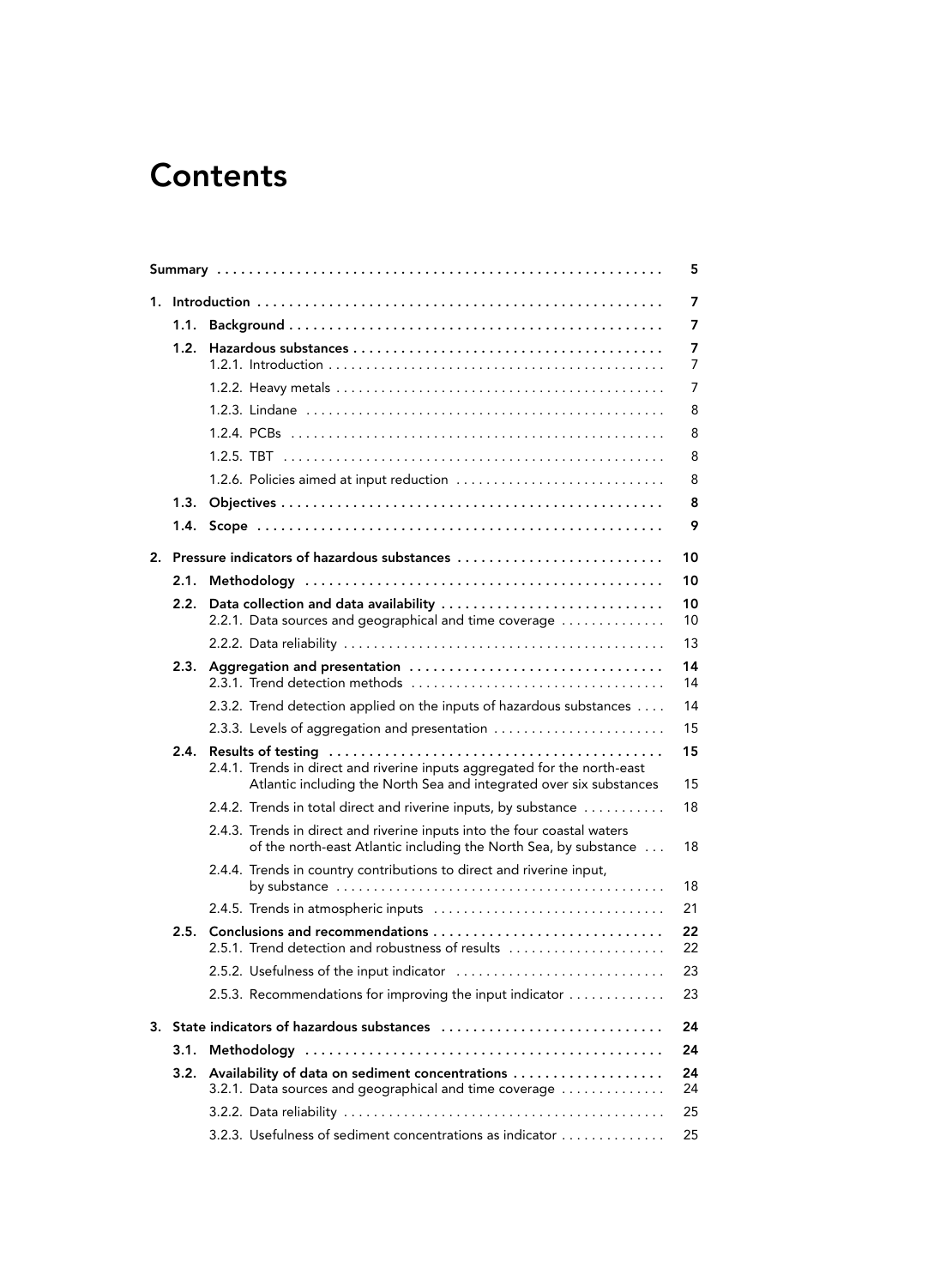|      | 3.3. Availability of data on concentrations in organisms<br>3.3.1. Data sources and geographical and time coverage                                                                                  | 25<br>25 |  |  |  |
|------|-----------------------------------------------------------------------------------------------------------------------------------------------------------------------------------------------------|----------|--|--|--|
|      |                                                                                                                                                                                                     | 26       |  |  |  |
|      |                                                                                                                                                                                                     | 26<br>26 |  |  |  |
|      | 3.4.2. Further trend detection applied to concentrations in organisms                                                                                                                               | 26       |  |  |  |
| 3.5. |                                                                                                                                                                                                     |          |  |  |  |
| 3.6. | Comparison of pressure and state indicators for hazardous substances.                                                                                                                               | 30       |  |  |  |
|      | 3.7. Conclusions and recommendations<br>3.7.1. Trend detection and robustness of results                                                                                                            | 30<br>30 |  |  |  |
|      | 3.7.2. Usefulness of concentrations in the blue mussel as a state indicator.                                                                                                                        | 31       |  |  |  |
|      | 3.7.3. Recommendations for improving the concentration indicator                                                                                                                                    | 31       |  |  |  |
| 32   |                                                                                                                                                                                                     |          |  |  |  |
|      | Annex 1: Sum of direct and riverine inputs of hazardous substances into<br>the north-east Atlantic including the North Sea in the period 1990-98.                                                   | 33       |  |  |  |
|      | Annex 2: Country contributions to direct and riverine inputs of hazardous<br>substances into the north-east Atlantic including the North Sea<br>in the period 1990–98 and in the Baltic Sea in 1995 | 34       |  |  |  |
|      | Annex 3: ERI values of hazardous substances in the blue mussel                                                                                                                                      | 36       |  |  |  |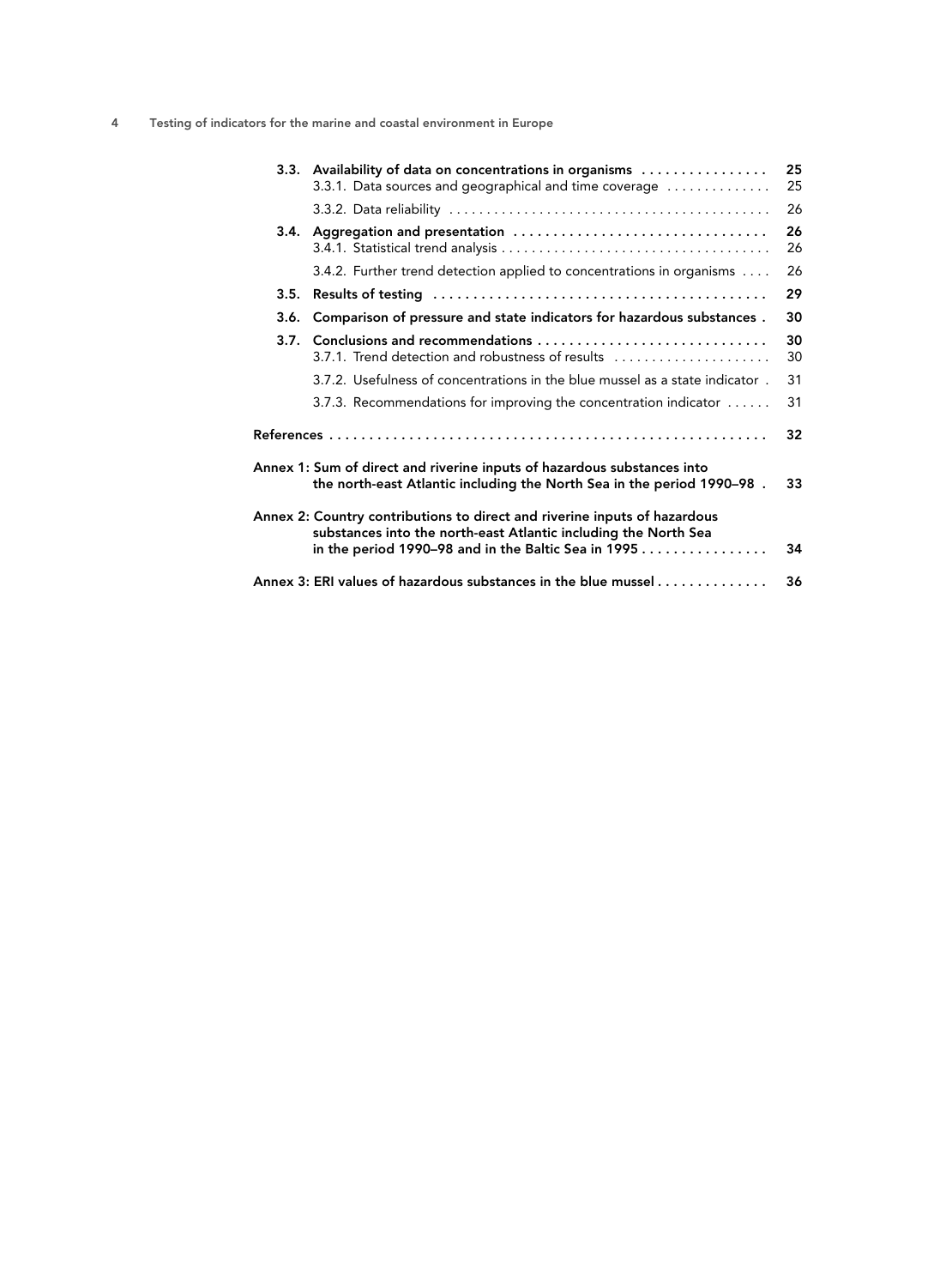## **Summary**

#### **Background**

Indicator reporting by the European Environment Agency (EEA) will be based on yearly updated information. The use of indicators facilitates major communication on the present and future state of the environment in relation to European environmental policies. Indicator testing by the European Topic Centres is the basis for the further harmonisation of the assessment reports from the regional sea conventions and the development of a core set of indicators for EEA indicator based reporting.

This report is the second in a series of three reports on indicator testing for the marine and coastal environment and describes the process and the results of testing of potential indicators for EEA reporting by means of identification of data availability, data reliability, and data processing of a selected set of descriptive parameters for the policy issue 'hazardous substances'. The testing focused on the inputs of hazardous substances into the marine environment for potential pressure indicator, and the concentration of hazardous substances in sediment and in organisms for potential state indicator.

Due to a lack of reliable and comparable European data, the testing mainly concentrated on the method for aggregation of data from monitoring stations and the presentation of trends in hazardous substances in the north-east Atlantic including the North Sea (OSPAR data). OSPAR has not adopted an indicator-based approach nor annual assessments. Therefore this testing study aims to show, if and how OSPAR data can be used for the EEA core set of indicators on hazardous substances. The results of this testing exercise were discussed with member countries of Marine Conventions and EEA during an Inter Regional Forum workshop on indicators in June 2001 and are reflected in a separate workshop report as well as in the further development of Hazardous substance indicators as presented in the third report in this series. Hazardous substances considered in this report are those within OSPAR monitoring programmes: cadmium, mercury, lead, zinc, lindane PCB7 and TBT. However,

time series on inputs and concentrations of tributyl tin (TBT) were not available, and hence TBT was excluded from further testing.

### Pressure indicator on direct and riverine input of hazardous substances

An indicator produced from the sum of direct and riverine inputs of all six hazardous substances into the north-east Atlantic including the North Sea shows a decreasing trend of roughly 40  $\%$  in total inputs between the years 1990 and 1998. Stated at this high level of aggregation, this conclusion is rather accurate.

Since policies address reduction measures for individual substances occurring at different quantities and with different toxicities, indicators for individual substances are also necessary. At a lower level of aggregation, when looking in more detail at changes in inputs of individual substance by sea area or even by country, trend detection of inputs becomes sensitive to the missing data and the irregularities in the time series. Since OSPAR time series are incomplete, conclusions on trends must be drawn with caution at such lower level of aggregation.

The testing showed that the direct and riverine input indicator needs improvement in the quality of data, the completeness of the time series and in the aggregation methodology. Priority should be given by countries to improvement of the data on direct and riverine input aimed both at completing the data set and at quality assurance. Only then should the statistical methods and techniques to detect trends receive attention for improvement. And finally, the relation between river flow (water quantity) and riverine input loads of hazardous substances should be analysed in more detail, making it possible to determine normalised input loads independent of yearly variable river flow.

## State indicator on concentrations of hazardous substances in sediment

The Dangerous Substances Directive as well as the OSPAR Convention require trend measurements of hazardous substances in sediments. Therefore, EEA aims at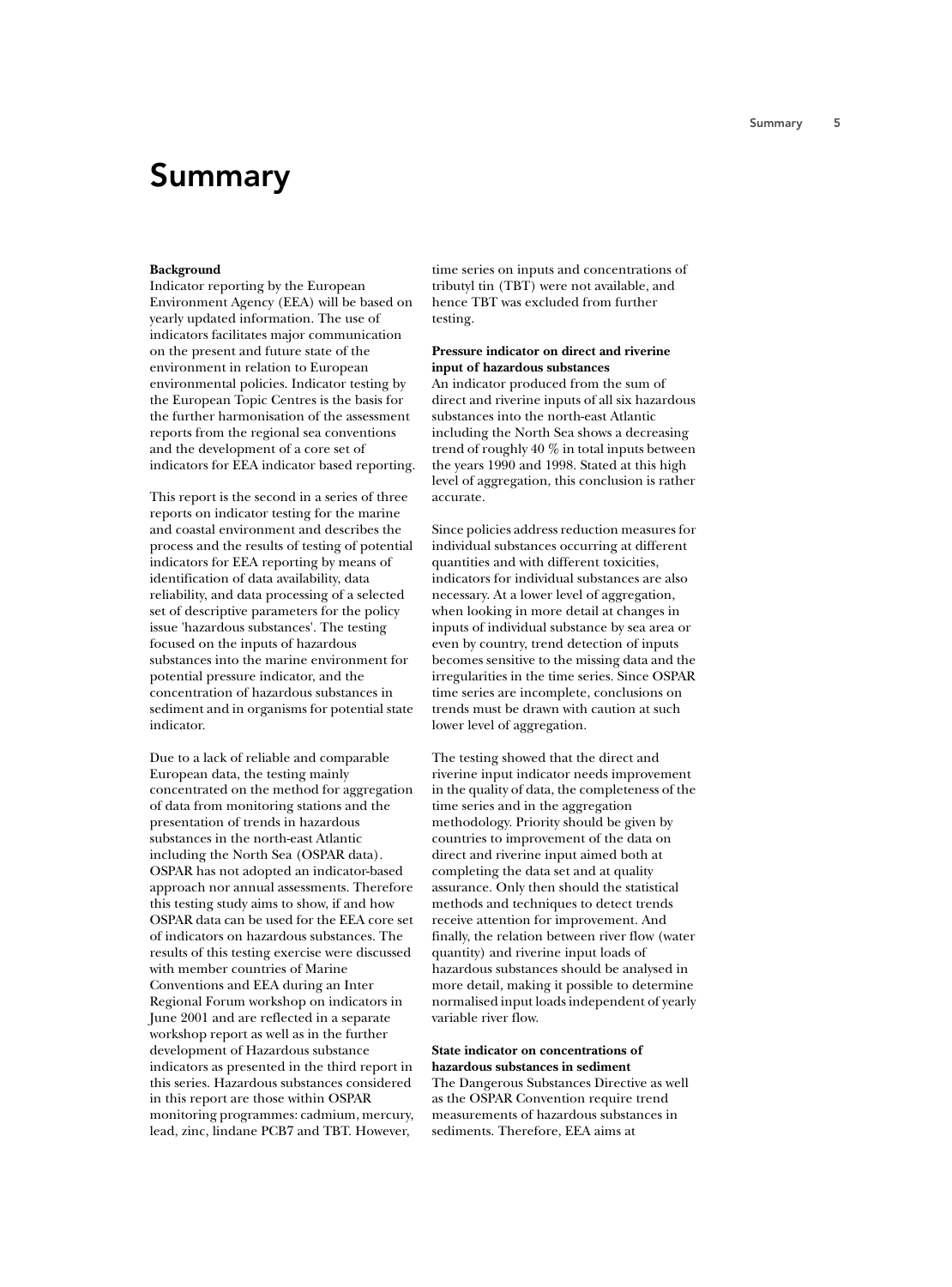developing a state indicator on hazardous substances in sediments within its core set. From an examination of OSPAR data on cadmium concentrations in sediment in coastal waters, it is concluded that the reliability and comparability of the data are such that using the data currently available for state indicator development cannot be justified. Extensive time series of concentrations of hazardous substances in sediment at individual locations are not available. An indicator could only be developed, when data on concentrations of hazardous substances in sediment are improved, for example complete time series for at least a 10-year period and quality assurance of the data.

## State indicator on concentrations of hazardous substances in organisms

The Dangerous Substance Directive as well as the OSPAR Convention also require trend measurements of hazardous substances in marine organisms. Since no environmental quality standards have been set for coastal waters against which measured concentrations could be assessed, OSPAR has developed background/reference concentrations and ecotoxicological assessment criteria instead. These have been

used in the development of the proposed indicator. An ecological reference index (ERI) for concentrations of hazardous substances in organisms is determined by dividing concentrations of these substances in organisms by the background/reference concentration (BRC) or the upper limit of the ecotoxicological assessment criteria (EAC) ranges. Using OSPAR data on concentrations of hazardous substances in blue mussel in the north-east Atlantic including the North Sea, a decreasing trend was found in the ERI during the period 1990-96. The ERI appears to provide a suitable state indicator. The first testing results look promising and it is recommended to further explore the possibilities of using this indicator.

#### **Monitoring strategy**

It is recommended to standardise and harmonise monitoring of inputs and concentrations of hazardous substances on a European scale by building upon Inter Regional Forum initiatives. Efforts to standardise data collection and dissemination need to be encouraged and enhanced at all levels: member country, Marine Convention and European level.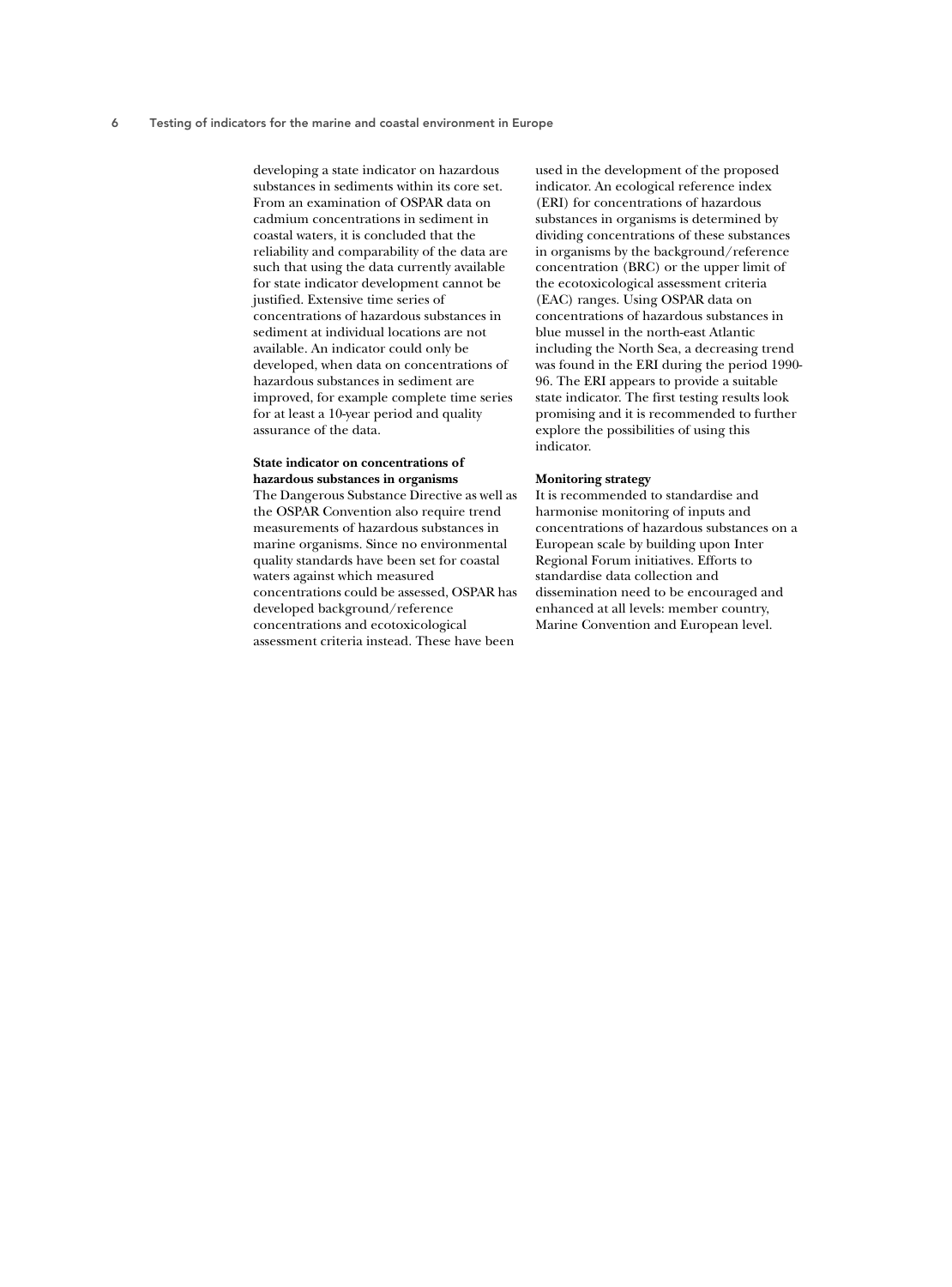# 1. Introduction

## 1.1. Background

In 1998, the EEA presented the report Europe's environment: the second assessment (EEA, 1998). The main subjects identified as themes for concern in the marine and coastal environment chapter were: eutrophication, hazardous substances, overfishing and degradation of coastal zones.

In the EEA report *Environment* in the European Union at the turn of the century (EEA, 1999) the actual and foreseeable state of the environment in the EU and accession countries was assessed. The outlook was based on socioeconomic and environmental policies that are assumed to be implemented by 2010. The report describes the interrelations between human activities and the environment and serves to inform policymakers on developments in environmental parameters and the effects of measures taken. As such, the report is a reference for strategic policy development. The analysis follows the DPSIR assessment framework adopted by the EEA. It starts with the driving forces (or human activities) that lead to pressures (that is, emissions) on the environment. As a result, changes in the state of the environment may lead to **impacts.** Responses must be defined to reduce the adverse impacts.

This EEA report also discussed the main challenges and problems in the coastal zones of four regional seas (the Atlantic, the North Sea, the Baltic, the western Mediterranean). The pressures of economic growth and spatial development differ between the regions. Due to various ecological qualities, the coastal zones of the regional seas have a different sensitivity to the pressures upon them.

In the EEA report Environmental signals 2000 (EEA, 2000), the indicator assessment based on the DPSIR assessment framework was worked out more quantitatively, presenting eutrophication indicators etc. for coastal waters. For hazardous substances however, indicators still had to be developed and were published first in 'Environmental signals 2001' (EEA, 2001). Forthcoming EEA 'Environmental signals' reports will give a

yearly overview on selected policy themes, including hazardous substances.

## 1.2. Hazardous substances

### 1.2.1. Introduction

Due to human activities, many hazardous substances (mineral oils, PCBs, PAHs, etc.) are emitted into the environment and reach coastal waters or are discharged directly into coastal waters. In this report, focus is placed on substances that are present mostly in relatively low concentrations in the environment. A distinction is made between inorganic substances (heavy metals) and organic substances (organochlorine compounds, etc.).

At least 100 000 substances are emitted into the environment, due to human activities. More than 100 of them are considered hazardous for the marine environment because they are toxic, persistent and bioaccumulative. As analysis techniques and information technology improve, more information will become available on emissions and on the fate of hazardous substances in the environment. In the past, data has been gathered on heavy metals and some organic substances such as PCBs and lindane. These substances are included in marine monitoring programmes. A provisional selection of hazardous substances included in these monitoring programmes has been used for the development of indicators:

- heavy metals: cadmium (Cd), mercury  $(Hg)$ , lead (Pb) and zinc  $(Zn)$ ;
- organic substances: lindane (g-HCH), PCBs (polychlorinated biphenyls) and TBT (tributyl tin).

#### 1.2.2. Heavy metals

Heavy metals in coastal waters not only originate from human activities (anthropogenic sources) but also from natural sources. Metals do not degrade in the environment. However, only part of the metal concentrations in coastal waters is bioavailable, since metals occur in different chemical speciations and only some of these speciations can be taken up by organisms.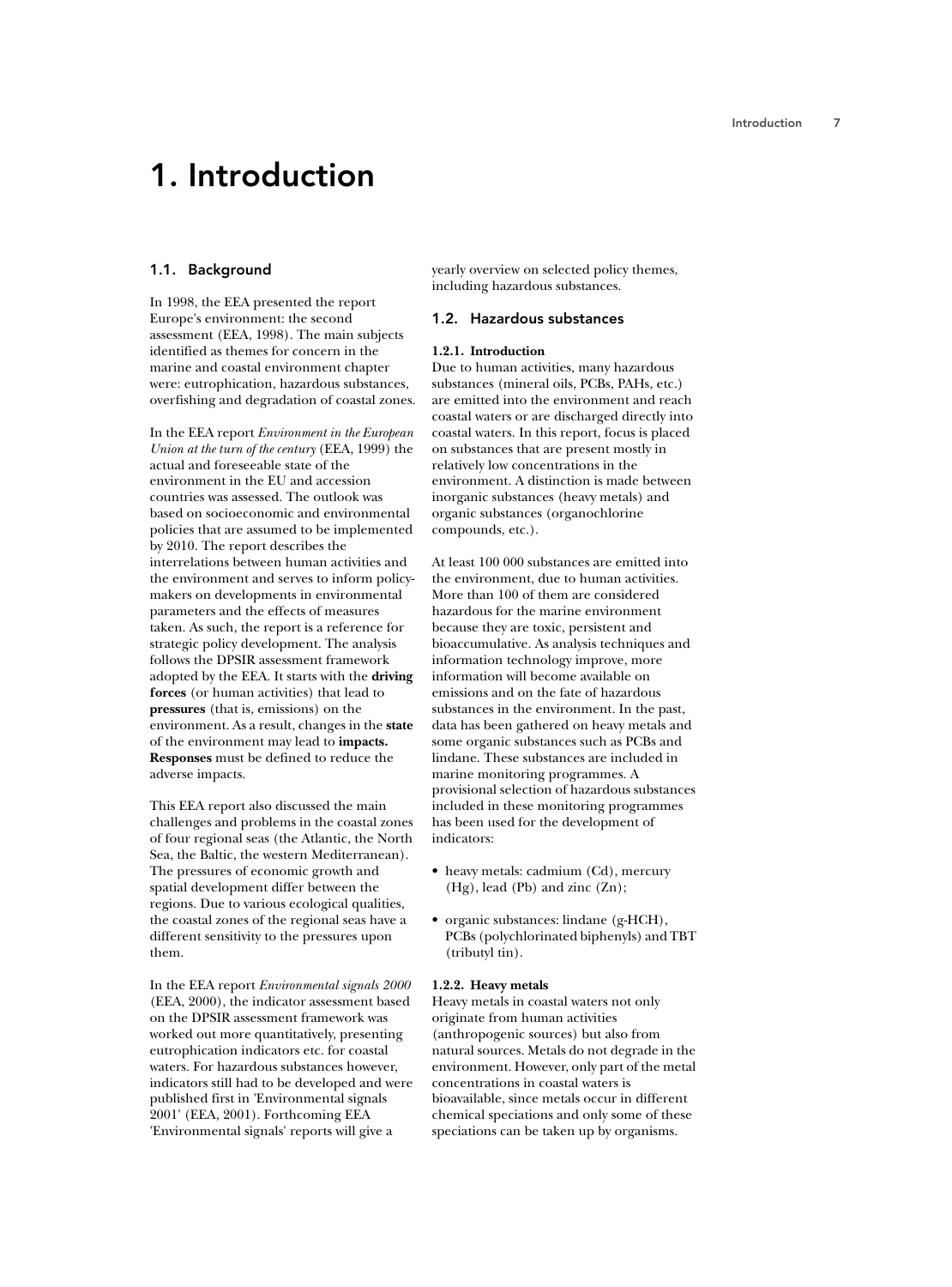#### 1.2.3. Lindane

Lindane is used as an insecticide. It degrades slowly in the environment and may affect hormone cycling in organisms (AMAP, 2000).

#### 1.2.4. PCBs

Polychlorinated biphenyls (PCBs) are chemically stable and heat resistant. For that reason, PCBs are used as transformer and capacitor oils and in other applications where lubricants or oils are needed at higher temperatures. Due to their stability and relative volatility, PCBs have been spread worldwide. PCB concentrations have been correlated with reduced fertility in grey, harbour and ringed seals (AMAP, 2000).

The sum of seven congeners ( $PCB_7$ ) is being monitored, and is used as indicator. PCB<sub>7</sub> consists of the congeners 28, 52, 101, 111, 138, 153 and 180.

#### 1.2.5. TBT

Tributyl tin (TBT) is used as antifouling paint on ship hulls, and releases of TBT from this antifouling paint are an important source of TBT in coastal waters. TBT is degraded in water (half-life of a few days to several weeks). In sediments, decomposition takes place more slowly, especially in anaerobic conditions (half-life of many years) (AMAP, 2000). TBT has recently been identified in sperm whales stranded on the Dutch and Danish coasts, illustrating that this substance is no longer only found in harbours (OSPAR, 2000). The most well-known toxic effect of TBT is imposex, recorded in marine snails even at extremely low environmental concentrations (AMAP, 2000). Imposex is a phenomenon by which females develop male sexual characteristics and become sterile.

#### 1.2.6. Policies aimed at input reduction

Measures to reduce the emission and release of hazardous substances and to protect the marine environment are being taken as a result of various initiatives on all levels (global and regional conventions, and ministerial conferences, European, national): UN Global Programme of Action for the Protection of the Marine Environment against Land-Based Activities; Mediterranean action plan (MAP); Helsinki Convention 1992 on the Protection of the Marine Environment of the Baltic Sea Area: **OSPAR Convention 1998 for the Protection** of the Marine Environment of the North-East Atlantic; EU water framework directive. The target is a substantial reduction in the input of specific heavy metals and organic

substances into coastal waters. In addition, the application of TBT in the marine environment is restricted under EU Directive 1999/51/EC of 26 May 1999. The use of TBT is forbidden on ships' hulls with a total length of less than 25 metres.

## 1.3. Objectives

The development of a common set of indicators to support policy framing and implementation was stressed at the fourth European conference of ministers of the environment in Aarhus in June 1998. Indicators can play a vital part in focusing and illuminating the significance of environmental change and the progress made on route to sustainable development. Indicators are items of quantified information that help to explain how the quality of the environment changes over time or varies spatially.

Indicators are linked to policy questions, which should be answered by the indicator (EEA, 2000b). The various input reduction policies are mentioned above. Policy questions addressed by this report are those listed below.

- What is the situation concerning the concentrations of heavy metals and POPs in marine waters, coastal sediments and organisms? Are standards exceeded?
- What is the trend concerning the discharge of heavy metals and POPs?
- What volumes of pollutants are deposited from the atmosphere to the sea?

Providing reliable and relevant data and information to support widely agreed key indicator sets in a consistent and timely way should be a main objective of any environmental monitoring and datagathering programme. To achieve the development of such indicators, the EEA works as a facilitator between member countries, Community institutions and other environmental organisations and programmes.

Thus, the aim of this testing of a set of provisional indicators for the marine and coastal environment, derived from easily available data, is meant to be able to supply concise, reliable, quantitative information on a regular basis to support EEA reporting. The objective is to develop further an indicator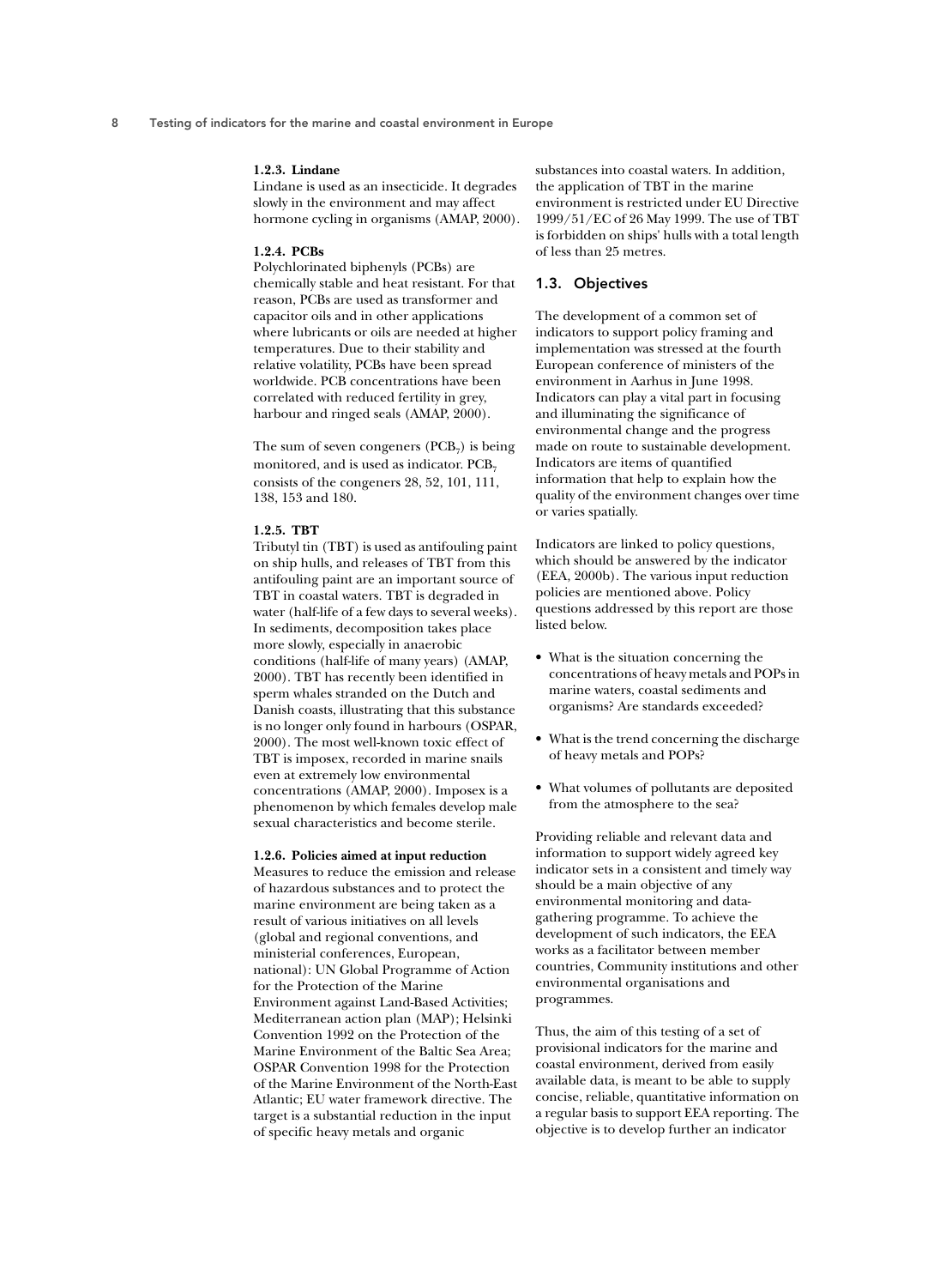database that supplies basic (indicator) information on the European coastal zones, based on the DPSIR assessment framework.

In agreement with OSPAR guidelines (OSPAR/RID, 1998), OSPAR member countries monitor the hazardous substances mercury, cadmium, copper, zinc, lead and lindane. PCB7 is recommended for monitoring on a voluntary basis. Except for copper, these substances were selected for indicator testing as part of the study underpinning this report prepared by the

European Topic Centre on the Marine and Coastal Environment (ETC/MCE).

## 1.4. Scope

This report describes the findings of the testing of hazardous substance indicators. Chapter 2 deals with the inputs of the selected hazardous substances to coastal waters, constituting pressure indicators. State indicators, represented by the concentrations of the selected hazardous substances in sediment and in biota in coastal waters, are discussed in Chapter 3.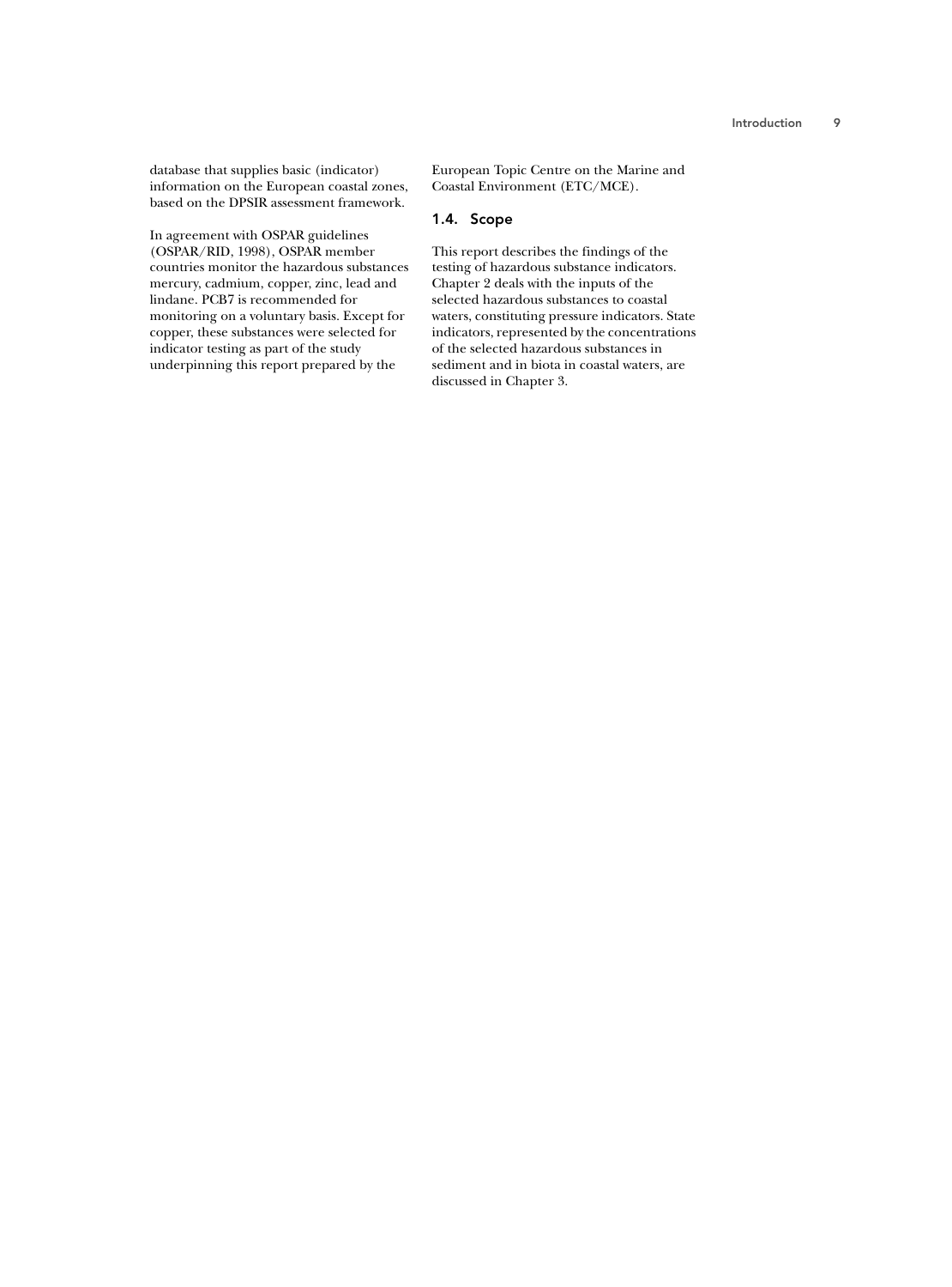## 2. Pressure indicators of hazardous substances

## 2.1. Methodology

Pressure indicators of hazardous substances for the marine environment are emissions to water and air, riverine and direct inputs into coastal and marine waters and atmospheric deposition to coastal and marine waters. Emission indicators have not been considered here, due to the lack of available data. For riverine and direct inputs as well as deposition, indicators on a limited amount of substances were able to be tested.

The testing of pressure indicators of hazardous substances has been carried out through the following steps.

- 1. Checking for data availability of input parameters with indicator potential, both quantitative and qualitative (uncertainty margins and reliability) and selection of input parameters to be used for testing. Relevant aspects of input data are:
	- sources contributing to the inputs of hazardous substances;
	- time coverage (time series);
	- geographical coverage.
- 2. Development of an aggregation and presentation method. Choices are made on:
	- aggregation of substances;
	- · aggregation over coastal water areas;
	- presentation of country contributions.
- 3. Testing of input parameters:
	- detection of trends;
	- determining the robustness of the trend detection, taking into account the reliability of the data;
	- drawing conclusions about the usefulness of the indicator.
- 4. Making recommendations for improving the input indicators with respect to:
	- geographical coverage;
	- standardisation and harmonisation of sampling and analysis procedure;

• reporting results (including metadata and information on representativeness of samples).

These steps are described in the following paragraphs.

## 2.2. Data collection and data availability

## 2.2.1. Data sources and geographical and time coverage

Three large marine areas are distinguished (see Figure  $2.1$ ).

- The north-east Atlantic including the North Sea (OSPAR area): Arctic waters, the North Sea, Celtic seas, the Bay of Biscay and the Iberian coast. OSPAR collects data on inputs of hazardous substances into its coastal waters on a yearly and systematical hasis
- The Helcom area: the Baltic Sea. Helcom systematically collects data on inputs of hazardous substances on a five-yearly basis (annually from 2000 onwards).
- The UNEP/MAP area: the Mediterranean where it borders EU countries. Medpol collects data on inputs of hazardous substances into the Mediterranean

Inputs of hazardous substances into coastal waters consist of the types listed below.

- Direct inputs: direct discharges in coastal water, from coastal discharges of industries and municipalities, waste discharges at sea and release at sea, for example from shipping and oil production.
- Riverine inputs: loads of hazardous substances entering coastal waters with river inflow. Both human activities as well as natural sources in the whole river basin contribute to this input.
- Atmospheric input: wet and dry deposition on coastal waters. Atmospheric transport of substances may take place over long distances. Again, human activities and natural sources may contribute to this input.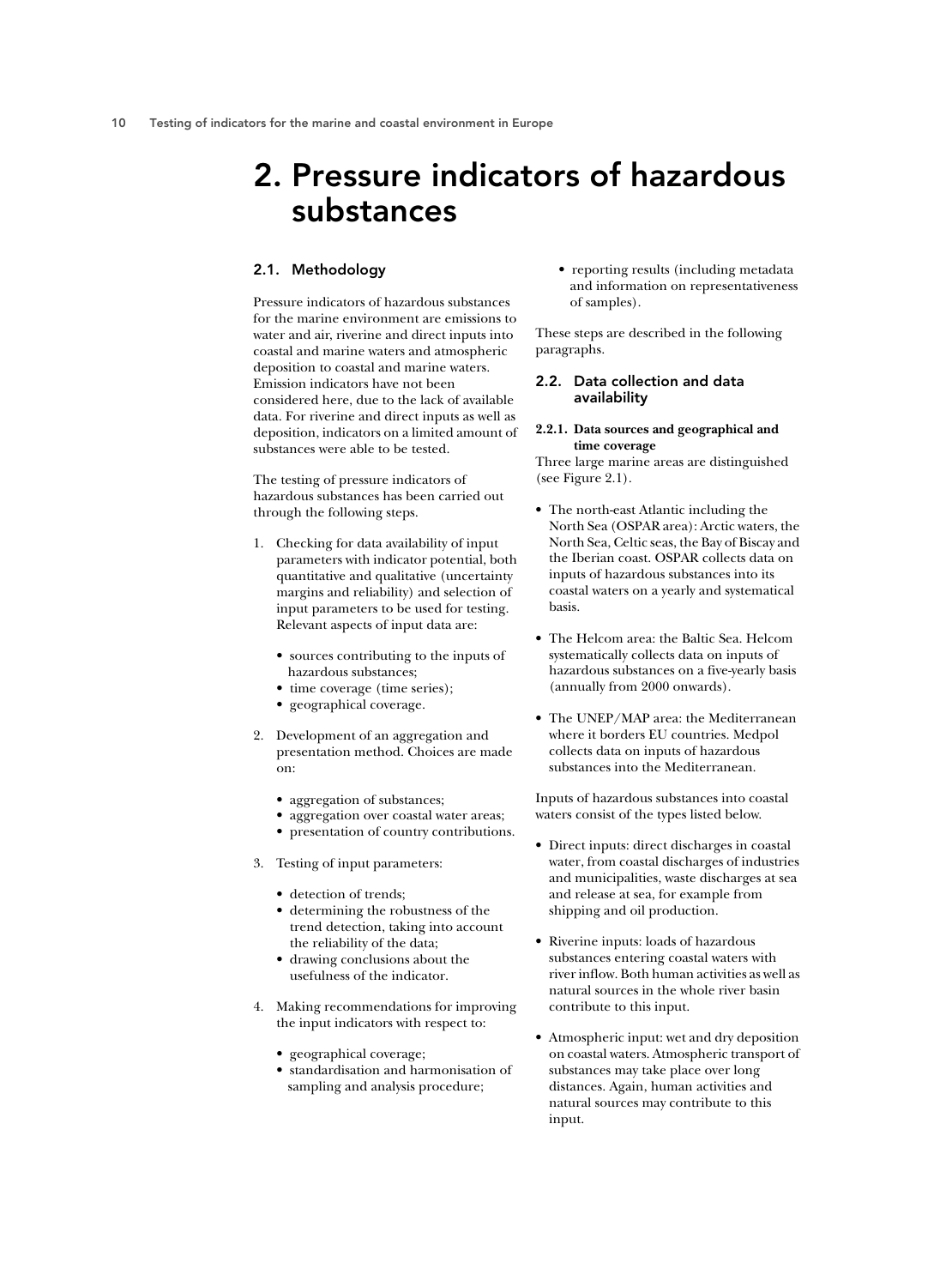The European coastal waters Figure 2.1.



Table 2.1 presents an overview of the data on direct and riverine inputs of hazardous substances into European coastal waters that were available for the production of this

report. Time coverage (completeness of time series) as well as geographical coverage (yearly country contribution to inputs) are presented.

| Table 2.1. |  |  |
|------------|--|--|
|            |  |  |

|           | Available data on direct and riverine inputs from OSPAR, Helcom and UNEP/MAP |                                                    |  |  |  |  |  |
|-----------|------------------------------------------------------------------------------|----------------------------------------------------|--|--|--|--|--|
| Substance | Coastal water area and country<br>contribution (1) to inputs                 | Time series (2) available in the<br>period 1990-98 |  |  |  |  |  |
| Cadmium   | OSPAR area:                                                                  |                                                    |  |  |  |  |  |
|           | • Belgium, Germany, Ireland, Netherlands, Norway, UK                         | 1990-98                                            |  |  |  |  |  |
|           | $\bullet$ Denmark                                                            | 1990                                               |  |  |  |  |  |
|           | $\bullet$ France                                                             | 1990-96                                            |  |  |  |  |  |
|           | • Portugal, Sweden                                                           | 1990-95, 1997-98                                   |  |  |  |  |  |
|           | $\bullet$ Spain                                                              | 1993-95, 1997-98                                   |  |  |  |  |  |
|           | <b>Baltic Sea</b><br>(Denmark, Finland, Germany, Sweden)                     | 1995                                               |  |  |  |  |  |
|           | Mediterranean<br>(France, Greece, Italy, Spain)                              | n.d.                                               |  |  |  |  |  |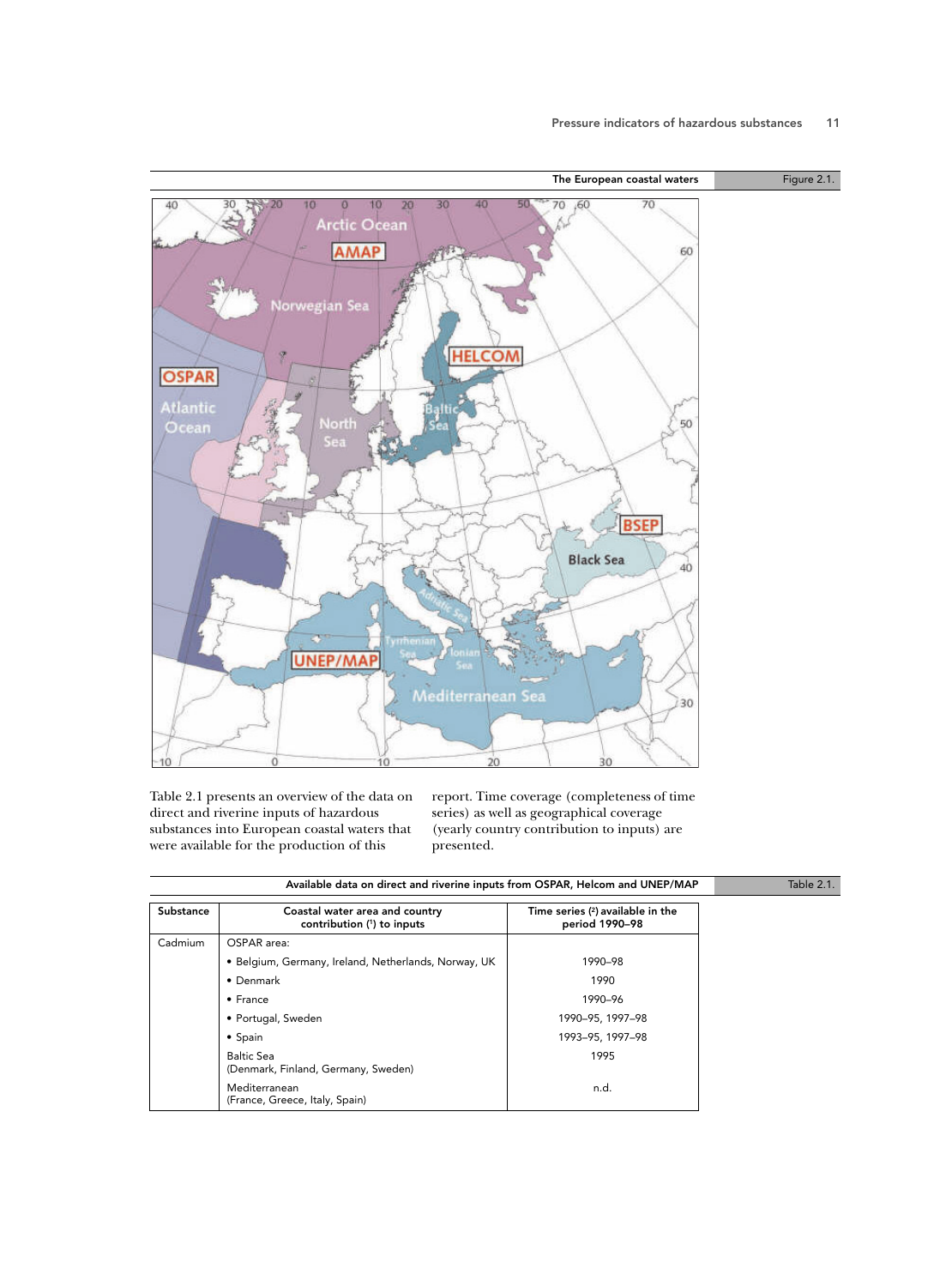| Substance             | Coastal water area and country<br>contribution (1) to inputs            | Time series (2) available in the<br>period 1990-98 |
|-----------------------|-------------------------------------------------------------------------|----------------------------------------------------|
| Mercury               | OSPAR area:                                                             |                                                    |
|                       | · Belgium, Germany, Netherlands, Norway, UK                             | 1990-98                                            |
|                       | • Denmark                                                               | 1990                                               |
|                       | $\bullet$ France                                                        | 1990-96                                            |
|                       | • Ireland                                                               | 1990-95                                            |
|                       | • Portugal, Sweden                                                      | 1990-95, 1997-98                                   |
|                       | • Spain                                                                 | 1997-98                                            |
|                       | <b>Baltic Sea</b><br>(Denmark, Finland, Germany, Sweden)                | 1995                                               |
|                       | Mediterranean<br>(France, Greece, Italy, Spain)                         | n.d.                                               |
| Lead                  | OSPAR area:                                                             |                                                    |
|                       | • Belgium, Germany, Ireland, Netherlands, Norway, UK                    | 1990-98                                            |
|                       | • Denmark                                                               | 1990                                               |
|                       | $\bullet$ France                                                        | 1990–96                                            |
|                       | • Portugal, Sweden                                                      | 1990-95,1997-98                                    |
|                       | • Spain                                                                 | 1991-92, 1994-95, 1997-98                          |
|                       | <b>Baltic Sea</b><br>(Denmark, Finland, Germany, Sweden)                | 1995                                               |
|                       | Mediterranean<br>(France, Greece, Italy, Spain)                         | n.d.                                               |
| Zinc                  | OSPAR area:                                                             |                                                    |
|                       | • Belgium, Germany, Ireland, Netherlands, Norway, UK                    | 1990-98                                            |
|                       | • Denmark                                                               | 1990                                               |
|                       | • Portugal, Sweden                                                      | 1990-95, 1997-98                                   |
|                       | $\bullet$ Spain                                                         | 1991-98                                            |
|                       | <b>Baltic Sea</b><br>(Denmark, Finland, Germany, Sweden)                | 1995                                               |
|                       | Mediterranean<br>(France, Greece, Italy, Spain)                         | n.d.                                               |
| Lindane               | OSPAR area:                                                             |                                                    |
|                       | • Germany, Netherlands, Norway, UK                                      | 1990-98                                            |
|                       | • Belgium                                                               | 1990-95, 1997-98                                   |
|                       | • Denmark                                                               | 1990-95.                                           |
|                       | • France                                                                | 1990-96                                            |
|                       | • Ireland, Sweden)                                                      | n.d.                                               |
|                       | • Portugal                                                              | 1993-95                                            |
|                       | • Spain                                                                 | 1997-98                                            |
|                       | <b>Baltic Sea</b><br>(Denmark, Finland, Germany, Sweden)                | n.d.                                               |
|                       | Mediterranean<br>(France, Greece, Italy, Spain)                         | n.d.                                               |
| PCB <sub>7</sub>      | OSPAR area:                                                             |                                                    |
|                       | • Germany, Netherlands, Norway, UK                                      | 1990-98                                            |
|                       | • Belgium                                                               | 1990-95, 1997-98                                   |
|                       | • Denmark                                                               | 1990-95                                            |
|                       | $\bullet$ France                                                        | 1990-96 (3)                                        |
|                       | • Ireland, Spain, Sweden                                                | n.d.                                               |
|                       | • Portugal                                                              | 1992-95                                            |
|                       | <b>Baltic Sea</b><br>(Denmark, Finland, Germany, Sweden)                | n.d.                                               |
|                       | Mediterranean                                                           | n.d.                                               |
| TBT                   | (France, Greece, Italy, Spain)<br>OSPAR area, Baltic Sea, Mediterranean | n.d.                                               |
|                       | (1) Only EEA member countries are considered.                           |                                                    |
| $(2)$ n.d. = no data. |                                                                         |                                                    |
|                       | (3) Input data comprise only five congeners instead of seven.           |                                                    |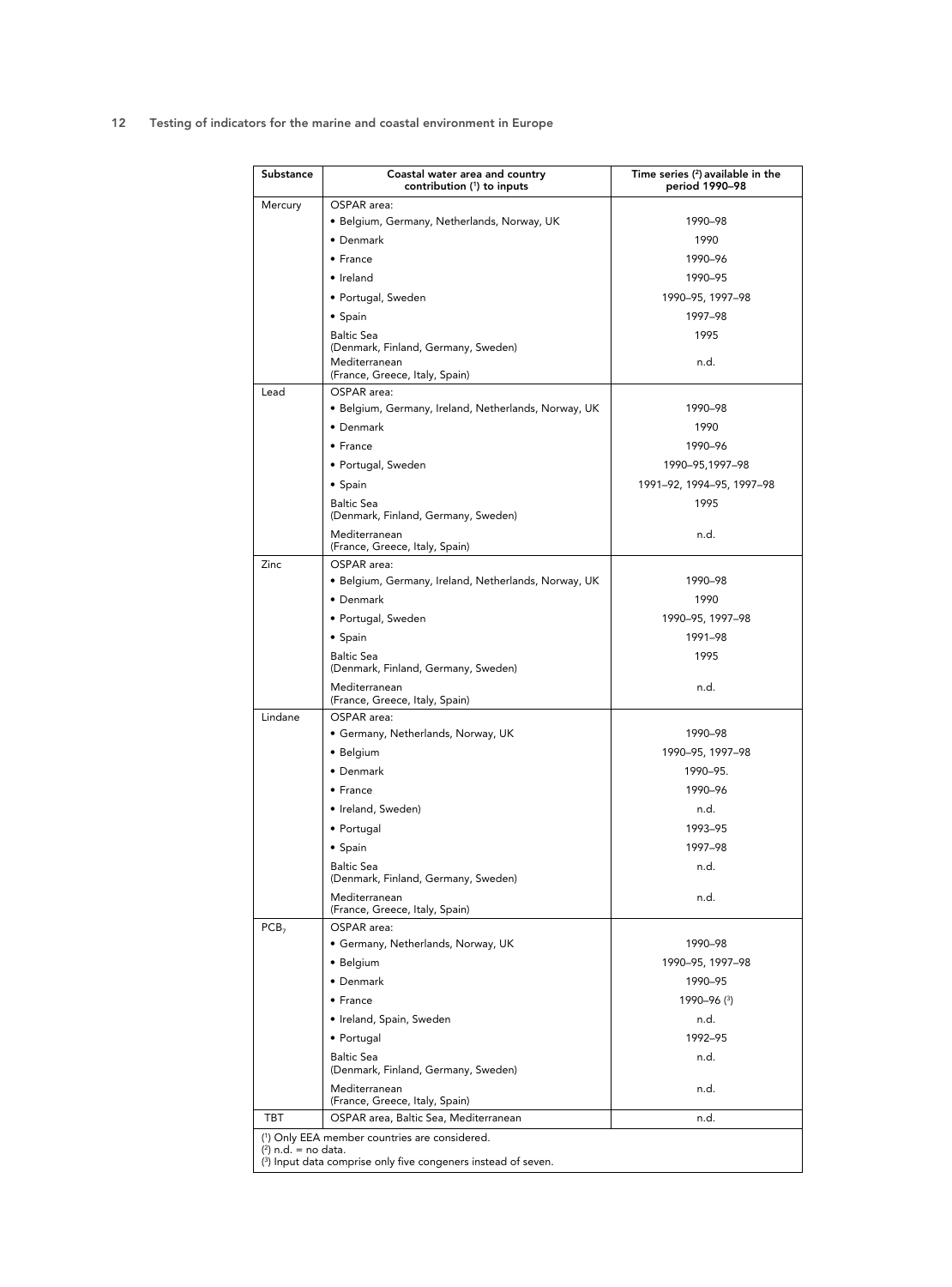The OSPAR data on direct and riverine inputs is not complete. For some countries, input data is lacking, and time series of country contributions do not always cover the whole period 1990–98. Input data on TBT in the north-east Atlantic including the North Sea is lacking; only some rough estimates on TBT inputs are available. The Helcom data on direct and riverine input of heavy metals into the Baltic seas is partly estimated and incomplete, and is only available for the year 1995. Input data on lindane, PCB<sub>7</sub>, and TBT is lacking. UNEP/MAP has some data available on direct and riverine inputs of hazardous substances into the Mediterranean. EEA/UNEP (1999) remarks that, in the Mediterranean, heavy metals arise mainly from natural processes and the contribution from antropogenic activities has a limited influence on local pollution problems. This finding makes monitoring of inputs less urgent in this area.

OSPAR also presents data on yearly atmospheric inputs of cadmium, mercury and lead into the North Sea (area of 525 000 km<sup>2</sup>). This input data is estimated, based on deposition measurements in coastal stations surrounding the North Sea for the period 1987-95.

#### 2.2.2. Data reliability

For reasons of comparability and for making trend analysis reliable, data on inputs should be complete. However, Table 2.1 shows that this is not the case. A lot of data is missing. Besides, even if data on inputs for a coastal area is available this does not mean that all direct and all riverine inputs in that area are covered

A close look at the data on direct and riverine inputs of OSPAR member countries, in Annex 2, reveals many irregularities in the time series, while other time series are questionably unchanging. According to a member country comment, data on direct discharges are less variable than riverine input data because they are, in most cases, estimated and not measured values. Helcom (1998) reports that many uncertainties remain, due to incomplete data sets concerning heavy metals from nearly all contracting parties. According to EEA/ UNEP (1999), quality assurance and control procedures should be further developed and implemented for the Mediterranean, to ensure data quality and reliability.

The sampling and analysis procedures and the load calculation method in rivers affect the accuracy and reliability of the input data. De Vries and Klavers (1994) showed in a case study for the Dutch parts of the rivers Rhine and Meuse that the reliability of annual load estimates is largely determined by the monitoring strategy (in particular sampling frequency) and that the reliability of the estimates can differ significantly for different substances and rivers. When the distribution of the total annual load of substances is mainly determined by flushing events (extremely high river flow due to heavy rainfall), missing samples during such flushing events will result in an underestimation of the annual load. For such rivers, load calculation improves with the frequency of sampling.

The loads of substances yearly transported with rivers into coastal waters is related to yearly river flows. In years with high river flows, input loads are higher than in years with low river flows. The relation between flow and input loads, however, is not linear. The nature of the relation depends on: the substance involved (solubility in water and adsorption to suspended solids, contribution of natural sources to the loads); river characteristics (rain-fed or glacier river, flow velocities, flow distribution within a year and frequency and extent of flushing events and suspended solids concentration); river basin characteristics (population, landscape and slopes and land use within the river basin). That means that, at present, an unambiguous relation between river flow and input loads cannot be given and that, probably, the relation will be different for each river.

When analysing results for a substance lower than the detection limit, two load estimates (upper and lower values) are used by OSPAR and Helcom. The lower estimate is calculated such that any result below the detection limit is considered equal to zero while, for the upper estimate, the value of the detection limit is used. Where this range is wide, it is an indication that most of the concentrations were below the detection limit, and previous experience has shown that in such a case the upper estimate tends to be unrealistically high (OSPAR/QSR, 2000). The detection limits depend both on the analytical method used and on the laboratory. Large differences in detection limits for the same substance are observed between countries in the Baltic Sea area (Helcom, 1998).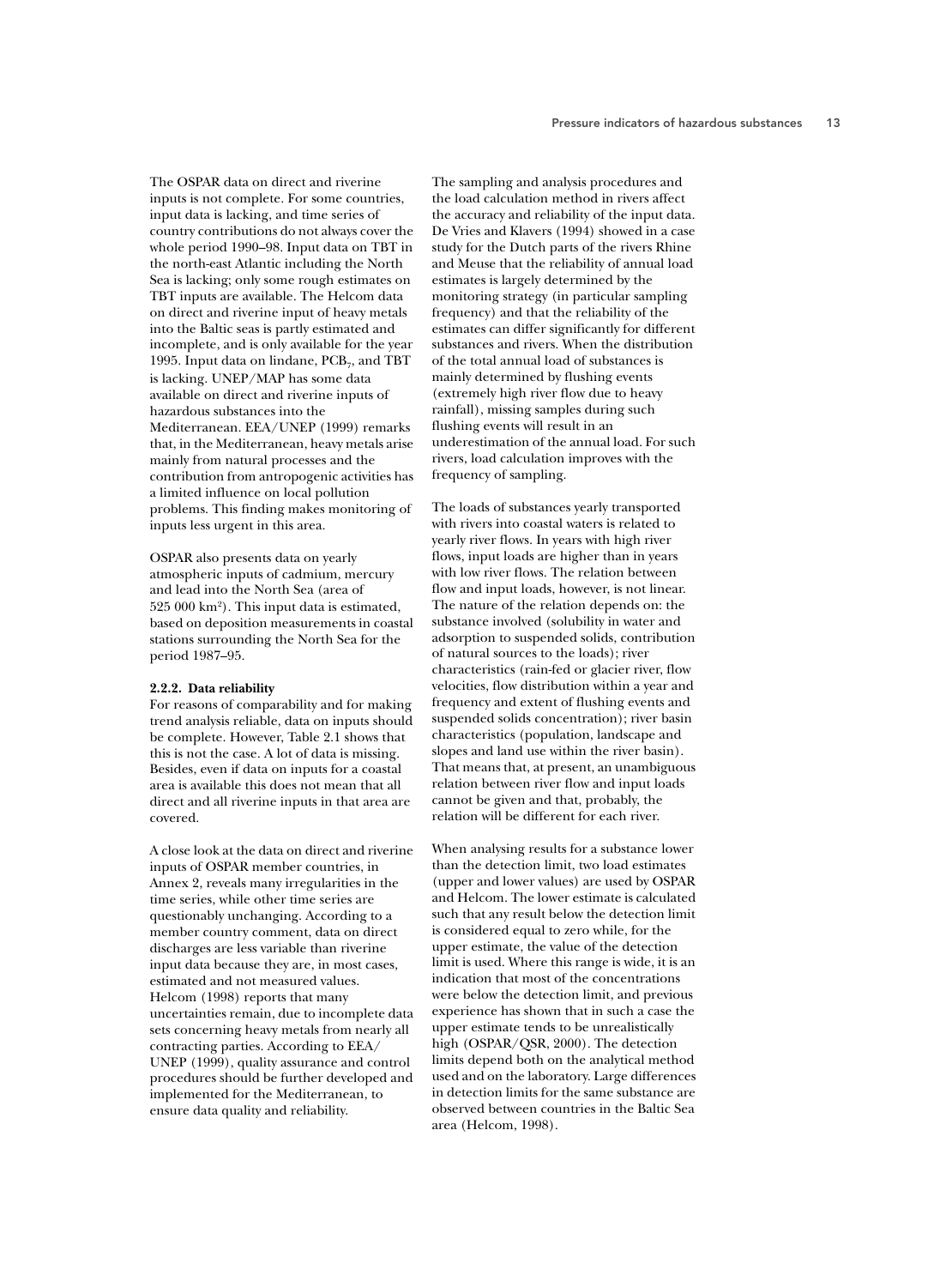The difference between the high and low values in the OSPAR database for direct and riverine inputs varies between substances. The difference between high and low values in the database is large, especially for  $PCB<sub>7</sub>$ . The difference between the average values calculated and the high and low values amount to about 80  $\%$  for PCB<sub>7</sub>. This difference is smaller for the other substances: up to  $20-30\%$  for cadmium, mercury and lindane; up to about 10  $\%$  or less for lead and zinc. A very high uncertainty margin of more than 90  $\%$  is observed for the contribution of the UK to  $PCB<sub>7</sub>$  inputs. This contribution therefore is highly uncertain and probably overestimated.

Air transport models and/or extrapolation methods are used to derive atmospheric inputs into coastal waters. The results differ depending on the estimation method chosen. The atmospheric input values may therefore be biased. Thus, these values should not be compared directly with direct and riverine inputs. However, time series of atmospheric input data calculated with the same estimation method may be used for trend analysis, as the relative reliability of the compared data is not sensitive to the bias.

## 2.3. Aggregation and presentation

#### 2.3.1. Trend detection methods

Trends can be shown using absolute numbers (input loads) or relative numbers. The inputs differ largely for the six substances considered, which makes comparison difficult. Using relative numbers makes comparison between the substances easier. Moreover, in pollution abatement, targets are often fixed as percentage emission reductions.

Several methods may be used for trend detection of inputs; from simple and straightforward to more sophisticated. Dividing inputs in the last year of the period by the inputs of the first year of the investigated period is a very simple and straightforward method to detect trends. Since this method only uses the first and last year of the time series, the resulting trend detected is sensitive to the values only of these two years compared with the general pattern of the inputs over time.

More sophisticated methods use statistical techniques. For instance, trend lines may be constructed using the method of the least squares, minimising the distance of individual observations to a trend line. Several trend

line curves are possible, for example linear, logarithmic, exponential. The trend line curve selected should reflect the development to be expected over time (see Figure 2.2).

Constructing trend line curves means smoothing of irregular patterns of development over time, showing possible trends more clearly. These curves do not reveal the statistical significance of the trends shown. Many statistical methods and models are available to determine the statistical significance. The trend-v-tector (see web site: http:/www.waterland.net/rikz/osparwg/ trend-y-tector) is an example.

In the OSPAR database, some input data for countries and years is lacking and some time series on country contributions are highly irregular in their input values; other time series are questionably unchanging in input values. Applying a sophisticated statistical analysis method might suggest a higher reliability of input data than that obtained in reality. Therefore, in this report, a simple and straightforward method is used to describe the trends. Some sensitivity analysis is carried out using other methods of trend detection to determine the robustness of the conclusions drawn from the results. In future, when validated input data are available, it is recommended to use a statistical based method for detection (see OSPAR/SIME, 2000).

#### 2.3.2. Trend detection applied on the inputs of hazardous substances

The atmospheric inputs and the sum of direct and riverine input are dealt with separately, since the coastal water areas for which data are available are different and the accuracy of both types of input data does not compare very well.

Though incomplete and not very accurate, the OSPAR data on direct and riverine inputs of hazardous substances in the period 1990-98 are used for trend analysis and indicator testing. Older OSPAR data are less reliable and therefore not used. The trend detection is carried out for the four heavy metals (cadmium, mercury, lead and zinc) as well as lindane and PCB<sub>7</sub>. Trend detection with TBT is not possible, as data on inputs is lacking. To derive relative numbers for each substance. the sum of loads of all direct and riverine inputs into the north-east Atlantic including the North Sea in 1990 is set at 100  $\%$ . The input percentages for other years for each substance are calculated relative to the 1990 data.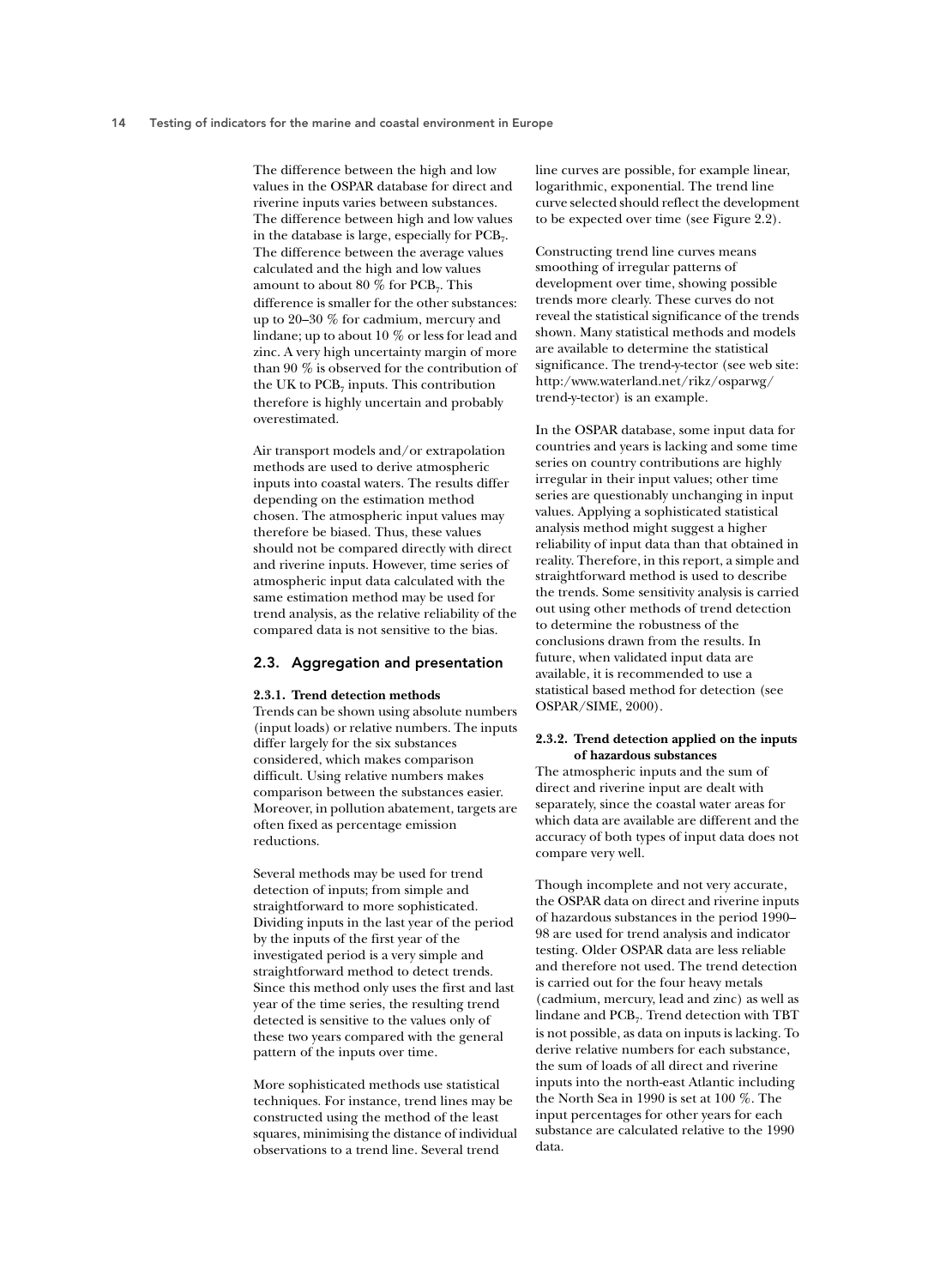#### Expected development of inputs as a result of pollution abatement Figure 2.2.



Data on atmospheric inputs is available for the North Sea for the period 1987–95 (OSPAR/ ASMO, 1998). The atmospheric inputs were estimated using Method III from the CAMP (comprehensive atmospheric monitoring programme) principles. For mercury, wet deposition data is used (Method IIa).

The aggregation procedure for atmospheric inputs is similar to that for the sum of direct and riverine inputs. For each of the three metals for which data is available and for every year of the period 1987–95, an atmospheric input percentage is calculated using the 1990 atmospheric input of that substance as a base  $(100\,\%).$ 

## 2.3.3. Levels of aggregation and presentation Results for direct and riverine inputs are presented at four levels of aggregation, from high  $(1)$  to low  $(2)$ .

- 1. Total inputs summed up for the northeast Atlantic including the North Sea, and aggregated for six substances;
- 2. Total inputs for each of the six substances separately, and added up for the northeast Atlantic including the North Sea;
- 3. Total inputs for each of the six substances separately, and added up for each of the four regional coastal waters of the northeast Atlantic including the North Sea;
- 4. Country contributions to the input of each of the six substances separately, and added up for the north-east Atlantic including the North Sea.

### 2.4. Results of testing

## 2.4.1. Trends in direct and riverine inputs aggregated for the north-east Atlantic including the North Sea and integrated over six substances

Presentation on the highest aggregation level provides a general overview of the trend in inputs of hazardous substances over the period considered.

The six substances have a different fate and ecotoxicity in coastal waters. As a consequence, the six input loads cannot be simply added together; neither the absolute nor the relative numbers (percentages). To add the inputs for different substances, some kind of weighting of the inputs of each substance would be needed. Weighting factors, however, are usually subjective and often more or less arbitrary. A simple aggregation procedure is chosen using the input of each substance in a year (expressed as percentage of the input in 1990) as relative numbers. For each year, these six input percentages are averaged (see Annex 1). The yearly average percentages may be interpreted as an index showing the general development of quantities of inputs of hazardous substances over time.

Member countries recommend not to use this aggregated indicator as such, since the selected hazardous substances have levels of toxicity differing by factors of 100 and more. Concentrations would need to be converted to toxicity equivalents prior to aggregation in order to show the trend of ecotoxicological risk to the marine environment.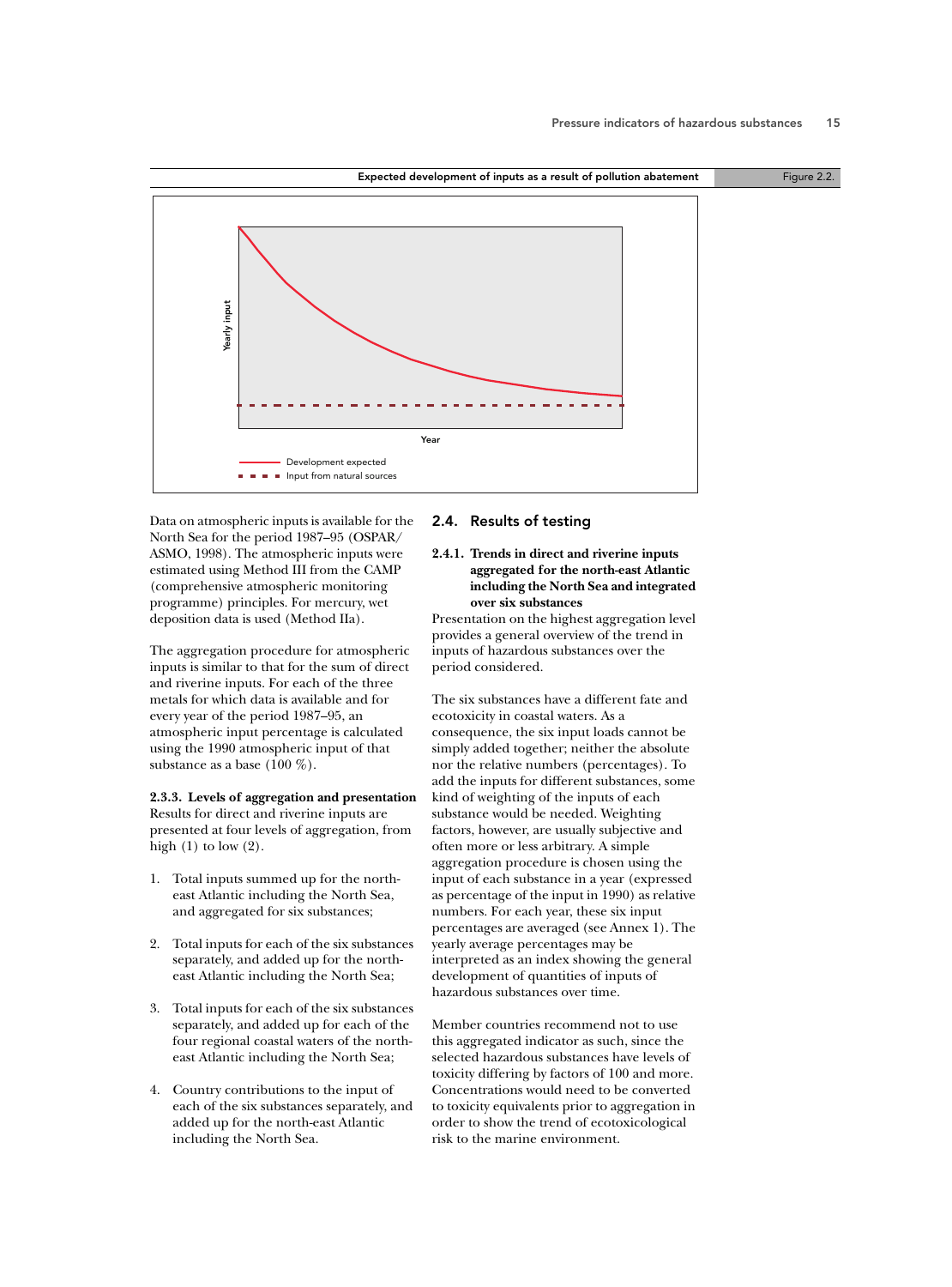The results are presented in Figure 2.3. Apart from the trend line for average values, the highest and low<del>est value obtained for the six</del> substances in a year are also given. Based on the 1990 and 1998 input values, a decreasing trend of 42 %, on average, aggregated inputs of hazardous substances over the period 1990–98 is calculated.

In OSPAR, procedures for river load calculation have been agreed upon (OSPAR/ RID, 1998). But bias remains possible and mistakes can be made in reporting. Some examples are listed below.

- Sampling may not be representative, for example due to disturbances. In the Netherlands, suspended solids content observed in the river outflow in the mid-1990s was about three times higher compared with the period before and after (Department of Public Works in the Netherlands, 1999). Hazardous substances are strongly adsorbed on suspended solids resulting in high values for calculated riverine inputs from the Netherlands for these years (see Annex 2).
- Data on lindane input from the Netherlands in the period 1990–92 is wrong, due to a change in the analysis procedure starting in 1993 which provided more accurate data.
- Some upper values for inputs in the years 1997 and 1998 are below the lower values.
- A number of irregularities are observed in the time series of country contributions (see Annex 2):
	- cadmium inputs from Portugal over the years are very irregular;
	- the  $1990$  input of lead from Portugal is unbelievably high compared with the loads in the following years;
	- $-$  PCB<sub>7</sub> input from Norway in 1990 is very high compared with the loads in the following years;
	- the time series on inputs from Spain are very irregular.
- Equal loads over a number of years in time series also appear to be suspect (see zinc, lindane and PCB input from France, and lindane and  $\mathrm{PCB}_7$  input from Denmark in Annex 2).

To test the robustness of the conclusion of a 42 % decrease in inputs between 1990 and 1998, a tentative (illustrative) sensitivity analysis is carried out in Figure 2.3 for the sum of direct and riverine inputs of hazardous substances. In the data set, tentative corrections are made for missing values, for known biases and for the most suspect irregularities.

• The contributions of the Netherlands to the inputs of hazardous substances in 1994 and 1995 are reduced to 33.3  $\%$  of their original values.

Trend in sum of direct and riverine inputs into the north-east Atlantic including the North Sea in the period 1990–98, averaged for cadmium, mercury, lead, zinc, lindane and PCB7, and based on OSPAR data (the input of each substance in 1990 is 100 %)



Figure 2.3.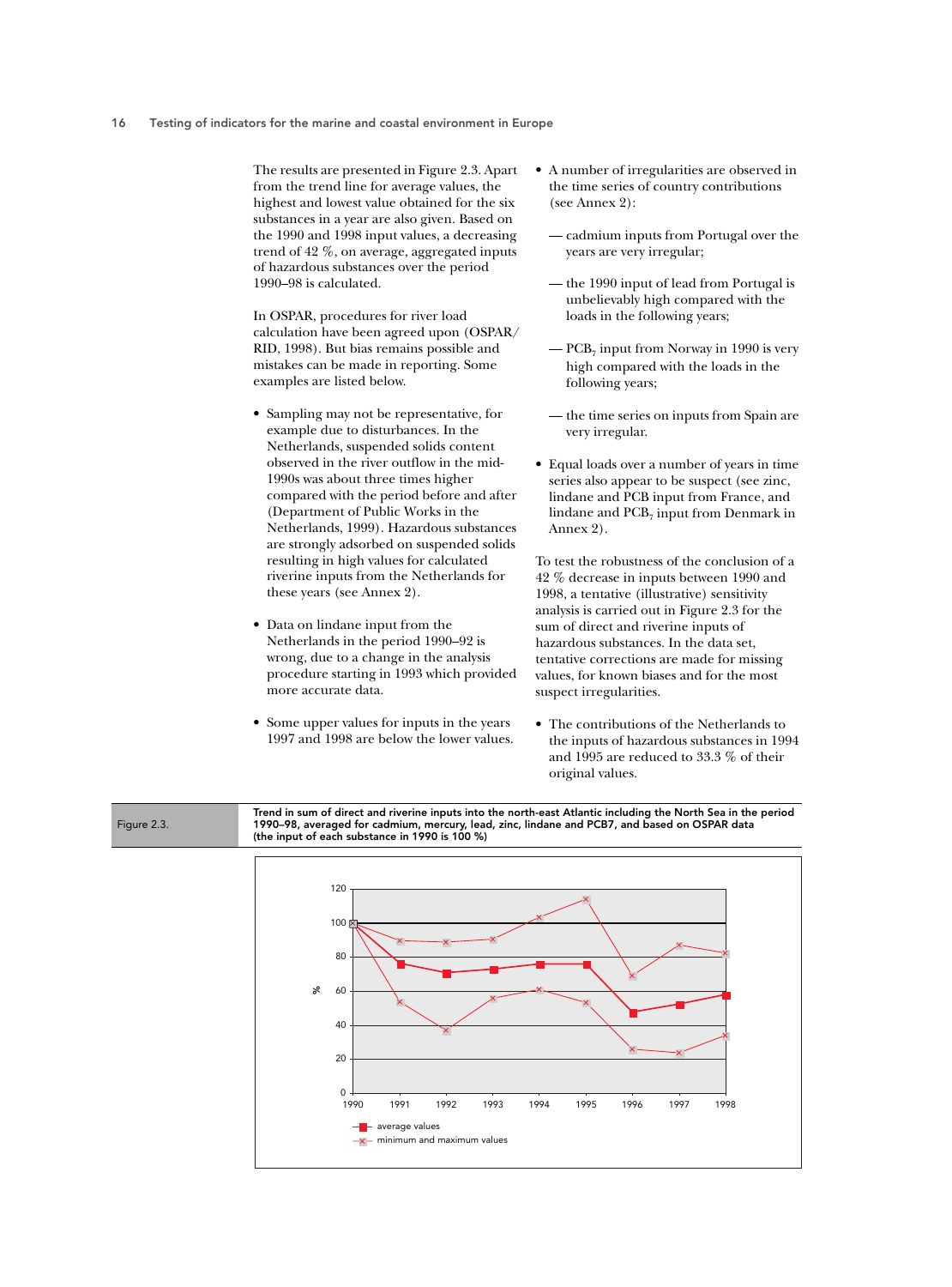



Note:A curve using the actual OSPAR data is presented as well as a curve with tentative corrections of the data (the input of each substance for both cases in 1990 is 100 %).

| Trend detection for the sum of direct and riverine inputs, using actual and | Table 2.2.<br>corrected data and using different trend detection methods |                                         |  |
|-----------------------------------------------------------------------------|--------------------------------------------------------------------------|-----------------------------------------|--|
| Method applied                                                              | Decrease using actual<br>OSPAR data<br>(%)                               | Decrease using corrected<br>data<br>(%) |  |
| Simple and straightforward                                                  | 42                                                                       | 39                                      |  |
| Linear trend using method of least squares                                  |                                                                          | 48                                      |  |

- $\bullet$  The contribution of the Netherlands to the input of lindane in the period 1990–92 is corrected to the 1993 input value.
- $\bullet$  The input of lead by Portugal in 1990 is reduced to  $10$  % of its reported value.
- The time series of Spain are omitted.
- Time series of country contributions lacking five or more input data are omitted.
- Missing values for country contributions to inputs are given the value of the previous year. When the missing data concerns input values at the start of the time series, values of later years are applied.

With this corrected data, a revised graph has been constructed and presented in Figure 2.4. The corrected curve is decreasing more regularly than the curve using the actual (uncorrected) data. Based on the corrected curve, a decrease in input, by

dividing 1998 input values by 1990 values, is calculated to be  $39\,\%$ . With both the actual and the corrected data, linear trend lines are constructed (using the method of the least squares regression). For both trend lines, decreasing trends are calculated using the trend line values of 1990 and 1998. The results are presented in Table 2.2.

What can we learn from Figure 2.4 and Table 2.2?

- $\bullet$  The differences in trends detected between simple and more sophisticated methods and between using the available data (data is missing and irregularities are observed in the data) and improved data are relatively small.
- At a high aggregation level, rather robust conclusions may be drawn when the trends are significant (here a large percentage decrease).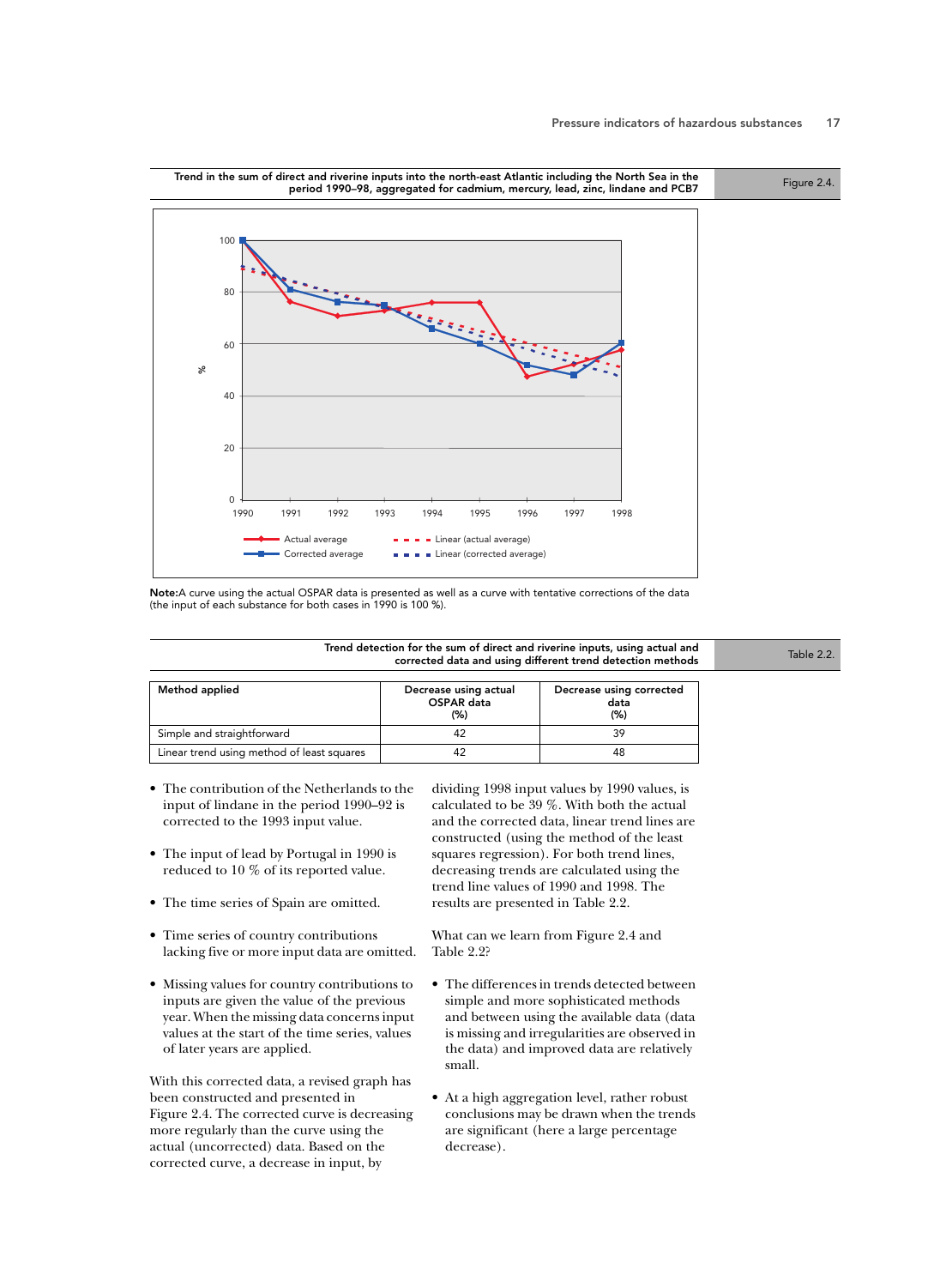- $\bullet$  When the trends are less significant (small percentage change), drawing conclusions from trend detection may become rather speculative.
- $\bullet$  Improving the input data leads to an input curve closer to the linear trend line (using the method of the least squares).

### 2.4.2. Trends in total direct and riverine inputs, by substance

This aggregation level focuses on each substance separately and shows the development of inputs by substance for the whole north-east Atlantic including the North Sea, over time. The results are presented in Figure 2.5. Table 2.3 gives the results of the simple and straightforward trend detection for each substance, both for the actual OSPAR data as well as for the corrected data (see paragraph 2.4.1). From Figure 2.5 and Table 2.3 it becomes clear that, among the metals, the reduction percentage using the actual OSPAR data is largest for mercury and diminishes in the order cadmium, lead and zinc. For PCB<sub>7</sub>, a larger reduction percentage is observed than for lindane. In this finding, the unreliability and probable overestimation of the UK input of PCB<sub>7</sub>, as major contributor, are not accounted for. Table 2.3 also shows that the robustness of the results is greatest for the larger percentage decreases. The smaller percentage decreases (for lead, zinc and lindane) are more sensitive to data corrections.

Table 2.3. Decrease in the direct and riverine input of hazardous substances in the period 1990–98, based on trend detection

| Substance   | Decrease using actual OSPAR data<br>(%) | Decrease using corrected data<br>(%) |
|-------------|-----------------------------------------|--------------------------------------|
| Cadmium     | 47                                      | 51                                   |
| Mercury     | 66                                      | 66                                   |
| Lead        | 34                                      | 40                                   |
| Zinc        | 18                                      | 26                                   |
| Lindane     | 37                                      | 42                                   |
| $PCB_7$ (1) | 51                                      | 47                                   |
| Average     | 42                                      | 39                                   |

( 1) The PCB7 inputs of the UK are unreliable and probably overestimated. This may affect the results of the trend detection for this substance.

Figure 2.5.

Trends in the sum of direct and riverine inputs of hazardous substances into the north-east Atlantic including the North Sea in the period 1990–98, based on OSPAR data (the sum of input of each substance in 1990 is 100 %)

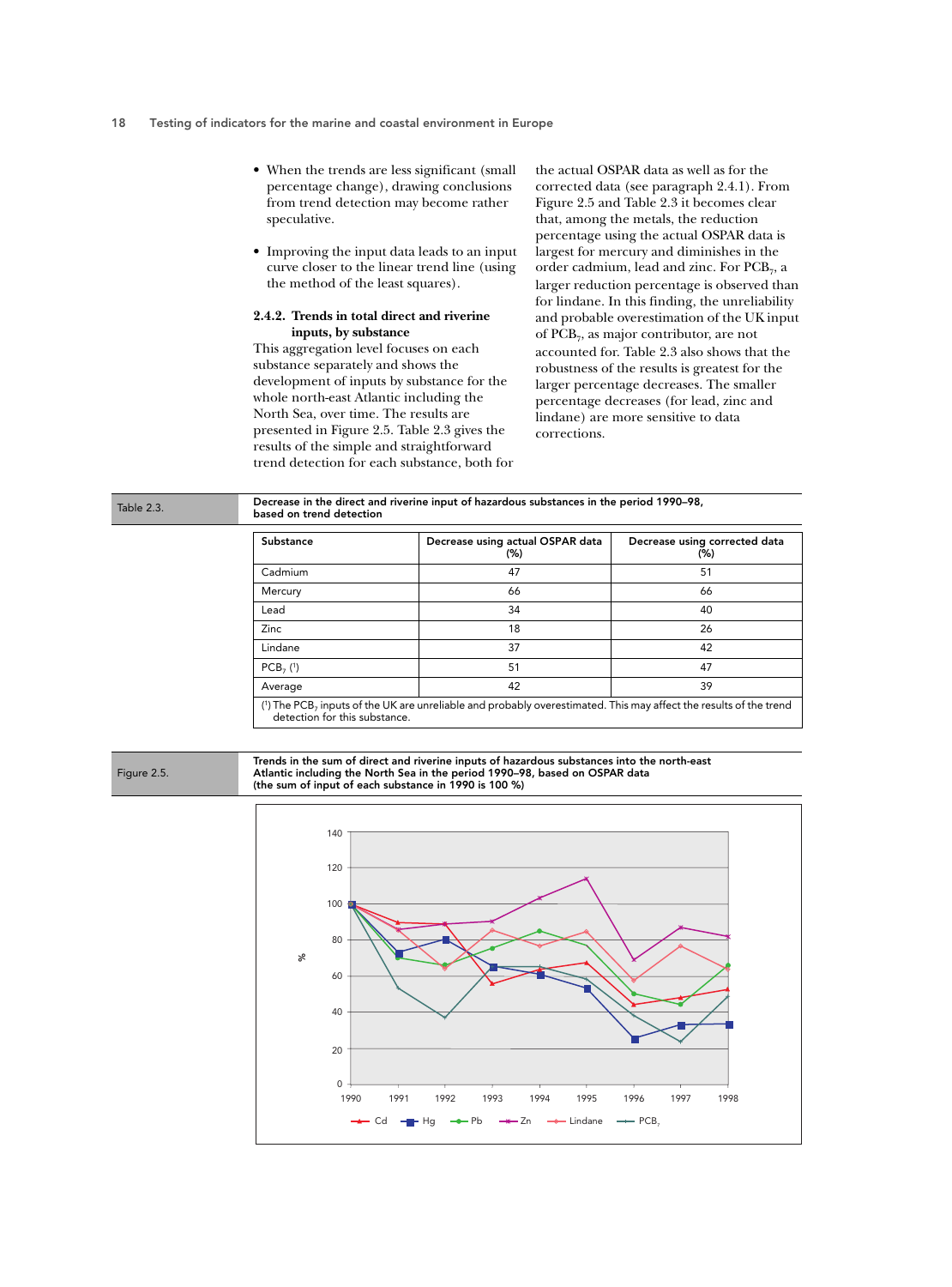## 2.4.3. Trends in direct and riverine inputs into the four coastal waters of the north-east Atlantic including the North Sea, by substance

This aggregation level gives insight into trends for each substance in the four coastal waters of the north-east Atlantic including the North Sea, and where trends are decreasing most and where less or not decreasing.

Figure 2.6 and Table 2.4 both show — in a different way — the percentage changes of the direct and riverine inputs into the four regional coastal waters for each substance over the period 1990–98 (comparison of two years). From the figure and the table, it can be seen that the percentage change of input differs between the four regional coastal waters. For the North Sea, relatively less reduction is realised than for the other coastal water areas. At this lower level of aggregation, the influence of missing data and irregularities in the data becomes more evident. For instance, reliable percentages of change could not be determined for three substances for the Bay of Biscay and the Iberian coast.

#### Percentage of change in the sum of direct and riverine input of hazardous substances into the north-east n the sum of direct and riverine input of hazardous substances into the north-east<br>Atlantic including the North Sea, between 1990 and 1998, based on OSPAR data

| Substance                                                                                                                                                                                                                                                                                                               | <b>Arctic waters</b> | <b>Greater North Sea</b> | Celtic seas | Bay of Biscay and<br>Iberian coast |  |  |
|-------------------------------------------------------------------------------------------------------------------------------------------------------------------------------------------------------------------------------------------------------------------------------------------------------------------------|----------------------|--------------------------|-------------|------------------------------------|--|--|
| Cadmium                                                                                                                                                                                                                                                                                                                 | $-83$                | $-30$                    | - 68        | $-18$                              |  |  |
| Mercury                                                                                                                                                                                                                                                                                                                 | $-47$                | $-62$                    | $-74$       | $-77$                              |  |  |
| Lead                                                                                                                                                                                                                                                                                                                    | $-46$                | $-9$                     | $-3$        | $-91$                              |  |  |
| Zinc.                                                                                                                                                                                                                                                                                                                   | 7                    | $-31$                    | $-26$       | n.c.                               |  |  |
| Lindane                                                                                                                                                                                                                                                                                                                 | - 76                 | $-39$                    | $-9$        | n.c.                               |  |  |
| PCB <sub>7</sub>                                                                                                                                                                                                                                                                                                        | n.c.                 |                          |             |                                    |  |  |
| n.c. = not calculated, as time series for the Bay of Biscay and the Iberian coast are incomplete; blue: more than<br>40 % decrease in the period 1990–98; green: between 40 and 20 % decrease in the period 1990–98; yellow:<br>between 20 and 0 % decrease in the period 1990–98; red: increase in the period 1990–98. |                      |                          |             |                                    |  |  |



Percentage of change in the sum of direct and riverine input of hazardous substances into the north-east Atlantic including the North Sea between 1990 and 1998 (comparison of two years), based on OSPAR data Figure 2.6.

Note:Time series of the input of PCB7 into the Bay of Biscay and the Iberian coast comprises only the period 1992–95. Input data of Spain are lacking for zinc and lindane in 1990, while reported inputs in 1998 are relatively high. Due to this lack of data, no percentages of change of inputs into the Bay of Biscay and the Iberian coast are calculated for zinc, lindane and PCB7.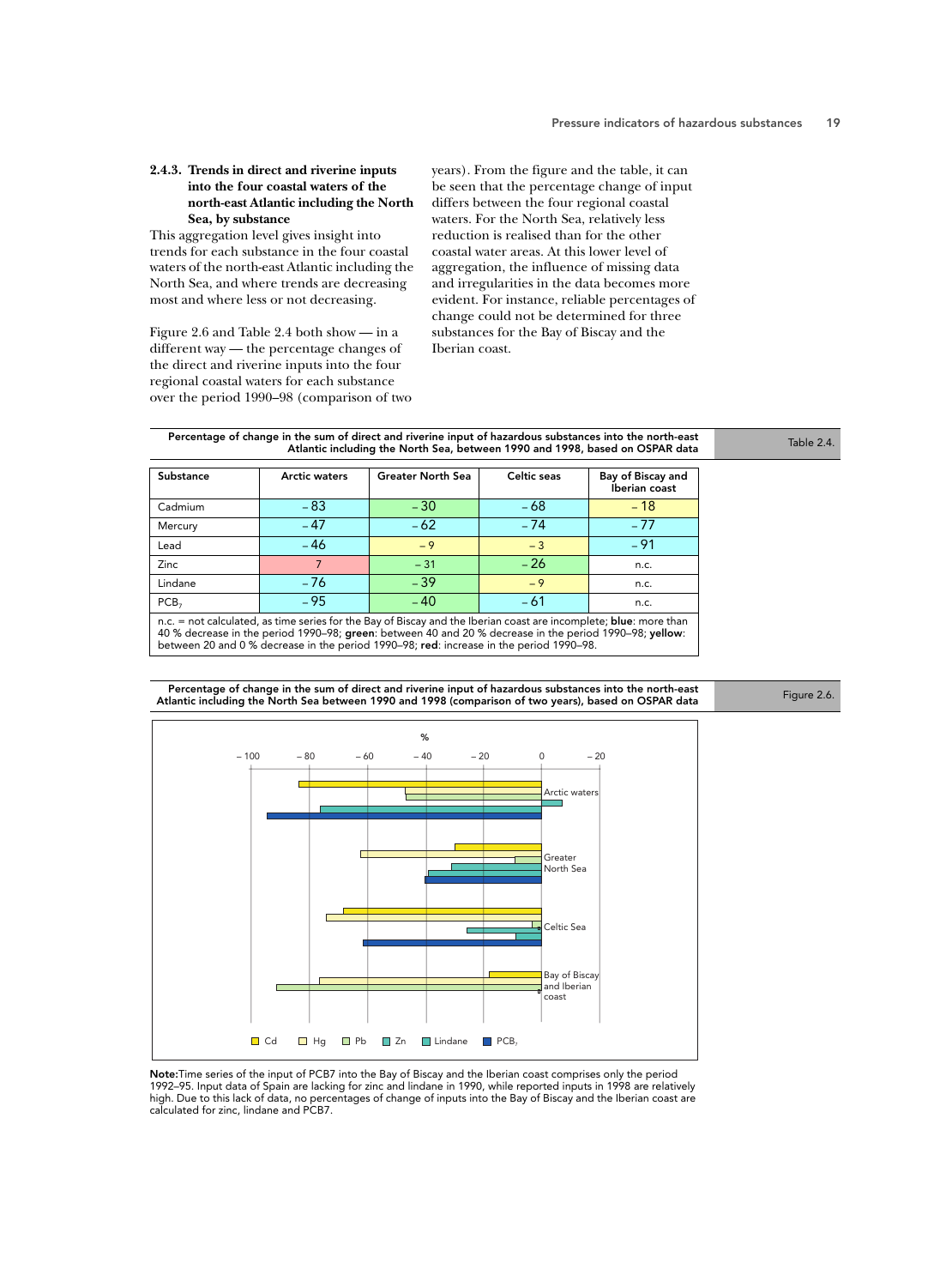## 2.4.4. Trends in country contributions to

direct and riverine input, by substance This low aggregation level gives information on the development of country contributions to inputs over time. It must be remembered here that countries are not always fully responsible for these inputs, since part of the riverine input attributed to a country may originate from sources in upstream countries.

Many graphs are needed to present the results for six substances, for 11 countries (in the OSPAR data set) and for nine years (period 1990–98). In the example figure below, all country contributions to the input of zinc are presented.

Figure 2.7 shows that the contributions to the input of zinc into the north-east Atlantic including the North Sea differ largely between the countries involved. According to the data delivered to OSPAR, Belgium, France, Portugal and Sweden contribute relatively little to the input of zinc. The United Kingdom and Germany contribute most to the total decrease in input of zinc.

Apart from showing trends in country contributions to direct and riverine inputs, this aggregation level reveals the reliability of the input data. Gaps in the time series are shown, as well as irregularities and questionable regularities. The zinc input

from France is questionably unchanging. On the other hand, the input from Spain is highly irregular, and very high inputs are observed for the Netherlands for the years 1994 and 1995. Presenting the country contributions in this way should raise questions, leading to suggestions for improvements of the input database.

In Annex 2, all data is presented on country contributions to inputs, revealing the gaps in the data on inputs of hazardous substances as well as the irregularities and the questionable regularities in the data supplied to OSPAR by the countries concerned.

From Figure 2.7 and the data in Annex 2, it follows that the contributions of many countries to the direct and riverine inputs of hazardous substances into the north-east Atlantic including the North Sea decrease significantly in the period 1990–98. The United Kingdom, as the main contributor of inputs of hazardous substances in 1990, is mainly responsible for the decrease in inputs into the north-east Atlantic including the North Sea. Germany also contributes strongly to the decrease in inputs of mercury, and Norway to the decrease in inputs of lindane. Based on the data delivered to OSPAR, Portugal fully accounts for the decrease in input of lead observed between 1990 and 1998.



Note:Input data for Denmark covers only 1990 and is not presented.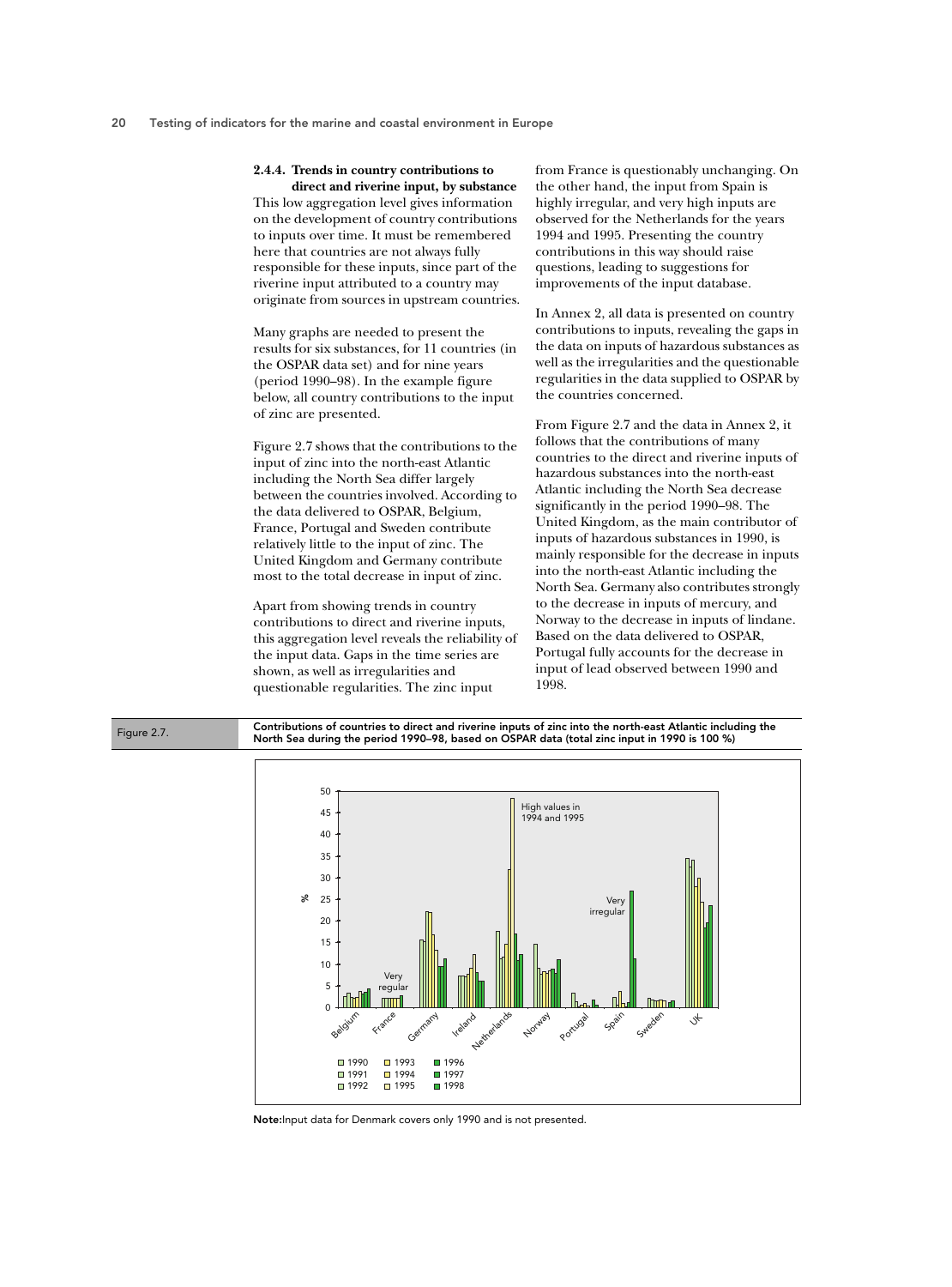The inputs from the Netherlands in the years 1994 and 1995 are high compared with inputs in other years. These high inputs are probably due to relatively high (and not representative) concentrations of suspended solids in the samples or due to high river flow. The input data on  $\mathrm{PCB}_7$  are unreliable and probably overestimated for the United Kingdom (see paragraph 2.2.2). Therefore, the results of trend detection of the UK inputs on  $\mathrm{PCB}_7$  must be considered with caution. For Denmark and Spain so much data is missing that a trend analysis is not possible. For Ireland and Sweden the same holds for the inputs of lindane and  $\mathrm{PCB}_7$ .

#### 2.4.5. Trends in atmospheric inputs

Most substances have a rather short residence time in the atmosphere (of the order of a few days), and they are rapidly deposited by rain (wet deposition) or through sedimentation (dry deposition). The general pattern shows a clear decrease in deposition levels further from the coast and towards open water. The limited residence times imply that the contribution of more distant countries (not bordering seas) to atmospheric deposition to the seas is small. In contrast, hazardous substances such as PCBs exhibit very long residence times and their atmospheric

transport must be considered on a larger, even global, scale (OSPAR/QSR 2000).

Apart from some local (oil production) and diffuse (shipping) sources further away from the coasts, direct and riverine inputs into the seas become nil. Although atmospheric deposition also decreases, further away from the coasts atmospheric input becomes the major and often the only source of input.

Table 2.5 illustrates the importance of atmospheric inputs in contributing to total inputs in coastal waters. In this table, the atmospheric inputs of cadmium, mercury and lead into the North Sea in 1995 are compared to direct and riverine inputs. The contribution of atmospheric input to total inputs ranges from  $20\ \%$  for mercury, to  $28~\%$  for cadmium and  $32~\%$  for lead.

Atmospheric inputs to the north-east Atlantic including the North Sea also are calculated using a long-range air transport model and air emission data. The results differ considerably from the atmospheric input data in Table 2.5, which is based on deposition measurements in coastal stations surrounding the North Sea. The differences are due to overestimation of the measured wet deposition and an underestimation of the emission data (OSPAR/ASMO 1998).

| Input source | Cadmium |     | Mercury |     | Lead    |     |
|--------------|---------|-----|---------|-----|---------|-----|
|              | Tonnes  | %   | Tonnes  | %   | Tonnes  | %   |
| Direct       | 2.5     | 3   | 0.6     | 3   | 61      | 3   |
| Riverine     | 53      | 69  | 15.5    | 77  | 1 3 6 1 | 65  |
| Atmospheric  | 22      | 28  | 4       | 20  | 670     | 32  |
| Total        | 78      | 100 | 20      | 100 | 2092    | 100 |

Inputs of cadmium, mercury and lead from different sources into the North Sea (525 000 km2)

uts or cadmium, mercury and lead from different sources into the North Sea (525 000 km²) Table 2.5.<br>In 1995, based on deposition measurements in coastal stations surrounding the North Sea Table 2.5.

Source: OSPAR/ASMO 1998, using average values for direct and riverine inputs.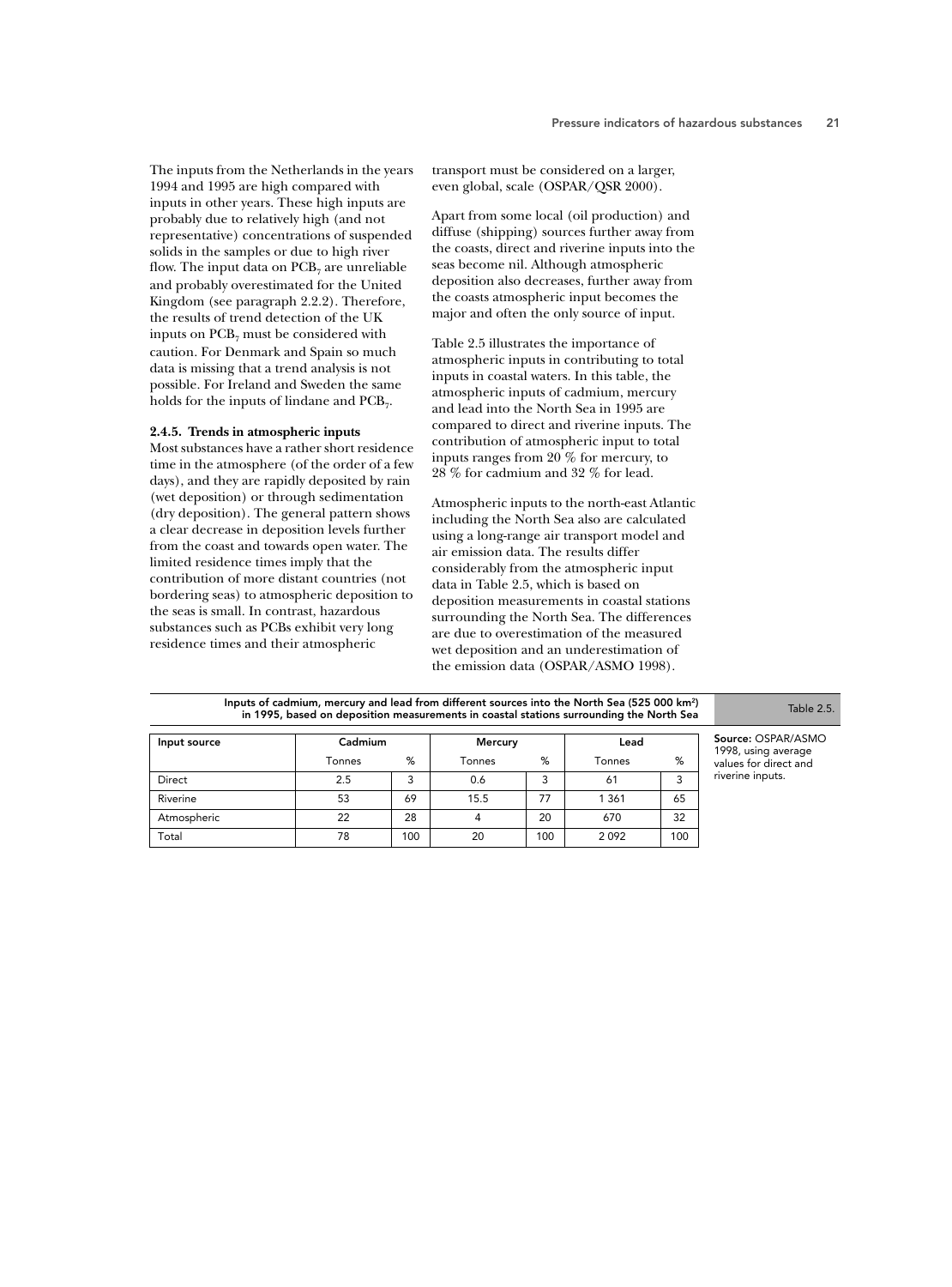Figure 2.8.

Trend in atmospheric inputs of cadmium, mercury and lead into the North Sea in the period 1987–95, based on OSPAR data derived from deposition measurements in coastal stations surrounding the North Sea (the atmospheric input of each metal in 1990 is 100 %)



Figure 2.8 gives an overview of the trends in atmospheric inputs of the heavy metals cadmium, mercury and lead into the North Sea in the period 1987–95. From this figure, it becomes clear that the atmospheric inputs of cadmium, mercury and lead decrease significantly (on average by about 55  $\%$ ) between 1987 and 1995. The inputs of mercury and lead decrease relatively more than the input of cadmium in the period considered. According to the figure, the yearly decrease in the period until 1990 is somewhat larger than the yearly decrease in the period thereafter.

Determining trends in this way is sensitive to deviations in the input values for the first and last year compared with the general pattern over time (see paragraph 2.3.1). For instance, yearly rainfall may affect wet deposition.

## 2.5. Conclusions and recommendations

#### 2.5.1. Trend detection and robustness of **results**

From the results presented in the preceding paragraphs, the following conclusions can be drawn about trends in the inputs of hazardous substances into the north-east Atlantic including the North Sea.

### Sum of direct and riverine inputs of six hazardous substances into the north-east Atlantic

- $\odot$  The inputs decrease on average by roughly  $40~\%$  in the period 1990–98.
- $\oplus$  The decrease in inputs between 1990 and 1998 varies among the regional coastal waters of the north-east Atlantic

including the North Sea. The decrease is relatively less for the greater North Sea than for the other three regional coastal waters.

## Direct and riverine inputs of each hazardous substances separate

- $\oplus$  Among the metals, the direct and riverine input of mercury decreases most between 1990 and 1998. This is followed by cadmium. The decreases in inputs of lead and zinc are less substantial.
- $\oplus$  The input of PCB<sub>7</sub> decreases more than the input of lindane between 1990 and 1998.

## Direct and riverine inputs by country

- $\odot$  The contributions of many countries to the inputs of hazardous substances decrease significantly between 1990 and 1998
- $\oplus$  The United Kingdom, as the main contributor of inputs of hazardous substances in 1990, is mainly responsible for the decrease in inputs.

#### Atmospheric inputs

- $\odot$  The inputs of cadmium, mercury and lead into the North Sea decrease significantly between 1987 and 1995.
- $\oplus$  The input of mercury and lead decrease relatively more than the input of cadmium between 1987 and 1995.

#### Robustness of results of trend detection

 $\odot$  At high levels of aggregation, results of trend detection may be rather robust when the trends detected are significant. In that case, the results are also less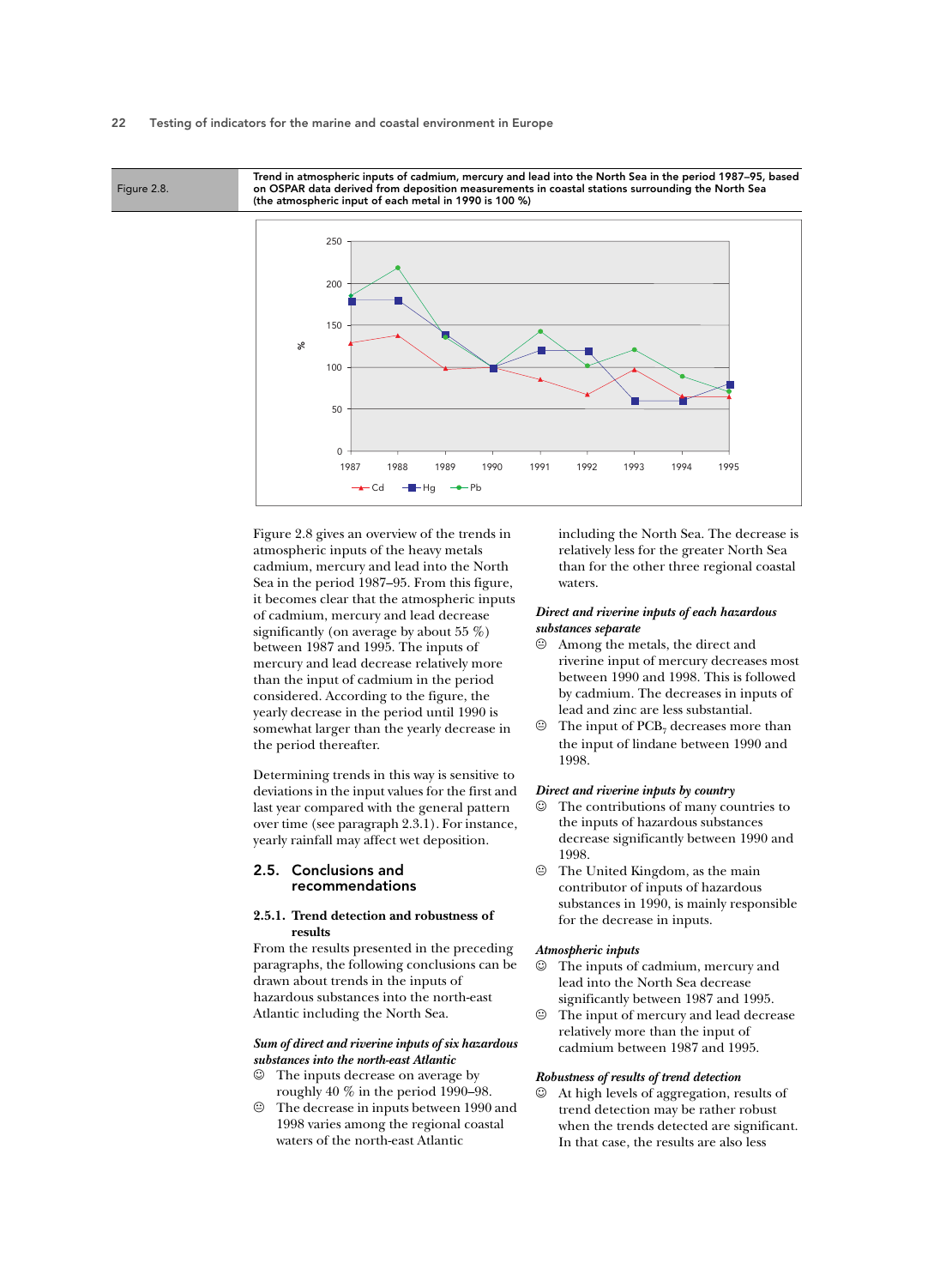sensitive to the method applied for trend detection. Simple and straightforward methods (directly comparing the value of the last year of the period considered with that of the first year) give results comparable to those of more sophisticated (statistical) methods.

- $\odot$  At lower levels of aggregation and/or when trends detected are less significant, the results of trend detection become sensitive to missing data and irregularities in time series, and to the method applied. In such cases, conclusions on trends might become speculative.
- $\odot$  A low reliability of input data on substances also makes trend detection less reliable. Caution is needed in drawing conclusions on trend detection.

#### 2.5.2. Usefulness of the input indicator

Inputs of hazardous substances into coastal waters appear to provide a meaningful pressure indicator. The indicator makes visible the effects of European policies to abate anthropogenic emissions of hazardous substances to the environment.

The input indicator can be used at different levels of aggregation. At the highest level, the inputs of different hazardous substances are integrated and summed up over all coastal areas. This level gives general insight in (an overview of) the results of abatement policies for hazardous substances. At lower levels of aggregation, details are shown for different substances and geographical areas, which is useful, for instance, in determining 'hot spots', where inputs are high, and in determining the effects of substance-specific abatement policies.

Presentation of inputs at low levels of aggregation makes it possible to check input data, to identify missing values, and to question irregularities and suspect regularities in reported time series. As a result, the data set will become more complete and the reliability of the data will improve. The usefulness of direct and riverine inputs of hazardous substances as a pressure indicator benefits significantly from data improvement. Then, trends detected from the data become more accurate and reliable and the trends observed follow a more regular pattern (closer to reality).

#### 2.5.3. Recommendations for improving the input indicator

In paragraph 2.2.2, some remarks are made on the reliability of input data reported by

countries. The usefulness of inputs of hazardous substances as an indicator improves significantly when the data set on inputs is made complete and is checked for the reliability and comparability of the data.

Determining riverine inputs is complex and laborious. For each river inflow to a coastal water this includes frequent flow measuring, frequent sampling and analysing for (often barely detectable) hazardous substances, and calculating yearly loads from this information. As a consequence, data sets are often incomplete and the reliability of data may be questioned. This also means that items of data for rivers cannot always be compared with each other.

Guidelines for monitoring exist (OSPAR/ RID, 1998; Helcom, 1998) but improvement remains possible and harmonisation on a European scale is recommended. EEA/ UNEP (1999) reports that development of an effective, common Mediterranean monitoring system of measurements of contaminants and their effects is still missing. although monitoring in the Mediterranean has been in place for a long time. That report also states that, in the Mediterranean, quality assurance and control procedures should be further developed and implemented to ensure data quality and reliability. ICES (2000) indicates that efforts to standardise data collection and dissemination need to be encouraged and enhanced and that there is a need for improved, integrated monitoring through coordination and harmonisation of existing national and international monitoring activities, as well as through implementation of new methods and technology.

Priority should be given to improving the data on input, by aiming at completing the data set and at quality assurance. Only then should attention be paid to improving statistical methods and techniques to detect trends. Finally, the relation between river flow and riverine input loads should be analysed in more detail, making it possible to determine normalised input loads standardised for yearly variable river flow.

Determining atmospheric inputs is complex too. Often, simulation models are used to determine atmospheric inputs, which makes the atmospheric input data comparable with each other but often not directly with direct and riverine inputs. Further improvement of methods to determine atmospheric inputs and to integrate these inputs with direct and riverine inputs is recommended.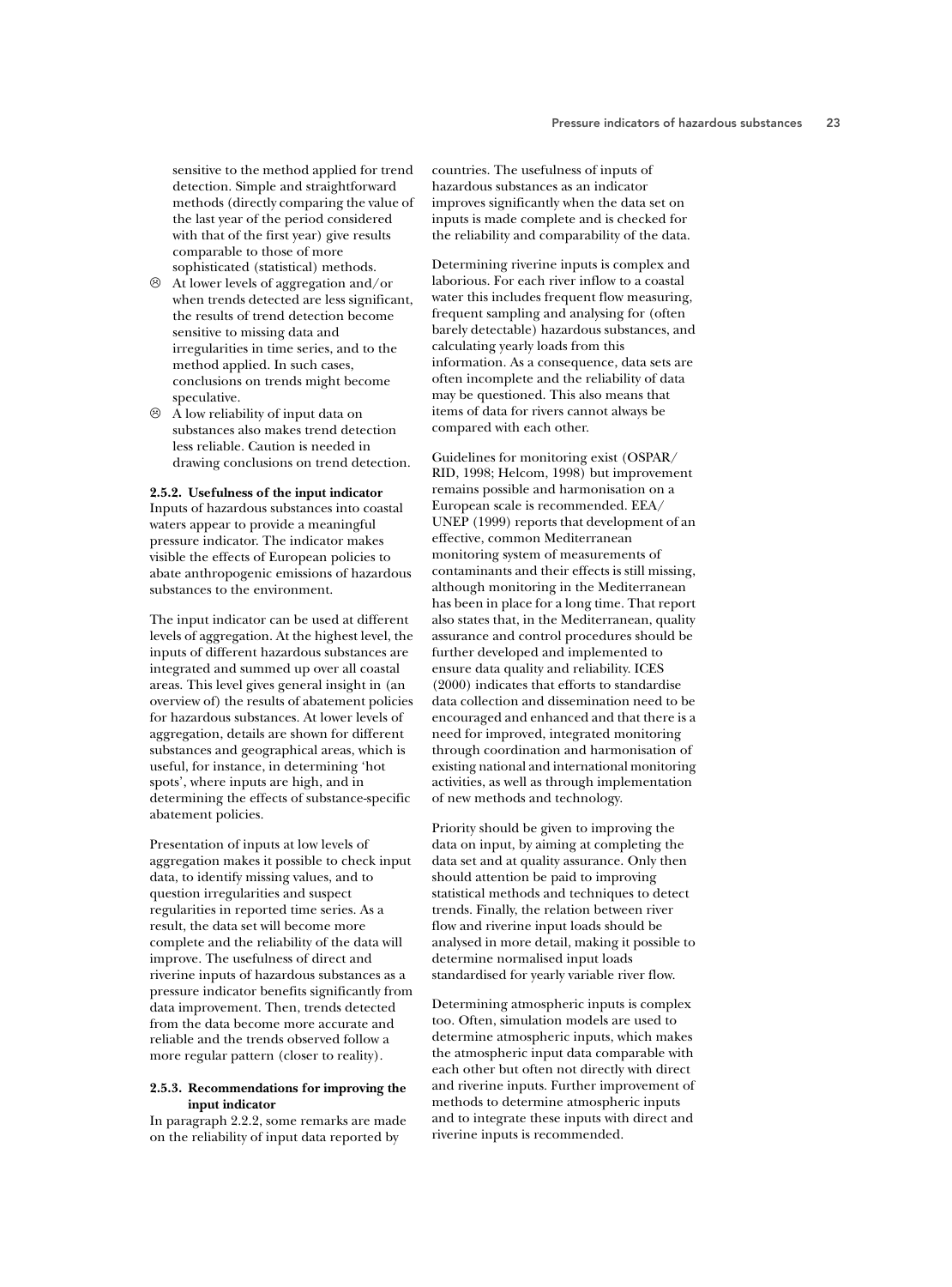## 3. State indicators of hazardous substances

## 3.1. Methodology

The proposed state indicators of hazardous substances in coastal waters concern the concentrations of these substances in sediment as well as in organisms. Each indicator is dealt with separately.

The testing of state indicators of hazardous substances has been carried out through the steps listed below.

- 1. Checking for data availability for concentrations of hazardous substances with indicator potential, both quantitative and qualitative (uncertainty margins and reliability) and selection of concentration parameters to be used for testing. Relevant aspects of data on concentrations are:
	- concentrations in sediment and in organism,
	- time coverage (time series),
	- geographical coverage.
- 2. Development of an aggregation and presentation method. Choices are made on:
	- aggregation of substances,
	- · aggregation over coastal water areas.
- 3. Testing of concentration parameters:
	- detection of trends,
	- determining the robustness of the trend detection, taking into account the reliability of the data;
	- drawing conclusions about the usefulness of the indicator.
- 4. Making recommendations for improving the concentration indicators with respect  $\mathbf{to}$ :
	- geographical coverage and spatial distribution,
	- standardisation and harmonisation of sampling and analysis procedure,
	- reporting of results (including metadata and information on representativeness of samples).

These steps are described in the following paragraphs, first for concentrations of hazardous substances in sediment and then for concentrations in organisms.

## 3.2. Availability of data on sediment concentrations

### 3.2.1. Data sources and geographical and time coverage

ETC/MCE compiled a database with data on concentrations of hazardous substances in sediment of coastal waters. To gain insight into the availability of data and the geographical and time coverage, the data dealing with cadmium has been examined in more detail.

The database contains data on sediment in the coastal waters of Greece in the Mediterranean, and in the north-east Atlantic including the North Sea, bordering Belgium, France, Germany, Ireland, the Netherlands, Norway, Spain, Sweden and the United Kingdom. For cadmium, the data covers the period 1985–97.

The data in the database comprises:

- country, coastal zone, and location of sampling:
- year of sampling and sometimes the month;
- the unit in which the results are expressed;
- $\bullet$ the number of samples taken at the location:
- the minimum observed result, the maximum, and the median per year.

If two samples are taken at one location in a year, the median value in the database is set equal to the arithmetic mean of the two samples. Filling the database has not been carried out uniformly. For instance, data for Spain is presented separately for each sample taken at one location instead of a minimum, a maximum and a median value of all samples taken in a year. The units in which the results are expressed differ between locations, and sometimes between years at the same location.

For cadmium, time series covering more than three years at one location are rare. Two time series are available for Greece, one covering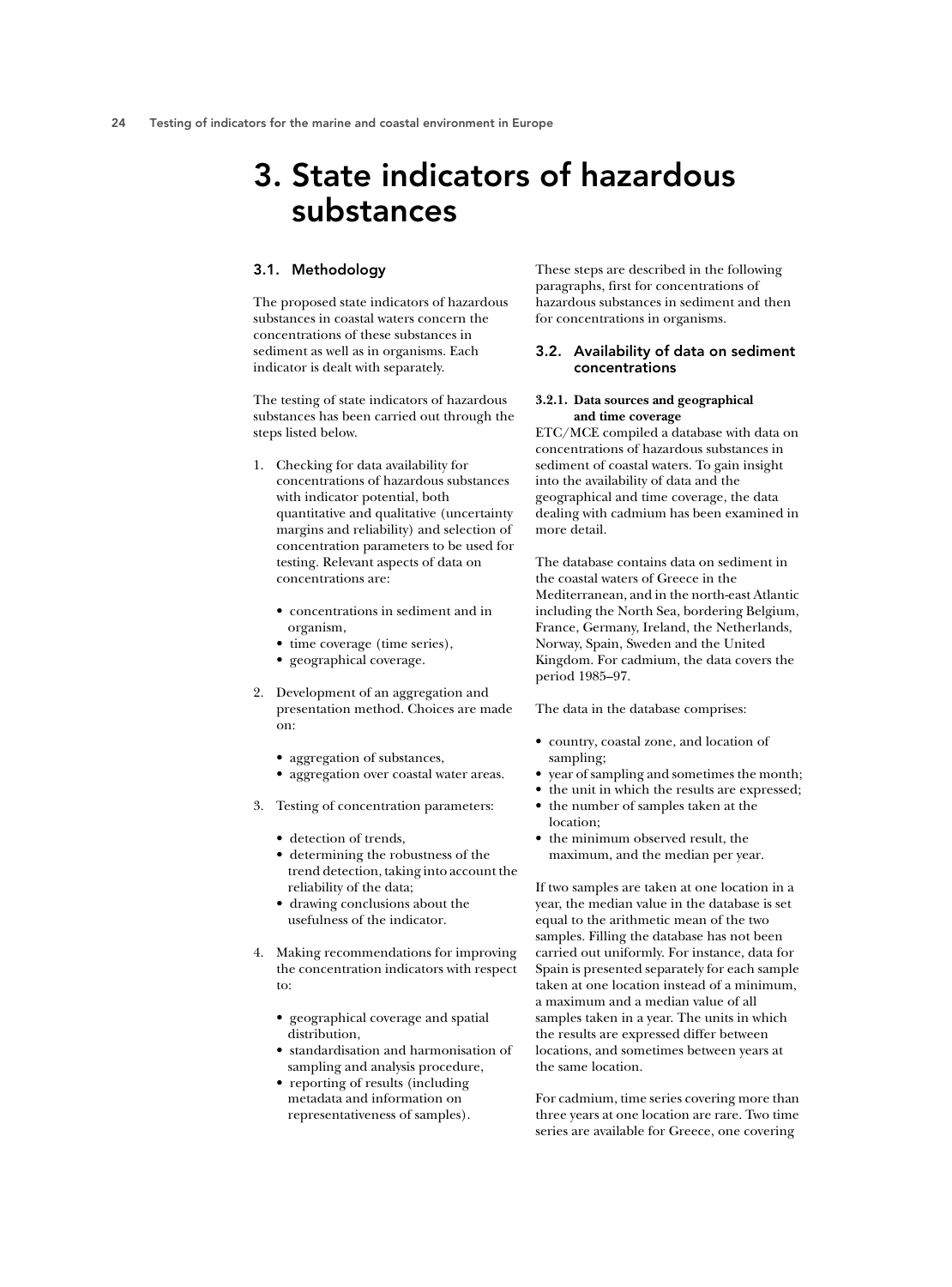four years and the other covering five years. One time series, covering the period 1985– 98, is available for the Netherlands, but 1996 data is missing.

#### 3.2.2. Data reliability

Examining the data for cadmium raised many questions about the reliability and comparability of the data. Different units are used to present results of the analysis on cadmium, and the recording of the units in the database seems questionable. The same holds for recording the analysis results in the data set. A value as high as 250 mg/kg cadmium in sediment is recorded for Greece. Belgium reports on sampling at one location with widely divergent analysis results (differing by a factor of 10 to 20).

Metadata on sampling and analysing procedures is lacking. It is known that, in analysing the samples, the choice of the liquid to extract metals from the sediment has a major effect on the analysis results. The grain size distribution in the sample also affects the results. For reasons of comparison, normalisation of results to a standard grain size distribution is needed. It is also important to know where samples are taken. The analysis results from samples taken in a highly dynamic (erosive) area may differ strongly from those in a sedimentation area in the neighbourhood of input sources.

#### 3.2.3. Usefulness of sediment concentrations as indicator

Prolonged time series are needed for reliable trend analysis. Since these are lacking, no trend analysis of cadmium in sediment was performed. Furthermore, from the examination for cadmium, we conclude that the doubts about reliability and comparability of the data on concentrations of hazardous substances in sediment are such, that using the data currently available for state indicator development cannot be justified. There are no indications that the data on other substances is more reliable or more comparable. Therefore, the testing of these parameters was ended.

The usefulness of concentrations of hazardous substances in sediment as an indicator may improve when the data set on concentrations is made complete and is checked for the reliability and comparability of the data. Performing trend analysis with the improved data may then show that this parameter has indicator potential.

OSPAR (1994) has guidelines on the monitoring of sediment. However, it is recommended to develop and harmonise monitoring of concentrations of hazardous substances in sediments on a European scale (see paragraph 2.5.3). In developing a European strategy, morphodynamics of sample areas should be addressed. Also, the geographical scale of collecting data on concentrations in sediments should be agreed upon as well as the time scale (once every two or three years seems enough). The monitoring strategy must further deal with the standardisation of sampling and analysis procedures (normalisation to standard grain size distribution, extraction liquid to use for analysis).

## 3.3. Availability of data on concentrations in organisms

### 3.3.1. Data sources and geographical and time coverage

The data set of OSPAR/MON (1998) contains data on concentrations of hazardous substances in organisms in the north-east Atlantic including the North Sea. Marinebase (Nygaard et al. 2001) also contains Medpol data on concentrations in organisms in the Mediterranean. Some data are available for the Baltic Sea but time series are missing.

The data from OSPAR/MON (1998) and Marinebase includes:

- the concentrations of the heavy metals (cadmium, mercury, lead and zinc) and of lindane and  $PCB<sub>7</sub>$  in organisms, but no data on TBT;
- the country, the station and the coastal zone of sampling;
- the organism and the tissue analysed (concentration in soft body tissue for the blue mussel, in fish muscle, in fish liver, or in all tissues, based on fat weight);
- the yearly median values for the  $\bullet$ concentration and the number of observations in a year.

Data was submitted to OSPAR/MON by Belgium, Denmark, France, Germany, Iceland, the Netherlands, Norway, Spain, Sweden and the United Kingdom. The vast majority of the data concerns the coastal waters of the North Sea. The OSPAR/MON data set contains data for the period 1978-96, but the time series are far from complete.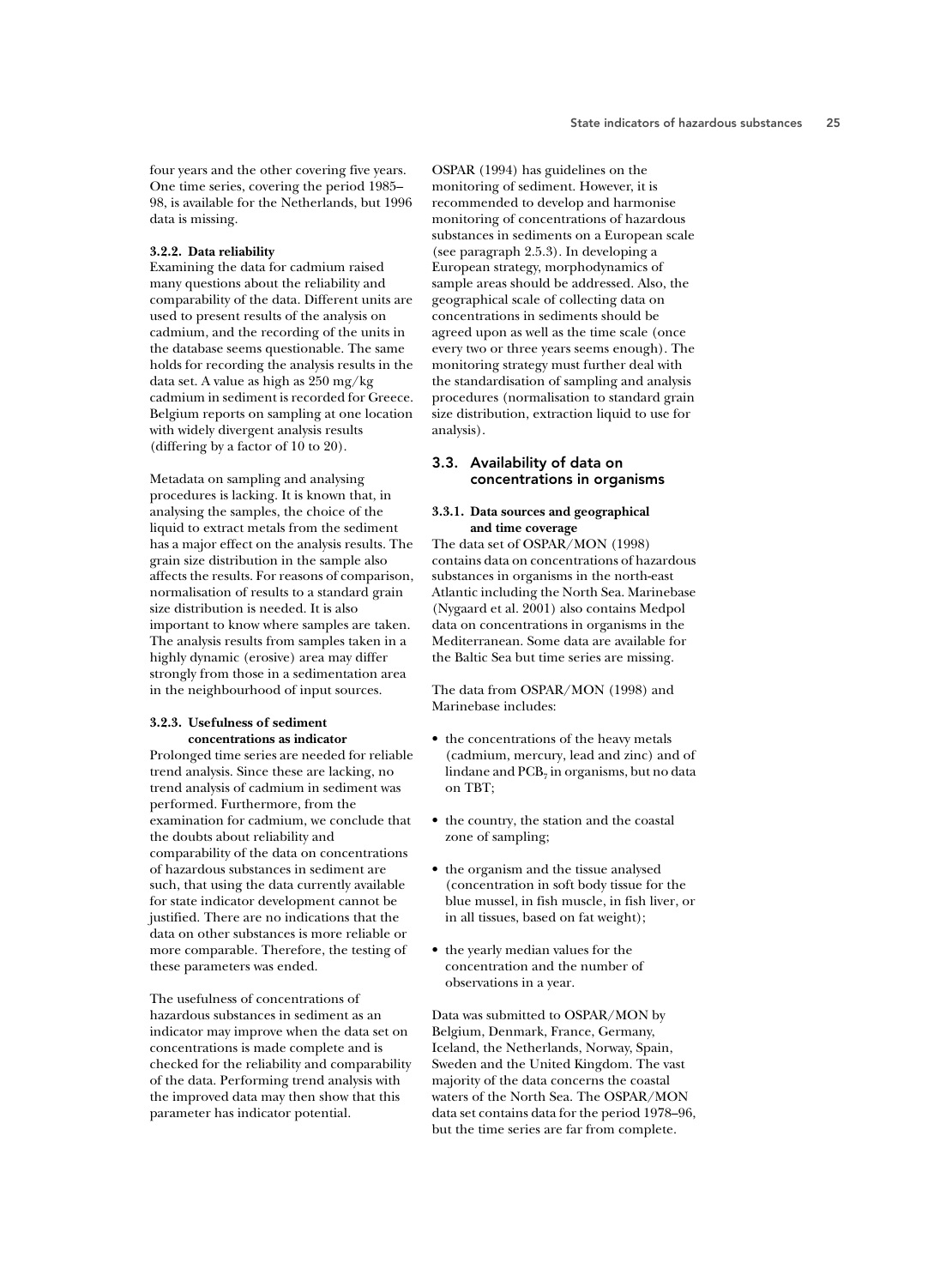Data from many years is lacking. For some locations, data is available mainly from the period before 1990; for others, mainly for the period 1990-96.

In the OSPAR/MON data set, data for PCB<sub>7</sub> is limited. Seven time series covering the period 1991–96 are available for  $PCB<sub>7</sub>$  in blue mussel along the Spanish coast. Germany reports nine time series but only for three years. Time series reported by the UK cover 11 to 12 years but, instead of PCB<sub>7</sub>, these time series concern another selection of congeners. Other countries did not submit data on PCBs.

France, Greece, Italy and Spain submitted data to Medpol on concentrations of hazardous substances. This Medpol data is available in Marinebase and covers the period before 1990. However, most data is from the period before 1980.

#### 3.3.2. Data reliability

OSPAR/MON (1998) applied quality assurance on the data submitted by the countries rejecting data of 'poor' quality. Only recently the Medpol data has been scrutinised, cleared and classified according to its reliability (EEA/UNEP, 1999). Only data after 1987 are used in this report.

Concentrations of hazardous substances in organisms may be sensitive to seasonal variations, and to age and sex of the organism (AMAP, 2000). For example, Heesen (1995) showed that the concentrations of hazardous substances in blue mussels vary strongly over the seasons, probably due to fluctuations in body weight. He also proved that concentrations of hazardous substances in mussels decrease when body weight increases. In its guidelines for monitoring of biota, OSPAR (1994) accounts for these variations.

## 3.4. Aggregation and presentation

#### 3.4.1. Statistical trend analysis

Generally, a time lag will be observed between changing inputs of hazardous substances into coastal waters and concentrations in organisms in these waters. The time lag depends on the metabolism of substances in organisms (uptake, accumulation, degradation, excretion). Therefore prolonged time series are needed to detect significant trends following the trends in inputs.

OSPAR/MON (1998) statistically analysed the time series in the database that covered at least five years, to find trends. The results of this trend analysis for the six hazardous substances considered here are presented in Table 3.1. In total, 380 time series were analysed. Of these time series, only 65 (17  $\%$ ) show a significant trend, of which 10  $(3\%)$ are upwards and 55 (14  $\%$ ) downwards. The best results are obtained for lindane: 38 % of the time series analysed show a statistically significant downward trend.

#### 3.4.2. Further trend detection applied to concentrations in organisms

Quality assurance was applied to the OSPAR/ MON data. Therefore, this database was used for further testing. Of the 65 significant trends observed for the six substances at different locations and for the different organisms and tissues, 39 (i.e. the majority) concern the blue mussel.

Statistically significant linear trends in concentrations of hazardous substances in blue mussels are found in the coastal waters of Belgium, Denmark, France, Germany, Iceland, Norway, Spain and Sweden, mainly at locations in estuaries and fjords.

The statistical analysis gave best results for lindane, so the next step in testing was made with lindane concentrations in blue mussel. OSPAR/MON data is available for the period 1978–96. The time series can be split into time series before and after 1990 (see paragraph 3.3.1). The period 1990–96 was chosen for further testing. This resulted in 21 time series for cadmium, 24 for mercury, 16 for lead, 26 for zinc and 35 for lindane. Roughly one third of the yearly data concentrations is lacking. The data on concentrations in blue mussel covers the coastal waters of Belgium, France (no data on lindane), Germany (no data on mercury and lead), the Netherlands, Norway and Sweden.

For the period 1990–96, the maximum and minimum of the median lindane concentrations in blue mussels observed in a year (independent of the location) were plotted. Also, the arithmetic average value of all medians in a year was calculated and plotted. The average values plotted show a clear decreasing trend in the period 1990–96. Repeating this procedure for the heavy metals gave similar results, but the trends in the average values observed are less evident.  $PCB<sub>7</sub>$  was excluded from this testing, due to the few data available.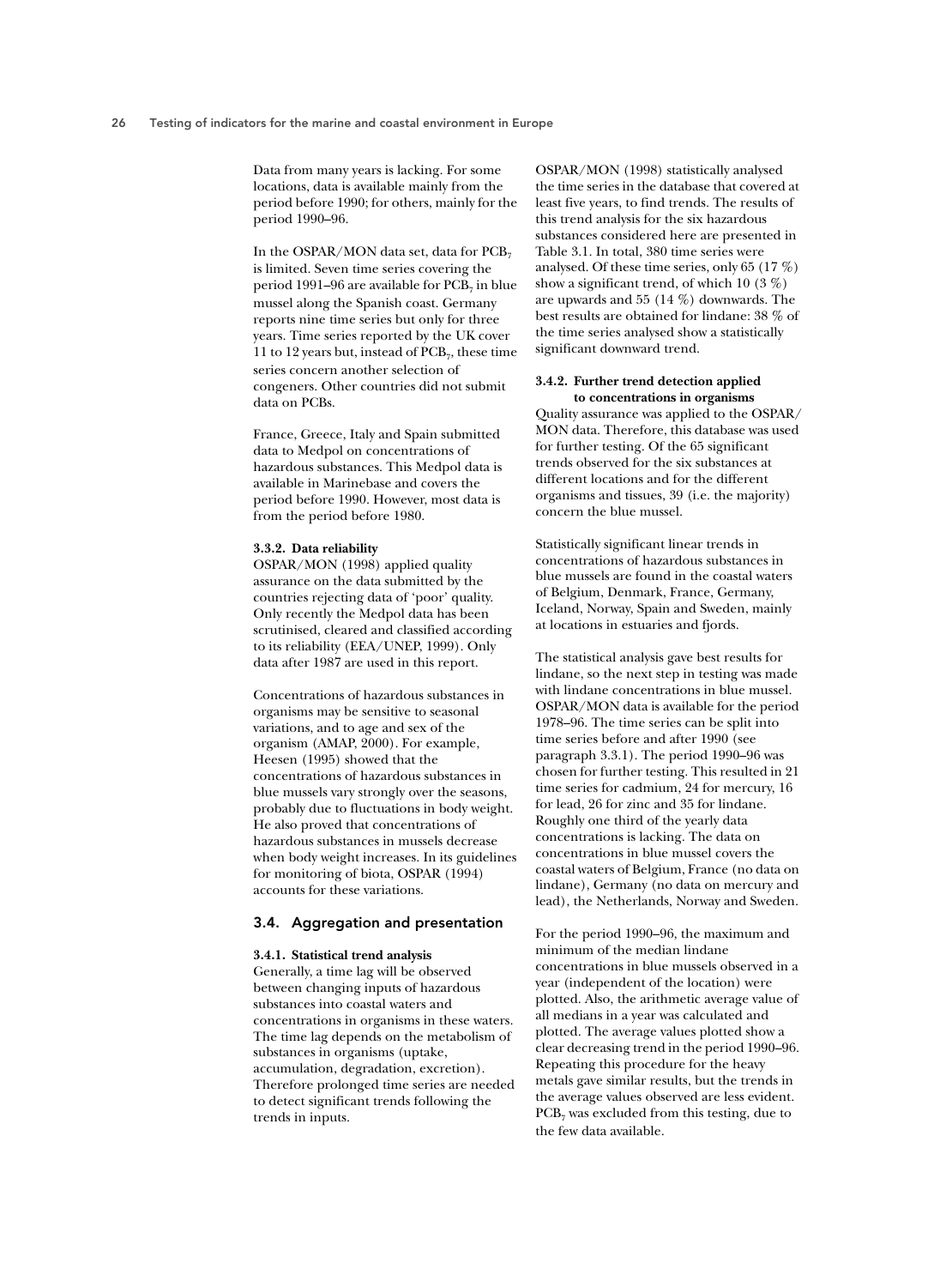#### Trend analysis by OSPAR/MON (1998) performed on time series for concentrations of six hazardous INON (1998) performed on time series for concentrations of six hazardous<br>substances in organisms in the north-east Atlantic including the North Sea

| Substance        | Length of time series<br>(years)                                                                                | <b>Number</b><br>analysed | Number (1) of linear<br>trends up | Number (1) of linear<br>trends down |
|------------------|-----------------------------------------------------------------------------------------------------------------|---------------------------|-----------------------------------|-------------------------------------|
| Cadmium          | $5 - 6$                                                                                                         | 34                        | 0                                 | $\boldsymbol{2}$                    |
|                  | $7+$                                                                                                            | 36                        | 1                                 | 3                                   |
|                  |                                                                                                                 | 70                        | $\mathbf{1}$                      | 5                                   |
| Mercury          | $5 - 6$                                                                                                         | 32                        | 0                                 | $\mathsf 3$                         |
|                  | $7+$                                                                                                            | 64                        | 1                                 | 8                                   |
|                  |                                                                                                                 | 96                        | $\mathbf{1}$                      | 11                                  |
| Lead             | $5 - 6$                                                                                                         | 36                        | $\mathsf{O}\xspace$               | 6                                   |
|                  | $7+$                                                                                                            | 20                        | $\overline{2}$                    | $\overline{2}$                      |
|                  |                                                                                                                 | 56                        | $\overline{2}$                    | 8                                   |
| Zinc             | $5 - 6$                                                                                                         | 38                        | $\mathbf 2$                       | $\mathsf 3$                         |
|                  | $7+$                                                                                                            | 55                        | 3                                 | 6                                   |
|                  |                                                                                                                 | 93                        | 5                                 | 9                                   |
| Lindane          | $5 - 6$                                                                                                         | 20                        | 1                                 | 3                                   |
|                  | $7^+$                                                                                                           | 38                        | $\mathbf 0$                       | 19                                  |
|                  |                                                                                                                 | 58                        | $\mathbf{1}$                      | 22                                  |
| PCB <sub>7</sub> | $5 - 6$                                                                                                         | $\overline{7}$            | $\mathbf 0$                       | 0                                   |
|                  | $7+$                                                                                                            | $\mathbf 0$               | 0                                 | 0                                   |
|                  |                                                                                                                 | $\overline{7}$            | $\mathsf 0$                       | $\mathbf 0$                         |
| Total of six     | $5 - 6$                                                                                                         | 160                       | $\mathsf 3$                       | 17                                  |
| hazardous        | $7+$                                                                                                            | 220                       | $\overline{7}$                    | 38                                  |
| substances       |                                                                                                                 | 380                       | 10                                | 55                                  |
|                  | (1) Only temporal trends with a significant linear component (P < 0.05) and no significant non-linear component |                           |                                   |                                     |

(7+ years time series) are reported.

Based on these results, a similar exercise was carried out, using the Medpol data in the Marinebase, on cadmium concentrations in the mussel in the Mediterranean in the period 1981–90. A trend could not be detected in this period. Also, since the Medpol data on concentrations of hazardous substances in organisms in the Mediterranean is rather old, and its quality is not assured, further testing on the Medpol data was not applied.

For reasons of comparison, the concentrations of substances in organisms must be translated to uniform and comparable units. This is done by dividing the concentrations in the blue mussel by the value of the background/ reference concentration (BRC) or the ecotoxicological assessment criteria (EAC) for each substance. The resulting factor

represents an ecological reference or a potential for environmental effects and is named ecological reference index (ERI):

ERI = measured concentration: BCR or ERI = measured concentration: EAC

Assuming that the ecological references of the five substances considered are independent (no synergetic or antagonistic effects), the individual ERIs of substances may be added up to an aggregated or combined ERI.

The BCR or EAC values used to calculate the ERI are presented in Table 3.2. The BCR or EAC values are derived from Annex 5 of OSPAR/MON (1998). The upper limits of the BCR or EAC ranges are used here.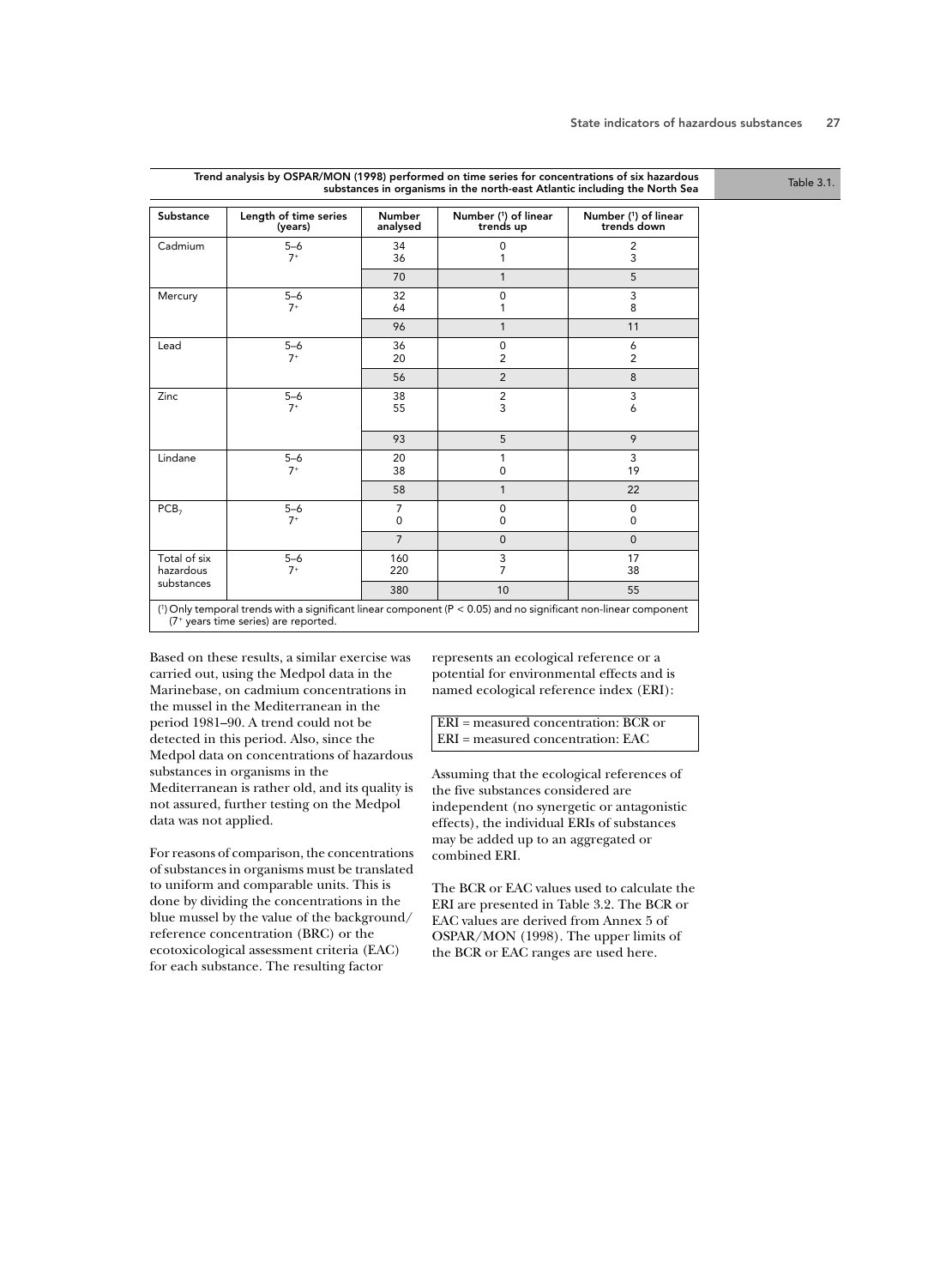Table 3.2. Upper limit of BCR or EAC ranges for hazardous substances in blue mussel according to OSPAR/MON (1998)

| Substance | <b>Upper limit of EAC</b><br>ranges $(1)$      | <b>Upper limit of BCR</b><br>value $(1)$ | Unit            |
|-----------|------------------------------------------------|------------------------------------------|-----------------|
| Cadmium   |                                                | 550                                      | ng/g dry weight |
| Mercury   |                                                | 50                                       | ng/g dry weight |
| Lead      |                                                | 950                                      | ng/g dry weight |
| Zinc.     |                                                | 150 000                                  | ng/g dry weight |
| Lindane   | 40                                             |                                          | ng/g fat weight |
|           | (1) The lower limit is about 10 times smaller. |                                          |                 |

Figure 3.1.

Ecological reference index value for cadmium in blue mussel in the north-east Atlantic including the North Sea in the period 1990–96 (minimum, average and maximum of median values observed in a year for all locations)





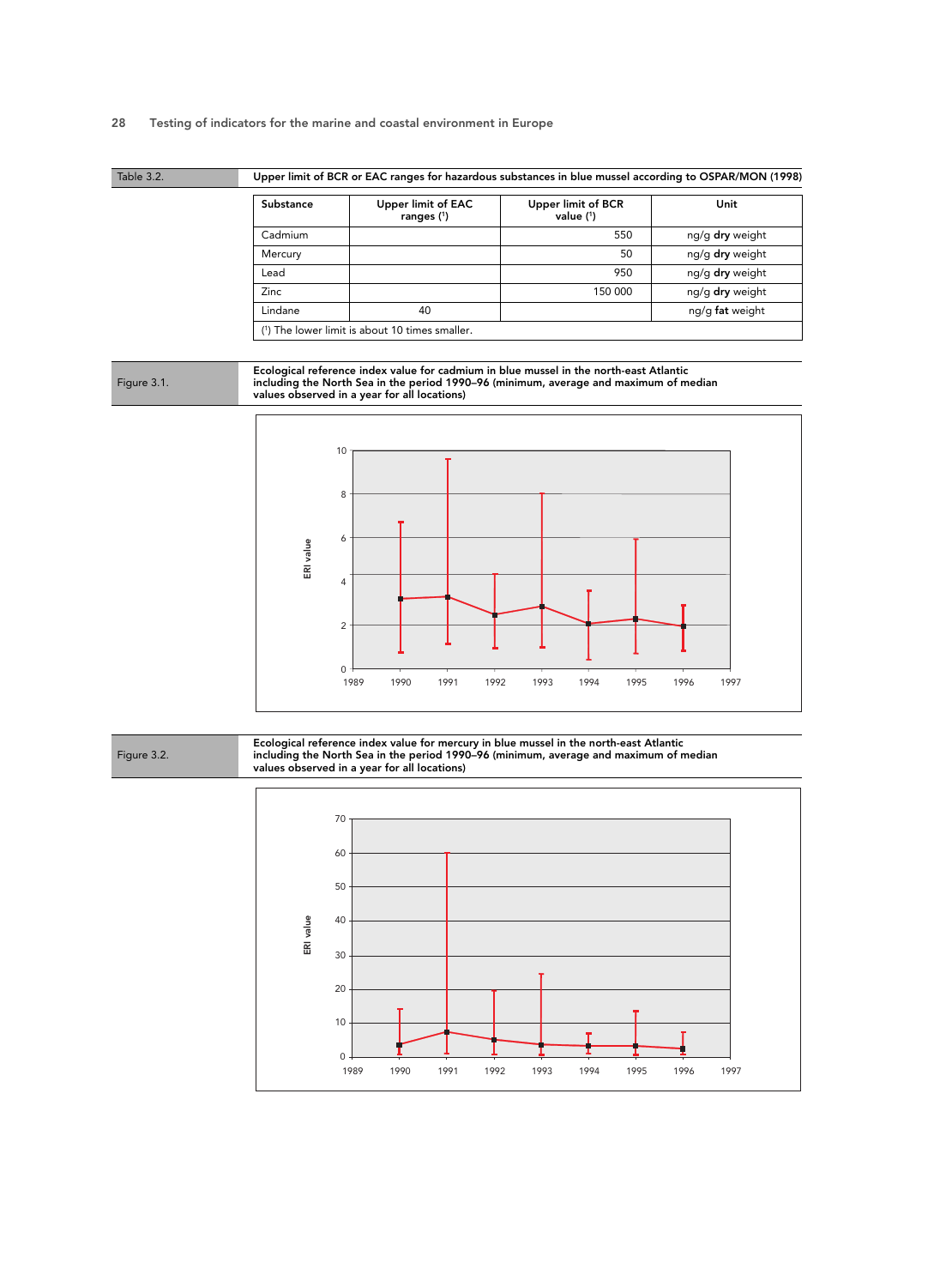## 3.5. Results of testing

The median concentrations of the BCR or EAC range for each hazardous substance are used to give the ERI values. Next, for each substance the minimum, the maximum and the arithmetic mean of all ERI values in a year were determined (see Annex 3). The resulting ERI values were independent of the location.

In Figures 3.1 to 3.5, the results of the trend detection are presented separately for each substance. These results are not aggregated further. Principally, assuming no synergetic or antagonistic effects of combinations of

hazardous substances in organisms, it is allowed to add up the ERI values for the substances considered. The question arises about how to deal with concentrations below the upper limit of the EAC ranges  $(ERI < 1)$ , which indicates no potential for environmental effects. Adding up ERI values for different substances each below a value of 1 may result in  $ERI > 1$ , suggesting that ecological risk increases significantly for the sum of these substances. We are not sure if this is true, and hence we cannot decide whether to add up fully the ERI values calculated for each substance or to add up only the parts of the ERI values above 1.

Ecological reference index value for lead (upper limit) in blue mussel in the north-east Atlantic including the North Sea in the period 1990–96 (minimum, average and maximum of median values observed in a year for all locations)





Figure 3.3.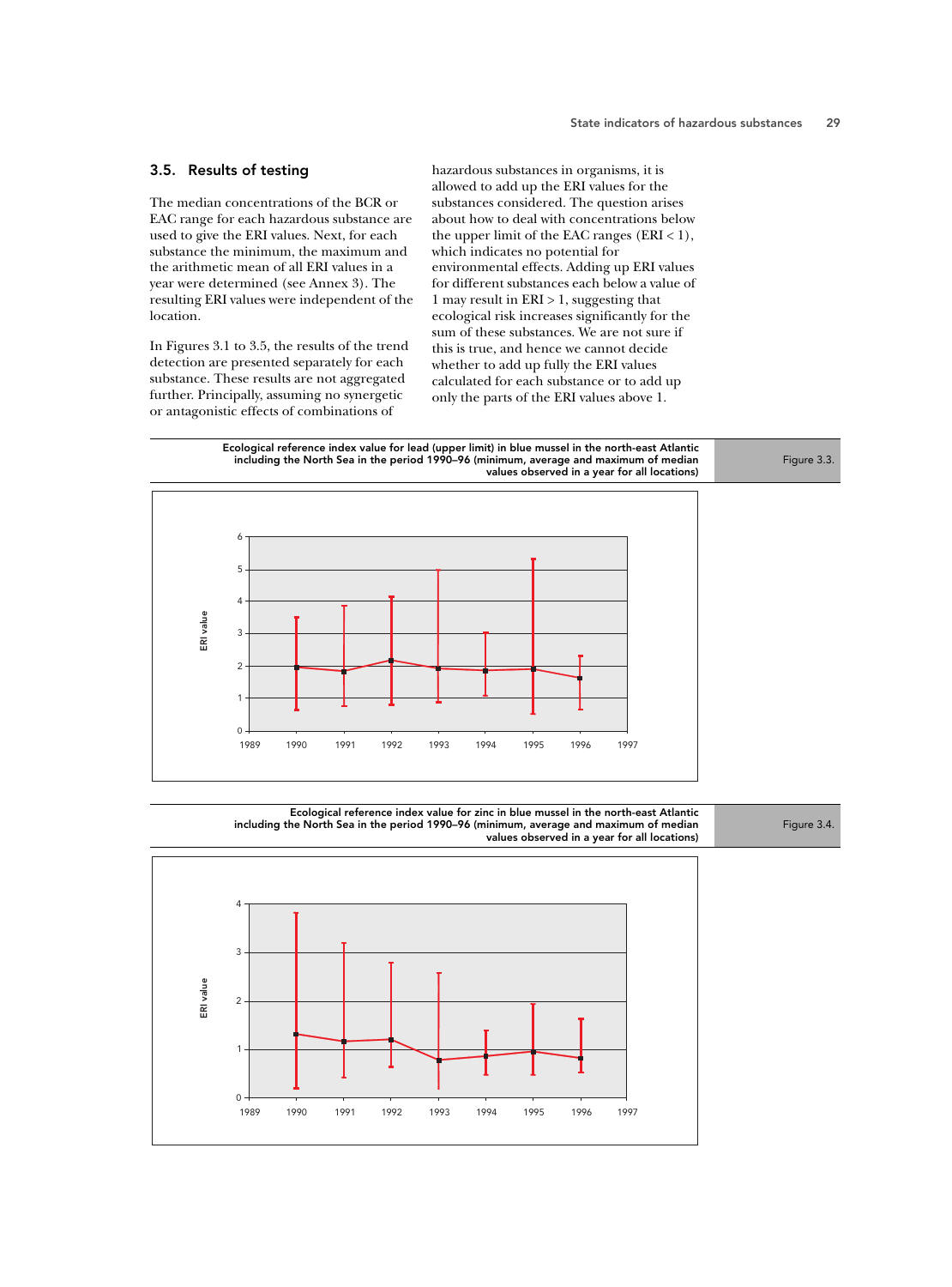Figure 3.5.

#### Ecological reference index value for lindane in blue mussel in the north-east Atlantic including the North Sea in the period 1990–96 (minimum, average and maximum of median values observed in a year for all locations)



Figures 3.1 to 3.5 show that the average ERI values are highest for mercury. Due to a very high maximum ERI value in 1991 (in the Soerfjord in Norway), the average ERI is about 8 in that year. The ERI value for lindane amounts to about 5 in 1990, decreasing after that. Decreasing trends are also found for cadmium and zinc in the period 1990–96, but the rate of decrease is less than for lindane. Lead does not show a clear trend.

The ecological risks of concentrations below an ERI value of 1 are small. In 1993, the average values for zinc and lindane dropped below this limit. For the other three substances, an ERI value as low as 1 was not reached in the period 1990–96.

## 3.6. Comparison of pressure and state indicators for hazardous substances

The trends detected in concentrations of hazardous substances in the blue mussel in the north-east Atlantic including the North Sea in the period 1990–96 are not quite similar to the trends observed in the inputs of these substances into the same coastal waters (see paragraph 2.4). For instance, lead does not show a clear decreasing trend in the ERI value although the input of lead is clearly going down.

Many explanations may be found for this discrepancy. Trend detection on concentrations in organisms has been

performed in a rough way using all data on concentrations of hazardous substances in blue mussels. Also, taking into account the limited reliability (see paragraph 3.3.2) and representativeness of the data (compare, for example, the effect of one extremely high value on the average for mercury), the accuracy of this trend detection is rather low. A time lag between changing inputs into coastal waters and concentrations in blue mussels may also play a role. Also the pressure-state relationship between inputs and concentrations in organisms is probably non-linear. This relationship comprises the cause-effect chain from yearly inputs of hazardous substances to concentrations in coastal waters, then to bioavailability and, finally, to yearly median concentrations in organisms.

## 3.7. Conclusions and recommendations

#### 3.7.1. Trend detection and robustness of results

From the results presented in paragraph 3.5 we may draw the following conclusions about trends in the ERI values of hazardous substances in the blue mussel in the northeast Atlantic including the North Sea.

#### Ecological risk

 $\circledcirc$  The ecological risk of concentrations of hazardous substances in the blue mussel in the north-east Atlantic including the North Sea appears to have decreased in the period 1990–96.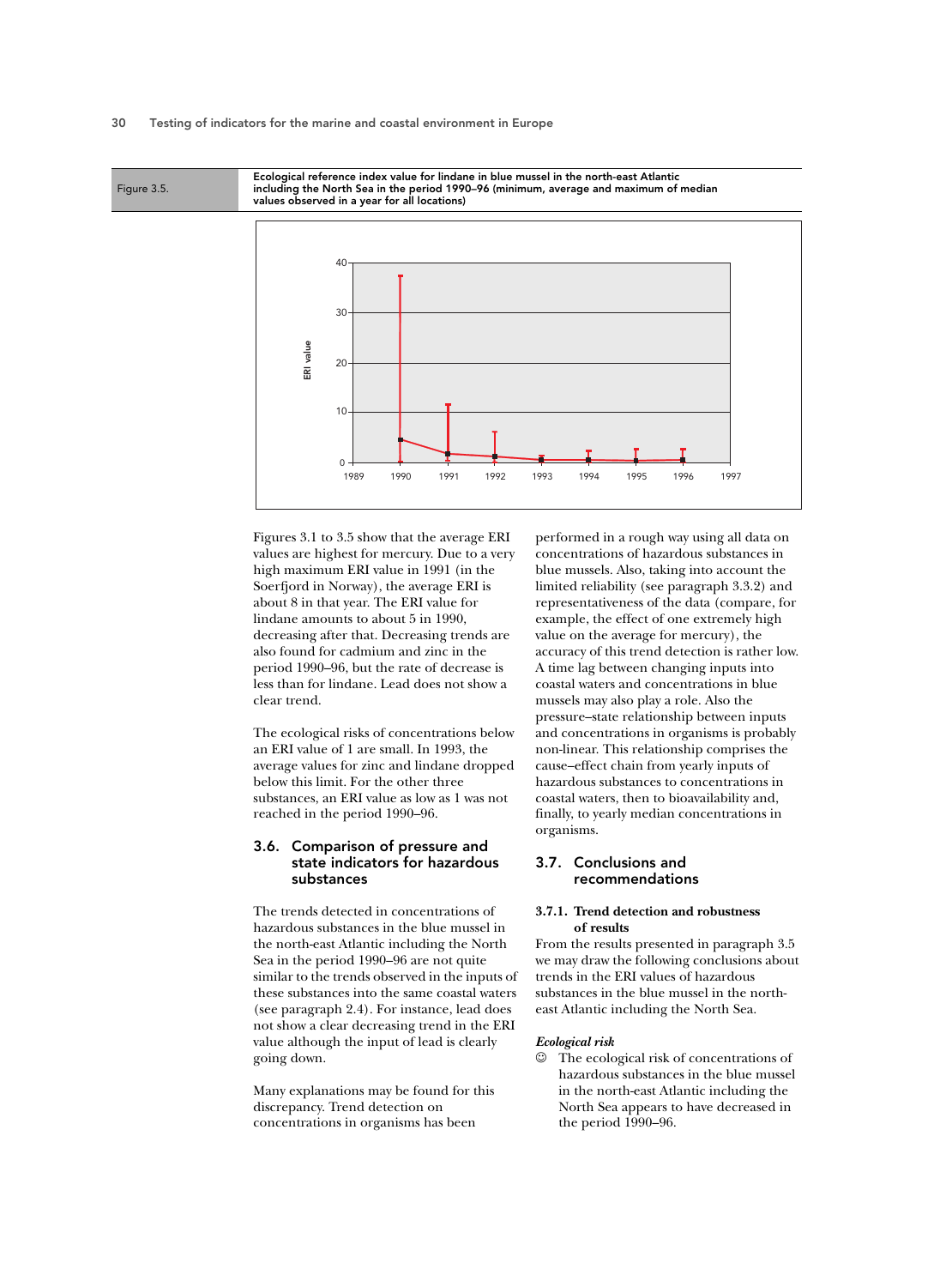$\odot$  The decrease is most clear for lindane. For cadmium and zinc, the rate of decrease is less than for lindane. Lead does not show a clear trend. Mercury shows a somewhat irregular pattern, due to one extremely high maximum concentration in 1991.

#### Robustness of results of trend detection

- The accuracy of the trend detection performed is rather low.
- $\odot$  Nevertheless, where large (decreasing) trends are found, the conclusion on the direction of the trend will be relatively firm.
- $\odot$  Where relatively small trends are detected, conclusions based on these results are highly speculative.

#### 3.7.2. Usefulness of concentrations in the blue mussel as a state indicator

Concentrations of hazardous substances in the blue mussel, expressed in ERI values appear to provide a meaningful indicator. The first results with this indicator look promising and the possibilities to use this indicator should be further explored.

### 3.7.3. Recommendations for improving the concentration indicator

In paragraph 3.3.2, some remarks are made on data reliability. The usefulness of concentrations of hazardous substances in blue mussels as a state indicator may improve significantly when the data set is made complete for each location and is checked for the reliability and comparability of the data

Much data is available on the concentrations of hazardous substances in organisms. OSPAR/MON made a statistical analysis on time series of concentrations of hazardous substances in organisms. The results were rather disappointing when viewing the number of statistically significant trends detected. From the results of these statistical analyses, we concluded that the blue mussel might be the most promising organism to use for trend detection. It is also widespread in European coastal waters.

Other organisms probably also have indicator potential. Research on conditions to be fulfilled, for example sampling locations in relation to migration patterns, is recommended. Monitoring of organisms without proven indicator potential (and with no importance for human consumption) should preferably be ended to save time and budget for monitoring of organisms that seem more rewarding, unless there are other reasons for the monitoring.

OSPAR (1994) has guidelines on monitoring of biota within its region. However, it is recommended to develop and harmonise monitoring of concentrations of hazardous substances in biota on a European scale (see paragraph 2.5.3) by building upon Inter Regional Forum activities. In developing a European strategy, the results of research on determining promising indicator organisms should be incorporated. Also the geographical scale of collecting data on concentrations in biota should be agreed upon as well as the timescale.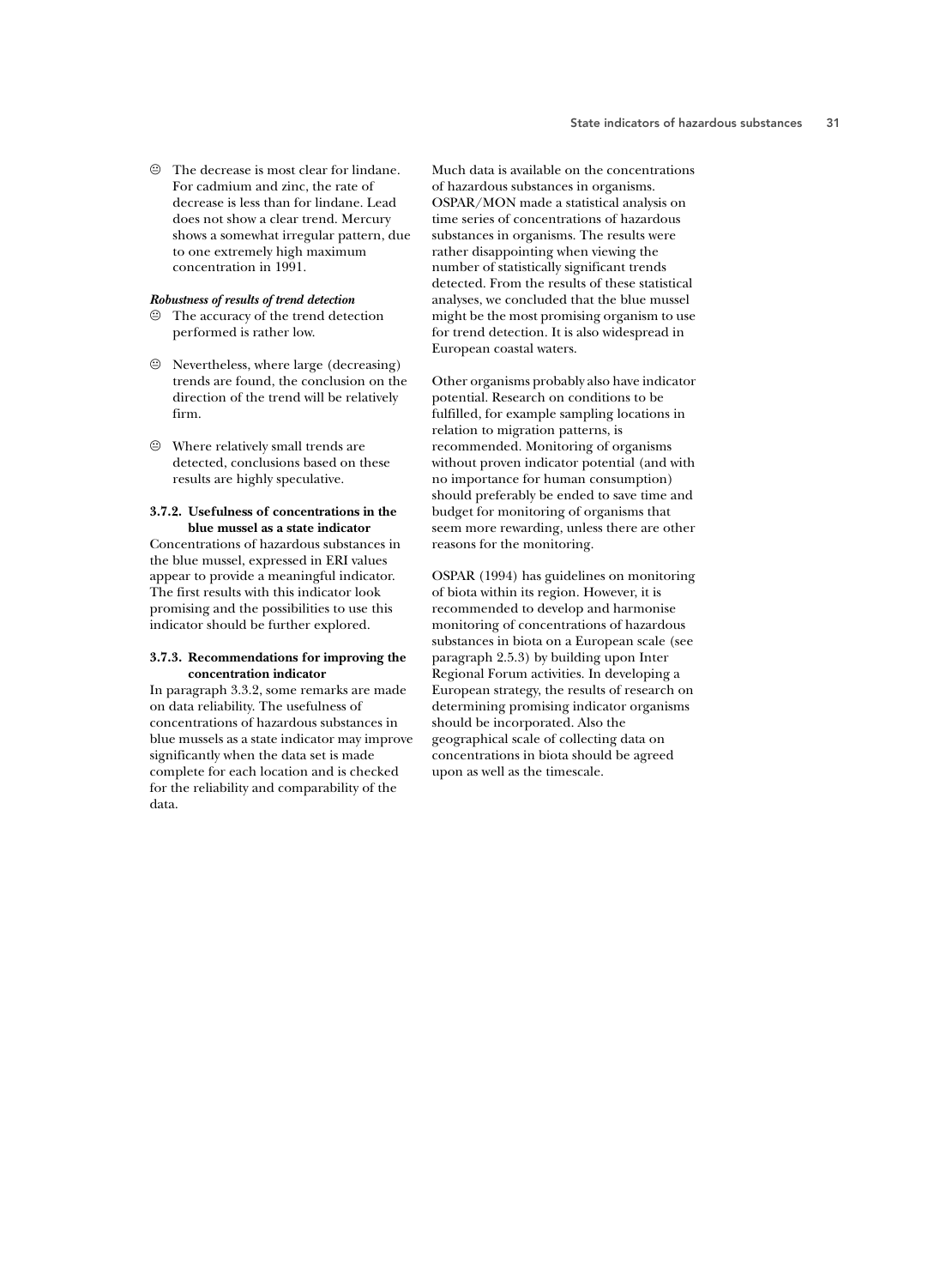## **References**

AMAP, Arctic monitoring and assessment programme 2000, Arctic pollution issues,. 2000.

Department of Public Works in the Netherlands, Yearbook — Monitoring national waters 1998, (in Dutch), 1999.

EEA, Europe's environment: the second assessment, European Environment Agency, Copenhagen, 1998.

EEA, Environment in the European Union at the turn of the century, Environmental assessment report No 2, European Environment Agency, Copenhagen, 1999.

EEA, Environmental signals 2000, Environmental assessment report No 6, European Environment Agency, Copenhagen, 2000.

EEA, Questions to be answered by a state-of-theenvironment report. The first list, EEA Technical report No 47, European Environment Agency, Copenhagen, 2000b.

EEA, Environmental signals 2001, Environmental assessment report No 8, European Environment Agency, Copenhagen, 2001.

EEA/UNEP, State and pressures of the marine and coastal Mediterranean environment, Environmental assessment series, No 5, 1999.

Nygaard, K., Rygg, B. and Bjerkeng, B., Marinebase — Database on aggregated data for the coastline of the Mediterranean, Atlantic, North Sea, Skagerrak, Kattegat and Baltic, EEA Technical report No 58, 2001.

Heesen, P., Active biological monitoring of the mussel mytilus edulis - Evaluation of the mussel monitoring programme 1989-92, (in Dutch), Report RIKZ-95.034, July 1995.

Helcom, The third Baltic Sea pollution load compilation, Baltic Sea environmental proceedings, No 70, 1998.

ICES, Report of the Advisory Committee on the Marine Environment, ICES cooperative research report No 239, 2000.

**OSPAR**, Monitoring of biota and monitoring of sediments, Monitoring manual, Chaps A11/ 94-E and A13/94-E, 1994.

OSPAR/ASMO, Integrated assessment of inputs to the OSPAR convention area 1990-96, outcome of input special assessment workshop, The Hague, 26 and 27 March 1998, OSPAR Commission, meeting document ASMO 98/5/9, 1998.

OSPAR/MON, Report of the Ad Hoc Working Group on Monitoring (MON), Copenhagen, 23-27 February 1998.

OSPAR/RID, Principles of the comprehensive study on riverine inputs and direct discharges, OSPAR Commission, Reference 1998-05, 1998.

OSPAR/SIME, Trend assessment tools, meeting of the working group on concentrations, trends, and effects of substances in the marine environment, Stockholm, 21-25 February 2000.

OSPAR/QSR, Quality Status report 2000: Region II - Greater North Sea, OSPAR Commission, London, 2000.

Vries, A. de and Klavers, H. C., Riverine fluxes of pollutants: monitoring strategy first, calculation method second, European water pollution control, Vol. 4, No 2, March 1995, pp. 12-17, 1994.

Web site trend-y-tector (http:/ www.waterland.net/rikz/osparwg/trend-ytector).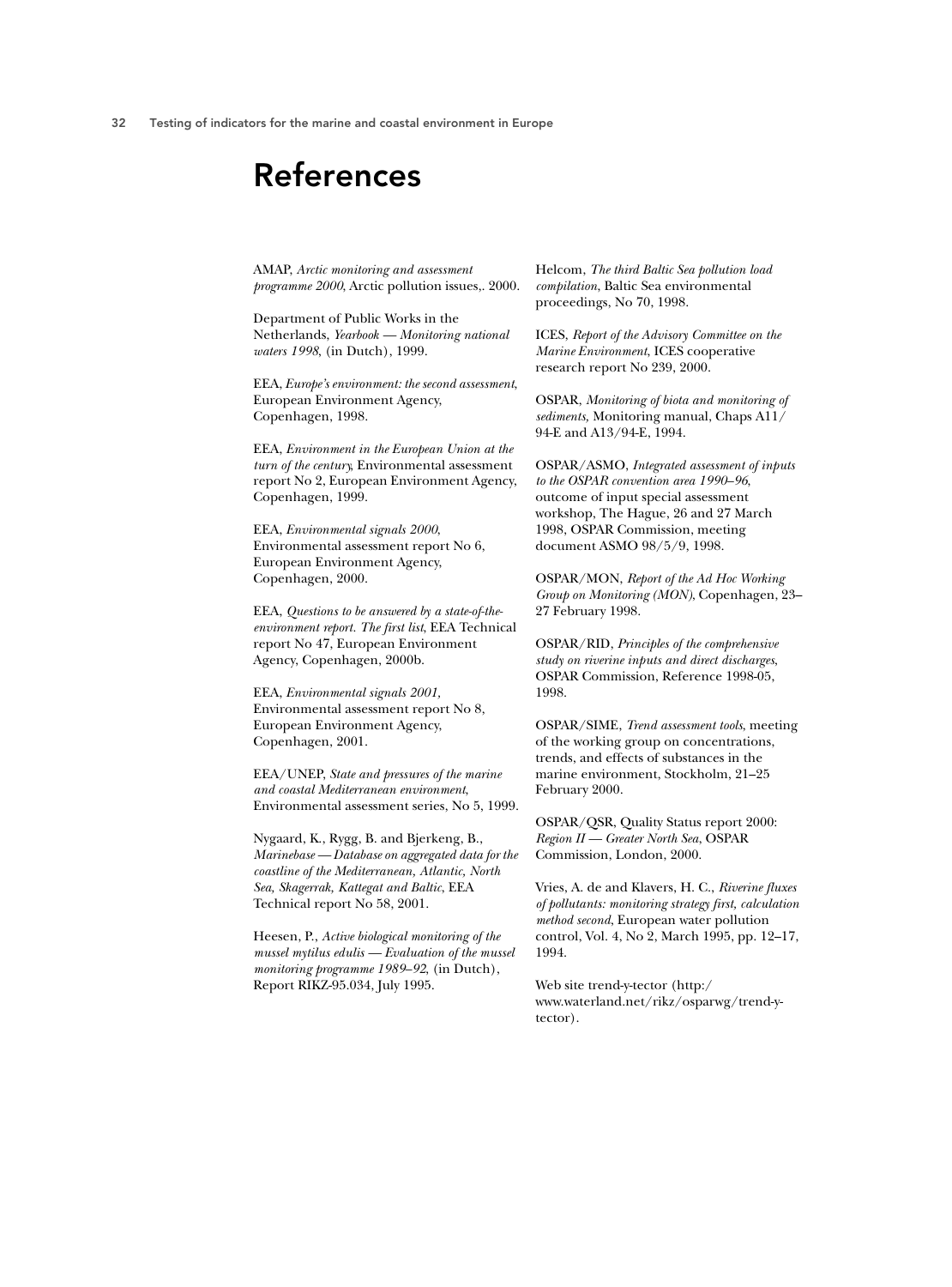## Annex 1

|      |         |                        |       |             |         | including the North Sea in the period 1990-98 |       |                          |         |  |  |  |
|------|---------|------------------------|-------|-------------|---------|-----------------------------------------------|-------|--------------------------|---------|--|--|--|
|      |         | Average percentage (1) |       |             |         |                                               |       | <b>Aggregated values</b> |         |  |  |  |
|      | Cadmium | Mercury                | Lead  | <b>Zinc</b> | Lindane | PCB <sub>7</sub>                              |       | minimum maximum          | average |  |  |  |
| 1990 | 100.0   | 100.0                  | 100.0 | 100.0       | 100.0   | 100.0                                         | 100.0 | 100.0                    | 100.0   |  |  |  |
| 1991 | 89.8    | 73.3                   | 70.2  | 85.8        | 85.5    | 53.5                                          | 53.5  | 89.8                     | 76.3    |  |  |  |
| 1992 | 88.9    | 80.5                   | 66.1  | 88.9        | 64.0    | 36.8                                          | 36.8  | 88.9                     | 70.9    |  |  |  |
| 1993 | 55.6    | 65.7                   | 75.4  | 90.3        | 85.6    | 65.2                                          | 55.6  | 90.3                     | 73.0    |  |  |  |
| 1994 | 63.8    | 61.0                   | 85.0  | 103.4       | 76.8    | 65.1                                          | 61.0  | 103.4                    | 75.8    |  |  |  |
| 1995 | 67.6    | 53.2                   | 76.9  | 114.2       | 84.7    | 58.5                                          | 53.2  | 114.2                    | 75.9    |  |  |  |
| 1996 | 44.1    | 25.7                   | 50.3  | 68.9        | 57.5    | 38.2                                          | 25.7  | 68.9                     | 47.5    |  |  |  |
| 1997 | 48.1    | 33.3                   | 44.4  | 86.9        | 76.9    | 23.5                                          | 23.5  | 86.9                     | 52.2    |  |  |  |
| 1998 | 52.6    | 33.7                   | 66.1  | 82.2        | 63.5    | 48.9                                          | 33.7  | 82.2                     | 57.8    |  |  |  |
|      |         |                        |       |             |         |                                               |       |                          |         |  |  |  |

Sum of direct and riverine inputs of hazardous substances into the north-east Atlantic

( 1) Total input in 1990 for each substance is 100 %.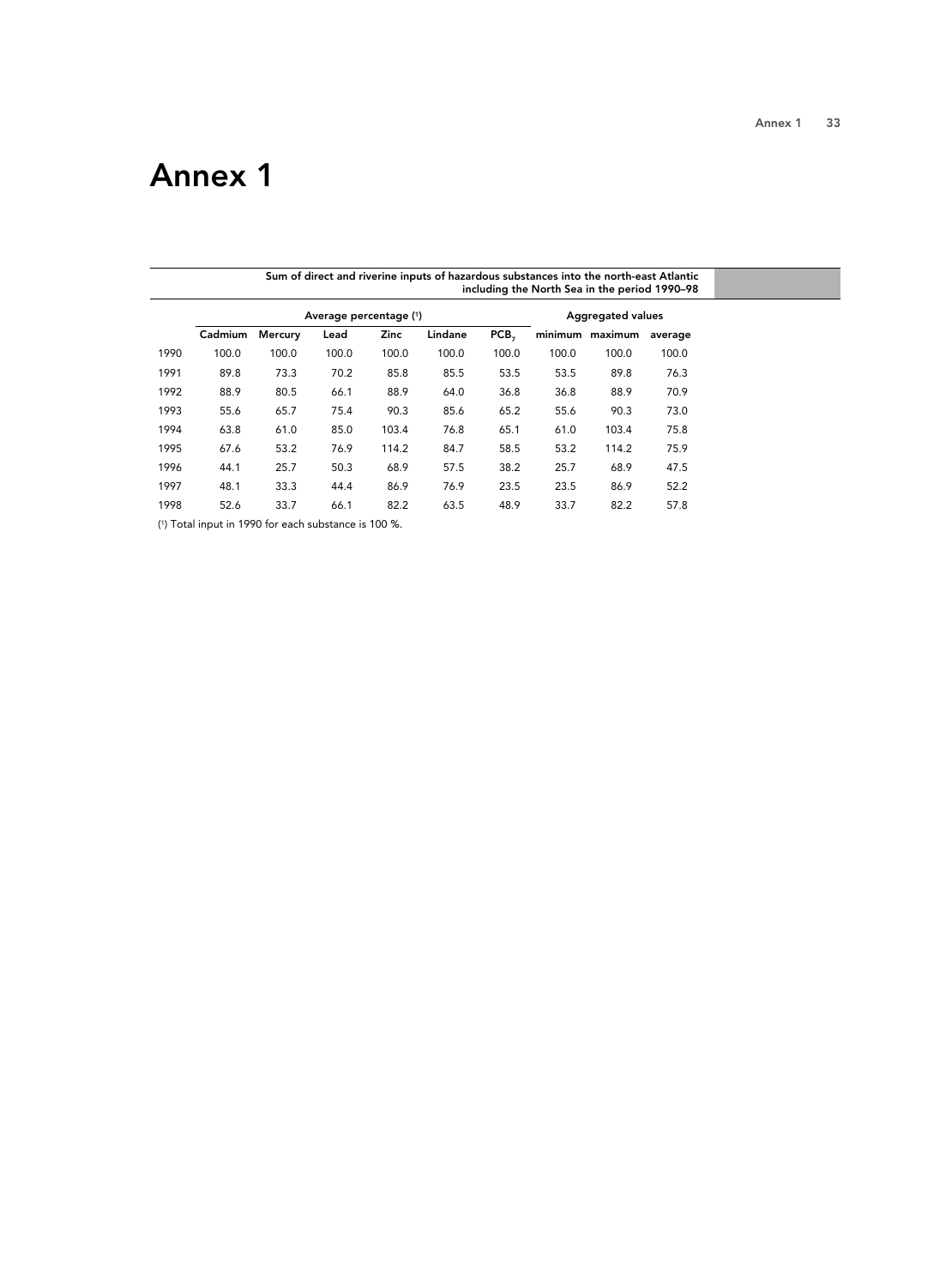# Annex 2

#### Country contributions to direct and riverine inputs of hazardous substances into the north-east Atlantic including the North Sea in the period 1990–98 and in the Baltic Sea in 1995 (as % of total input of each substance in 1990)

|             |     |                          |                |      |                          | Cadmium Belgium Denmark France Germany Ireland Netherlands Norway Portugal Spain Sweden |      |                          |                          |                          | UK   | $\%$  |      |      | <b>Baltic</b>                  |      |
|-------------|-----|--------------------------|----------------|------|--------------------------|-----------------------------------------------------------------------------------------|------|--------------------------|--------------------------|--------------------------|------|-------|------|------|--------------------------------|------|
|             |     |                          |                |      |                          |                                                                                         |      |                          |                          |                          |      |       |      |      | Denmark Finland Germany Sweden |      |
| 1990        | 3.9 | 0.5                      | 4.3            | 7.8  | 3.1                      | 9.5                                                                                     | 14.9 | 8.3                      | $\overline{\phantom{a}}$ | 0.6                      | 47.1 | 100.0 |      |      |                                |      |
| 1991        | 3.6 | $\overline{\phantom{a}}$ | 3.0            | 6.6  | 3.1                      | 6.4                                                                                     | 7.6  | 13.8                     | $\blacksquare$           | 0.3                      | 45.3 | 89.8  |      |      |                                |      |
| 1992        | 6.1 | $\overline{\phantom{a}}$ | 4.1            | 9.7  | 2.1                      | 5.2                                                                                     | 7.3  | 22.0                     | $\overline{\phantom{a}}$ | 0.5                      | 31.8 | 88.9  |      |      |                                |      |
| 1993        | 3.1 | $\overline{\phantom{a}}$ | 2.9            | 8.4  | 1.6                      | 4.3                                                                                     | 6.6  | 1.6                      | 0.1                      | 0.1                      | 26.9 | 55.6  |      |      |                                |      |
| 1994        | 3.2 | $\overline{\phantom{a}}$ | 2.9            | 7.5  | 2.2                      | 11.7                                                                                    | 8.5  | 3.6                      | 0.1                      | 0.4                      | 23.7 | 63.8  |      |      |                                |      |
| 1995        | 3.5 | $\overline{\phantom{a}}$ | 2.5            | 6.9  | 2.0                      | 24.4                                                                                    | 8.3  | 0.2                      | 0.1                      | 0.2                      | 19.6 | 67.6  |      |      |                                |      |
| 1996        | 2.7 | $\overline{a}$           | 2.0            | 5.2  | 3.6                      | 7.7                                                                                     | 5.4  | $\blacksquare$           | $\overline{\phantom{a}}$ | $\overline{\phantom{a}}$ | 17.5 | 44.1  |      |      |                                |      |
| 1997        | 2.4 |                          | $\omega$       | 5.8  | 2.3                      | 3.7                                                                                     | 4.8  | 1.2                      | 13.3                     | 0.4                      | 14.1 | 48.1  |      |      |                                |      |
| 1998        | 2.2 |                          | $\blacksquare$ | 5.7  | 3.2                      | 8.9                                                                                     | 7.1  | 0.6                      | 6.2                      | 0.5                      | 18.1 | 52.6  |      |      |                                |      |
| Baltic 1995 |     |                          |                |      |                          |                                                                                         |      |                          |                          |                          |      |       | 0.40 | 2.19 | 0.17                           | 1.22 |
| Mercury     |     |                          |                |      |                          | Belgium Denmark France Germany Ireland Netherlands Norway Portugal Spain Sweden         |      |                          |                          |                          | UK   | $\%$  |      |      | <b>Baltic</b>                  |      |
|             |     |                          |                |      |                          |                                                                                         |      |                          |                          |                          |      |       |      |      | Denmark Finland Germany Sweden |      |
| 1990        | 9.9 | 0.3                      | 14.0           | 25.9 | 6.0                      | 7.8                                                                                     | 2.1  | 12.0                     | $\overline{\phantom{a}}$ | 0.3                      | 21.6 | 100.0 |      |      |                                |      |
| 1991        | 2.8 | $\overline{\phantom{a}}$ | 6.6            | 24.6 | 6.0                      | 8.1                                                                                     | 1.2  | 4.3                      | $\blacksquare$           | 0.3                      | 19.3 | 73.3  |      |      |                                |      |
| 1992        | 1.7 | $\blacksquare$           | 21.4           | 27.1 | 5.9                      | 8.0                                                                                     | 1.3  | 0.1                      | $\blacksquare$           | 0.3                      | 14.7 | 80.5  |      |      |                                |      |
| 1993        | 6.4 | $\blacksquare$           | 2.0            | 24.7 | 5.9                      | 8.5                                                                                     | 1.2  | 0.6                      | $\Box$                   | 0.3                      | 16.1 | 65.7  |      |      |                                |      |
| 1994        | 7.6 | $\overline{\phantom{a}}$ | 2.7            | 13.9 | 5.9                      | 15.7                                                                                    | 0.9  | 2.1                      | $\overline{\phantom{a}}$ | 0.2                      | 11.9 | 61.0  |      |      |                                |      |
| 1995        | 1.5 | $\overline{\phantom{a}}$ | 2.0            | 11.4 | 5.9                      | 19.8                                                                                    | 1.3  | 0.9                      | $\blacksquare$           | 0.4                      | 10.1 | 53.2  |      |      |                                |      |
| 1996        | 0.1 | $\overline{\phantom{a}}$ | 1.2            | 7.2  | $\blacksquare$           | 8.1                                                                                     | 1.2  | $\blacksquare$           | $\blacksquare$           | $\sim$                   | 8.0  | 25.7  |      |      |                                |      |
| 1997        | 0.6 |                          | $\blacksquare$ | 4.8  | $\overline{\phantom{a}}$ | 6.6                                                                                     | 1.0  | 2.8                      | 6.4                      | 0.2                      | 10.8 | 33.3  |      |      |                                |      |
| 1998        | 1.5 |                          | $\overline{a}$ | 5.3  | $\overline{a}$           | 5.3                                                                                     | 7.0  | 1.8                      | 1.0                      | 0.3                      | 11.5 | 33.7  |      |      |                                |      |
| Baltic 1995 |     |                          |                |      |                          |                                                                                         |      |                          |                          |                          |      |       | 0.80 | 2.43 | 0.26                           | 1.22 |
| Lead        |     |                          |                |      |                          | Belgium Denmark France Germany Ireland Netherlands Norway Portugal Spain Sweden         |      |                          |                          |                          | UK   | $\%$  |      |      |                                |      |
| 1990        | 1.2 | 0.3                      | 6.8            | 9.6  | 2.9                      | 15.7                                                                                    | 5.5  | 30.8                     | $\overline{\phantom{a}}$ | 0.4                      | 26.8 | 100.0 |      |      |                                |      |
| 1991        | 1.7 | $\overline{\phantom{a}}$ | 6.8            | 13.5 | 2.9                      | 10.4                                                                                    | 4.7  | 3.6                      | 0.3                      | 0.2                      | 26.1 | 70.2  |      |      |                                |      |
| 1992        | 1.5 | $\overline{\phantom{a}}$ | 5.0            | 14.3 | 3.7                      | 10.0                                                                                    | 3.2  | 5.4                      | 0.1                      | 0.2                      | 22.7 | 66.1  |      |      |                                |      |
| 1993        | 1.7 | $\overline{\phantom{a}}$ | 4.5            | 17.1 | 2.5                      | 17.8                                                                                    | 2.7  | 0.3                      | $\overline{\phantom{a}}$ | 0.1                      | 28.6 | 75.4  |      |      |                                |      |
| 1994        | 2.2 | $\overline{\phantom{a}}$ | 7.7            | 11.2 | 3.6                      | 31.8                                                                                    | 3.7  | 0.3                      | 0.1                      | 0.5                      | 23.9 | 85.0  |      |      |                                |      |
| 1995        | 2.0 | $\overline{\phantom{a}}$ | 2.5            | 8.4  | 2.9                      | 39.5                                                                                    | 3.7  | 0.1                      | 0.1                      | 0.4                      | 17.4 | 76.9  |      |      |                                |      |
| 1996        | 2.0 | $\overline{a}$           | 3.0            | 5.7  | 5.2                      | 17.3                                                                                    | 2.8  | $\overline{\phantom{a}}$ | $\blacksquare$           | $\blacksquare$           | 14.1 | 50.3  |      |      |                                |      |
| 1997        | 1.8 |                          | $\sim$         | 6.9  | 5.5                      | 10.6                                                                                    | 2.9  | 1.9                      | 0.8                      | 0.4                      | 13.7 | 44.4  |      |      |                                |      |
| 1998        | 2.3 |                          |                | 8.2  | 6.5                      | 11.7                                                                                    | 6.8  | 0.2                      | 2.4                      | 0.6                      | 27.2 | 66.1  |      |      |                                |      |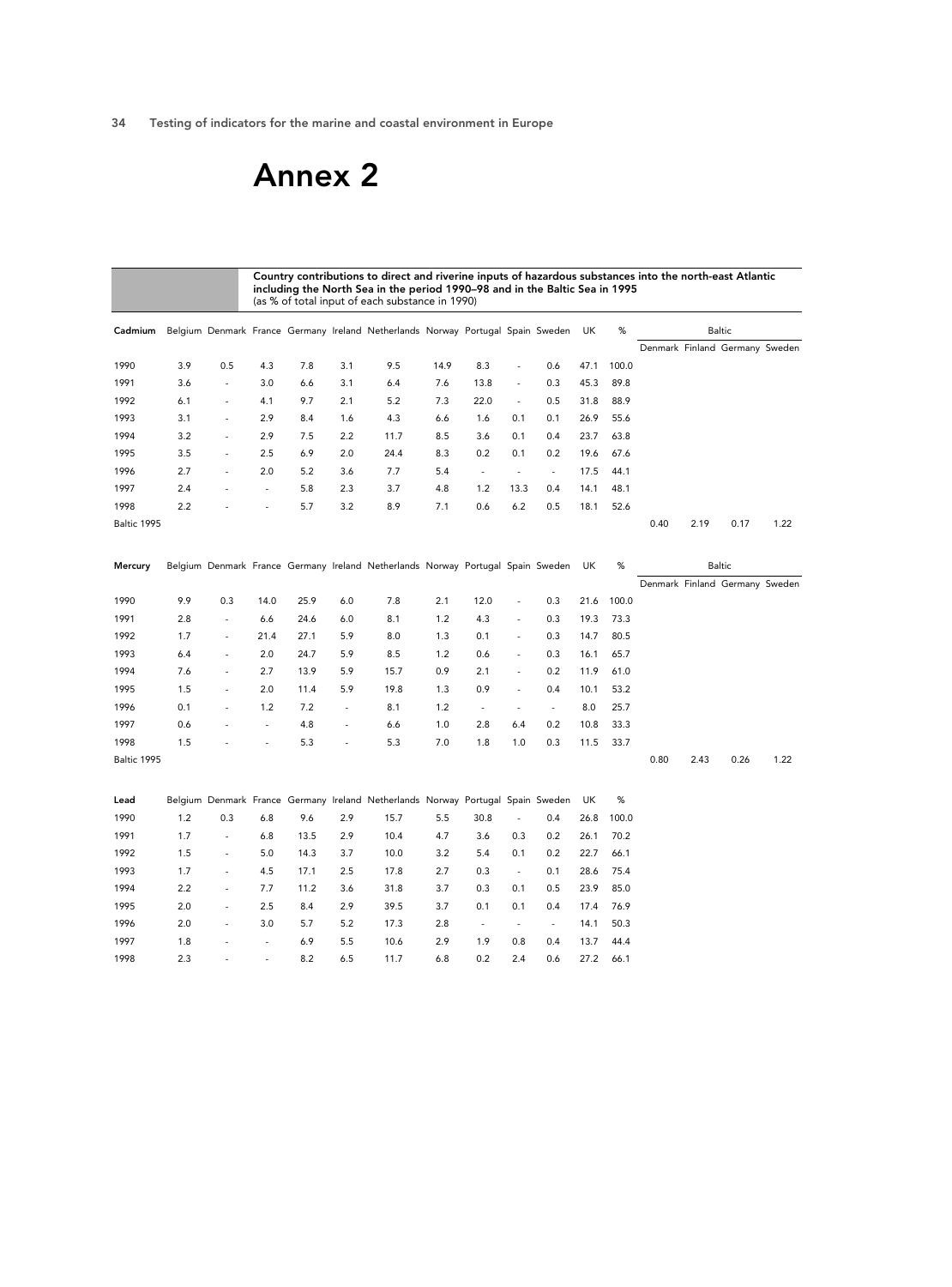| Zinc             |                          |                          |                          |      |                          | Belgium Denmark France Germany Ireland Netherlands Norway Portugal Spain Sweden |         |                          |                          |                          | UK   | %     | <b>Baltic</b>                  |      |      |       |
|------------------|--------------------------|--------------------------|--------------------------|------|--------------------------|---------------------------------------------------------------------------------|---------|--------------------------|--------------------------|--------------------------|------|-------|--------------------------------|------|------|-------|
|                  |                          |                          |                          |      |                          |                                                                                 |         |                          |                          |                          |      |       | Denmark Finland Germany Sweden |      |      |       |
| 1990             | 2.5                      | 0.7                      | 2.0                      | 15.5 | 7.3                      | 17.5                                                                            | 14.7    | 3.3                      | $\overline{\phantom{a}}$ | 2.1                      | 34.3 | 100.0 |                                |      |      |       |
| 1991             | 3.2                      | $\overline{\phantom{a}}$ | 2.0                      | 15.2 | 7.3                      | 11.1                                                                            | 9.1     | 1.3                      | 2.3                      | 1.8                      | 32.5 | 85.8  |                                |      |      |       |
| 1992             | 2.2                      | $\overline{\phantom{a}}$ | 2.0                      | 22.1 | 7.1                      | 11.6                                                                            | 7.6     | 0.1                      | 0.6                      | 1.5                      | 34.1 | 88.9  |                                |      |      |       |
| 1993             | 2.2                      | $\blacksquare$           | 2.0                      | 22.0 | 7.5                      | 14.6                                                                            | 8.3     | 0.6                      | 3.7                      | 1.4                      | 28.0 | 90.3  |                                |      |      |       |
| 1994             | 2.3                      | $\overline{\phantom{a}}$ | 2.0                      | 16.7 | 9.2                      | 31.8                                                                            | 7.8     | 1.0                      | 0.8                      | 1.6                      | 30.0 | 103.4 |                                |      |      |       |
| 1995             | 3.8                      | $\overline{\phantom{a}}$ | 2.0                      | 13.1 | 12.2                     | 48.3                                                                            | 8.5     | 0.4                      | 0.1                      | 1.4                      | 24.3 | 114.2 |                                |      |      |       |
| 1996             | 3.2                      | $\overline{\phantom{a}}$ | 2.7                      | 9.5  | 8.2                      | 16.9                                                                            | 8.8     | $\blacksquare$           | 1.1                      | $\overline{\phantom{a}}$ | 18.5 | 68.9  |                                |      |      |       |
| 1997             | 3.4                      |                          | $\overline{\phantom{a}}$ | 9.4  | 6.1                      | 10.8                                                                            | 8.0     | 1.8                      | 26.9                     | 1.0                      | 19.5 | 86.9  |                                |      |      |       |
| 1998             | 4.4                      |                          | $\blacksquare$           | 11.3 | 6.1                      | 12.3                                                                            | 11.1    | 0.6                      | 11.3                     | 1.5                      | 23.6 | 82.2  |                                |      |      |       |
| Baltic 1995      |                          |                          |                          |      |                          |                                                                                 |         |                          |                          |                          |      |       | 0.16                           | 5.62 | 0.17 | 11.33 |
| Lindane          |                          |                          |                          |      |                          | Belgium Denmark France Germany Ireland Netherlands Norway Portugal Spain Sweden |         |                          |                          |                          | UK   | $\%$  |                                |      |      |       |
| 1990             | 5.7                      | 1.5                      | 9.8                      | 19.1 | $\blacksquare$           | 0.9                                                                             | 30.0    |                          |                          |                          | 32.9 | 100.0 |                                |      |      |       |
| 1991             | 6.2                      | 1.5                      | 9.8                      | 10.5 | $\blacksquare$           | 0.4                                                                             | 14.6    |                          |                          |                          | 42.5 | 85.5  |                                |      |      |       |
| 1992             | 4.6                      | 1.5                      | 9.8                      | 11.6 | $\overline{\phantom{a}}$ | 0.6                                                                             | 5.5     | $\sim$                   |                          | $\sim$                   | 30.4 | 64.0  |                                |      |      |       |
| 1993             | 4.5                      | 1.5                      | 9.8                      | 10.7 | $\overline{\phantom{a}}$ | 20.2                                                                            | 5.1     | 0.2                      | ÷,                       | $\overline{\phantom{a}}$ | 33.7 | 85.6  |                                |      |      |       |
| 1994             | 4.2                      | 1.5                      | 9.8                      | 14.6 | $\blacksquare$           | 12.9                                                                            | 4.9     | 0.8                      |                          | $\blacksquare$           | 28.1 | 76.8  |                                |      |      |       |
| 1995             | 3.1                      | 1.5                      | 9.8                      | 16.3 | $\overline{\phantom{a}}$ | 20.7                                                                            | 6.0     | 0.2                      | ÷,                       | $\overline{\phantom{a}}$ | 27.1 | 84.7  |                                |      |      |       |
| 1996             | $\overline{\phantom{a}}$ | $\blacksquare$           | 5.6                      | 13.4 | $\blacksquare$           | 16.8                                                                            | $4.2\,$ | $\overline{\phantom{a}}$ | $\overline{a}$           | $\bar{\phantom{a}}$      | 17.5 | 57.5  |                                |      |      |       |
| 1997             | 3.7                      |                          | $\overline{\phantom{a}}$ | 20.7 | $\overline{\phantom{a}}$ | 16.8                                                                            | 4.4     | $\blacksquare$           | 11.4                     | $\overline{\phantom{a}}$ | 19.8 | 76.9  |                                |      |      |       |
| 1998             | 6.2                      |                          | ÷,                       | 14.6 | $\overline{\phantom{a}}$ | 14.5                                                                            | 4.7     | $\blacksquare$           | 0.8                      | $\overline{a}$           | 22.6 | 63.5  |                                |      |      |       |
| PCB <sub>7</sub> |                          |                          |                          |      |                          | Belgium Denmark France Germany Ireland Netherlands Norway Portugal Spain Sweden |         |                          |                          |                          | UK   | %     |                                |      |      |       |
| 1990             | 1.0                      | 1.0                      | 3.2                      | 4.6  | $\overline{\phantom{a}}$ | 4.8                                                                             | 15.6    |                          |                          | $\overline{\phantom{a}}$ | 69.7 | 100.0 |                                |      |      |       |
| 1991             | 0.8                      | 1.0                      | 5.2                      | 2.9  | $\overline{\phantom{a}}$ | 4.2                                                                             | 1.2     | $\overline{\phantom{a}}$ |                          | $\overline{\phantom{a}}$ | 38.2 | 53.5  |                                |      |      |       |
| 1992             | 0.9                      | 1.0                      | 4.2                      | 1.4  | $\overline{\phantom{a}}$ | 3.2                                                                             | 1.3     | 0.2                      | ÷,                       | $\overline{\phantom{a}}$ | 24.7 | 36.8  |                                |      |      |       |
| 1993             | 6.8                      | 1.0                      | 4.2                      | 1.7  | $\overline{\phantom{a}}$ | 4.2                                                                             | 0.7     | 0.8                      | $\sim$                   | $\overline{\phantom{a}}$ | 45.8 | 65.2  |                                |      |      |       |
| 1994             | 7.2                      | 1.0                      | 5.2                      | 3.1  | $\overline{\phantom{a}}$ | 9.7                                                                             | 1.8     | 2.7                      | $\sim$                   | $\overline{\phantom{a}}$ | 34.5 | 65.1  |                                |      |      |       |
| 1995             | 1.5                      | 1.0                      | 4.2                      | 4.7  | $\overline{\phantom{a}}$ | 15.2                                                                            | 0.9     | 0.8                      |                          | $\overline{\phantom{a}}$ | 30.3 | 58.5  |                                |      |      |       |
| 1996             | $\overline{\phantom{a}}$ | $\overline{\phantom{a}}$ | 3.2                      | 4.1  | $\overline{\phantom{a}}$ | 6.5                                                                             | 0.5     |                          |                          | $\sim$                   | 23.9 | 38.2  |                                |      |      |       |
| 1997             | 2.1                      | $\overline{a}$           | $\overline{\phantom{a}}$ | 3.5  | $\overline{\phantom{a}}$ | 5.5                                                                             | 0.7     |                          |                          | $\sim$                   | 11.6 | 23.5  |                                |      |      |       |
| 1998             | 4.4                      |                          | $\overline{\phantom{a}}$ | 2.8  | $\overline{\phantom{a}}$ | 5.8                                                                             | 0.7     |                          |                          | ÷,                       | 35.2 | 48.9  |                                |      |      |       |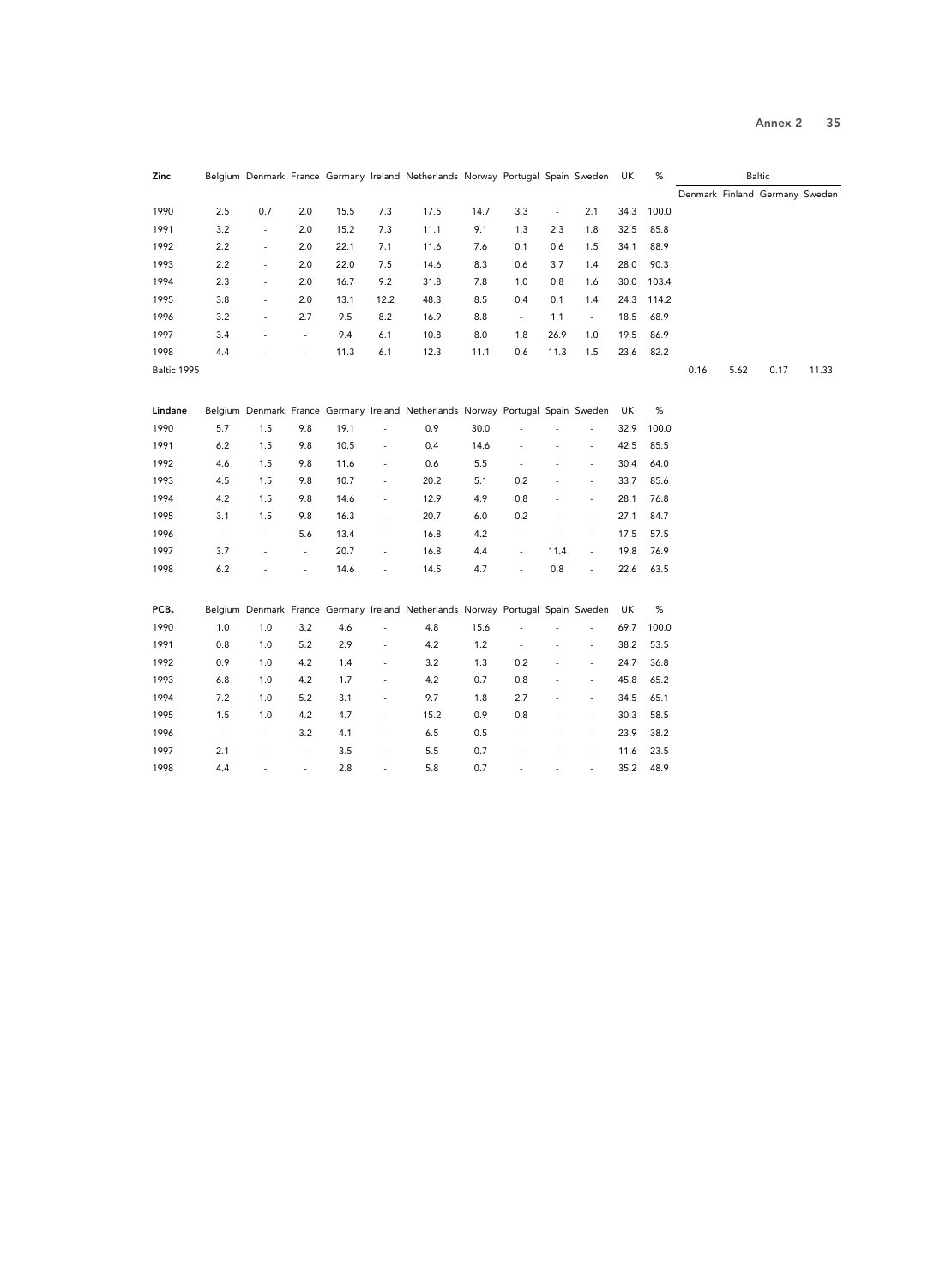# Annex 3

#### ERI values of hazardous substances in the blue mussel (aggregated over all locations)

| aggregatea over an iocations/ |       |       |       |       |      |       |      |
|-------------------------------|-------|-------|-------|-------|------|-------|------|
| Cadmium                       | 1990  | 1991  | 1992  | 1993  | 1994 | 1995  | 1996 |
| Average                       | 3.20  | 3.29  | 2.48  | 2.85  | 2.07 | 2.28  | 1.94 |
| Minimum                       | 0.76  | 1.13  | 0.95  | 1.00  | 0.40 | 0.70  | 0.84 |
| Maximum                       | 6.73  | 9.62  | 4.35  | 8.02  | 3.58 | 5.93  | 2.91 |
| Mercury                       | 1990  | 1991  | 1992  | 1993  | 1994 | 1995  | 1996 |
| Average                       | 3.68  | 7.45  | 5.14  | 3.75  | 3.28 | 3.38  | 2.41 |
| Minimum                       | 0.75  | 0.95  | 0.79  | 0.64  | 0.96 | 0.67  | 0.77 |
| Maximum                       | 14.20 | 60.20 | 19.52 | 24.40 | 7.04 | 13.58 | 7.30 |
| Lead                          | 1990  | 1991  | 1992  | 1993  | 1994 | 1995  | 1996 |
| Average                       | 1.96  | 1.84  | 2.18  | 1.93  | 1.86 | 1.90  | 1.64 |
| Minimum                       | 0.66  | 0.78  | 0.83  | 0.90  | 1.09 | 0.53  | 0.66 |
| Maximum                       | 3.52  | 3.87  | 4.16  | 4.98  | 3.03 | 5.33  | 2.33 |
| Zinc                          | 1990  | 1991  | 1992  | 1993  | 1994 | 1995  | 1996 |
| Average                       | 1.32  | 1.17  | 1.22  | 0.79  | 0.87 | 0.96  | 0.82 |
| Minimum                       | 0.21  | 0.43  | 0.64  | 0.17  | 0.48 | 0.49  | 0.54 |
| Maximum                       | 3.81  | 3.19  | 2.79  | 2.59  | 1.41 | 1.93  | 1.64 |
| Lindane                       | 1990  | 1991  | 1992  | 1993  | 1994 | 1995  | 1996 |
| Average                       | 4.61  | 1.76  | 1.25  | 0.59  | 0.54 | 0.46  | 0.62 |
| Minimum                       | 0.26  | 0.36  | 0.17  | 0.19  | 0.12 | 0.12  | 0.11 |
| Maximum                       | 37.50 | 11.75 | 6.25  | 1.55  | 2.50 | 2.75  | 2.75 |